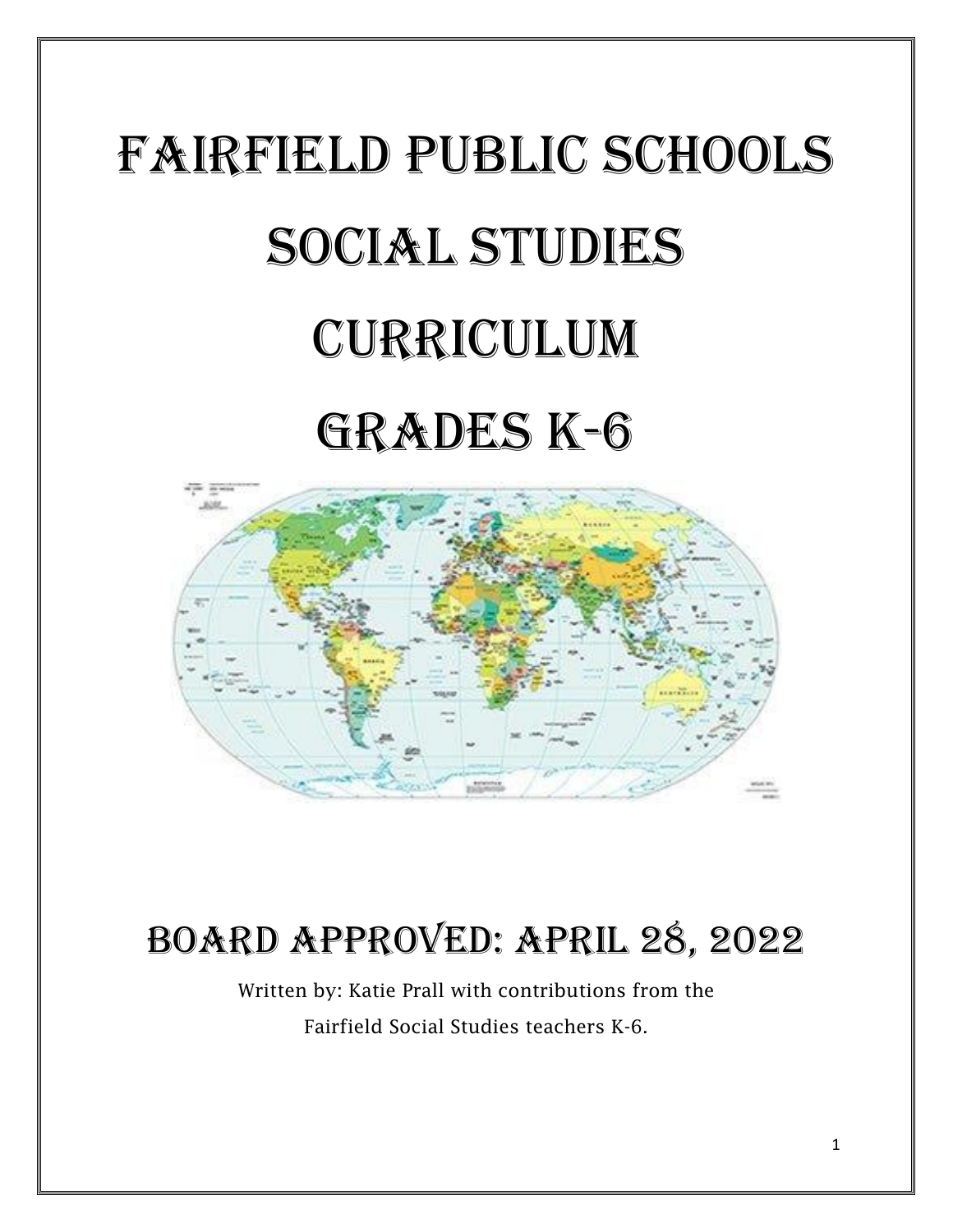## **Table of Contents**

## **Curriculum by Grade Level**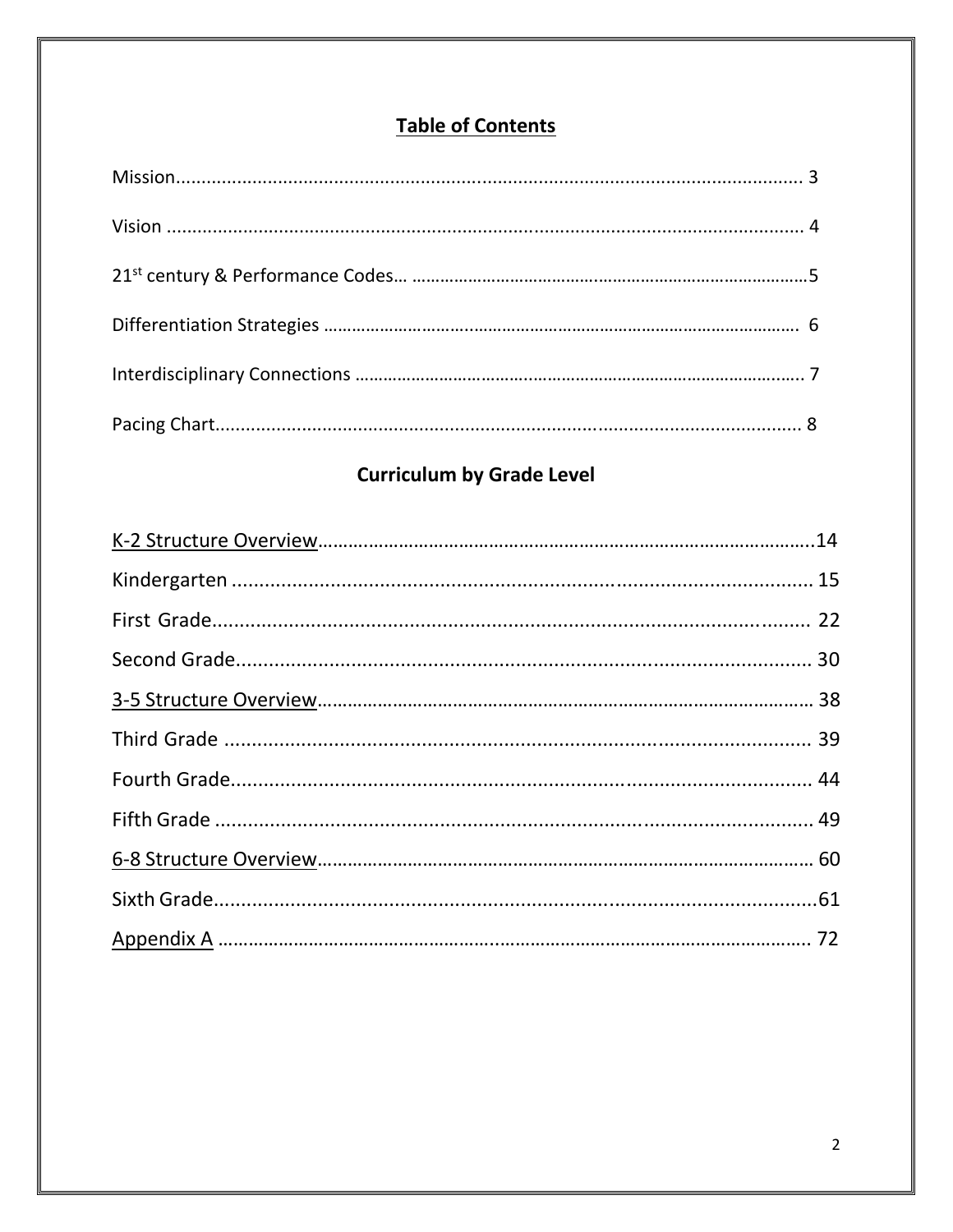#### MISSION

*Social studies education provides learners with the knowledge, skills, and perspectives needed to become active, informed citizens and contributing members of local, state, national, and global communities in the digital age.*

### Intent and Spirit of the Social Studies Standards

*All students receive social studies instruction from Preschool through grade 12. The challenges of the 21st century are complex, have global implications, and are connected to people, places, and events of the past. The study of social studies focuses on deep understanding of concepts that enable students to think critically and systematically about local, regional, national, and global issues.*

*Authentic learning experiences that enable students to apply content knowledge, develop citizenship skills, and collaborate with students from around the world prepare New Jersey students for the 21st-century workplace. The natural integration of technology in social studies education allows students to overcome geographic borders, apply scientific and mathematical analysis to historical questions and contemporary issues, appreciate cultural diversity, and experience events through the examination of primary sources.*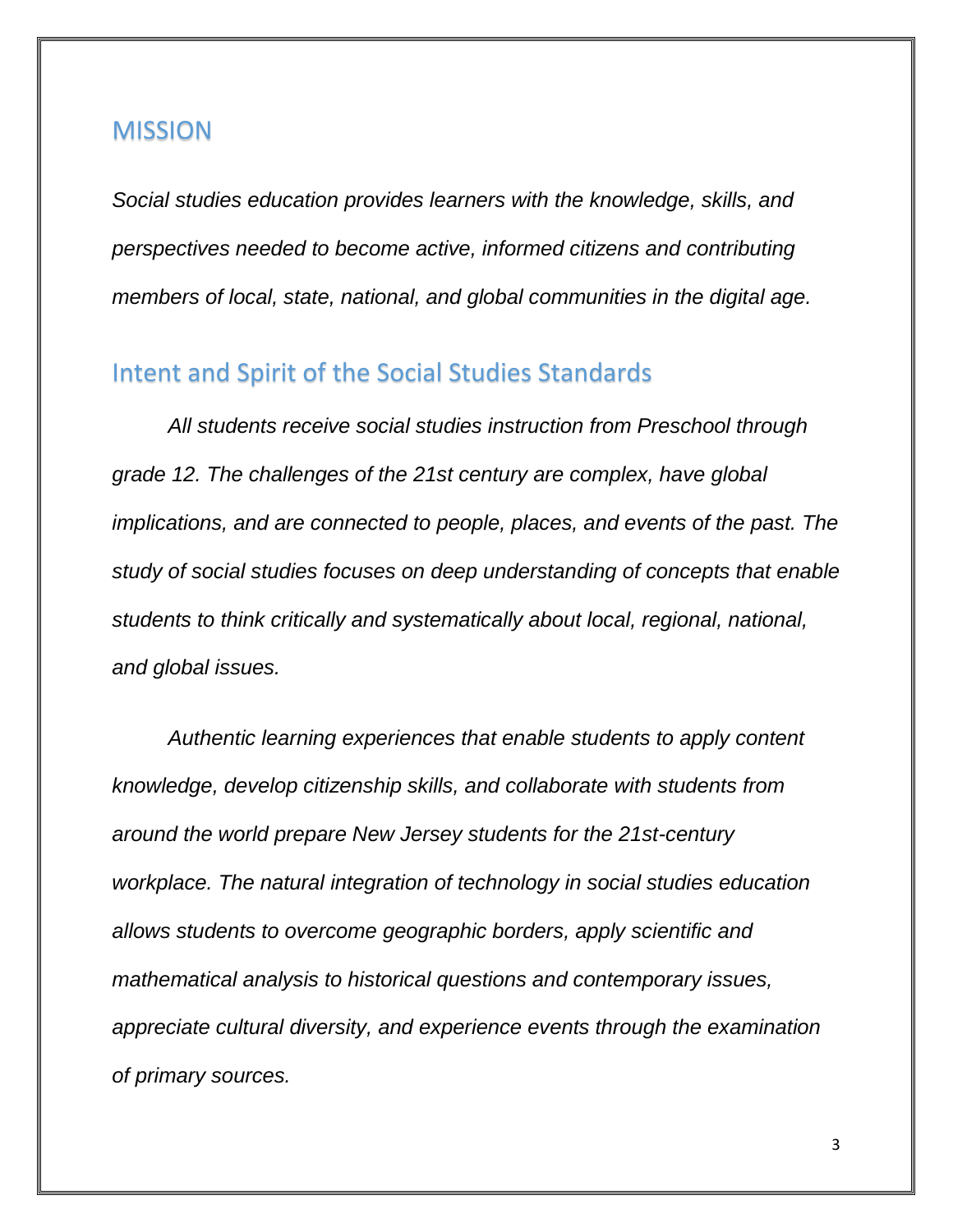## Vision

*An education in social studies fosters a population that:*

- *Is civic minded, globally aware, and socially responsible*
- *Exemplifies fundamental values of democracy and human rights through active participation in local, state, national, and global communities.*
- *Makes informed decisions about local, state, national, and global events based on inquiry and analysis.*
- *Considers multiple perspectives, values diversity, and promotes cultural understanding.*
- Recognizes the relationships between people, places, and resources as well *as the implications of an interconnected global economy.*
- *Applies an understanding of critical media literacy skills when utilizing technology to learn, communicate, and collaborate with diverse people around the world*
- *Discerns fact from falsehood and critically analyzes information for validity and relevance.*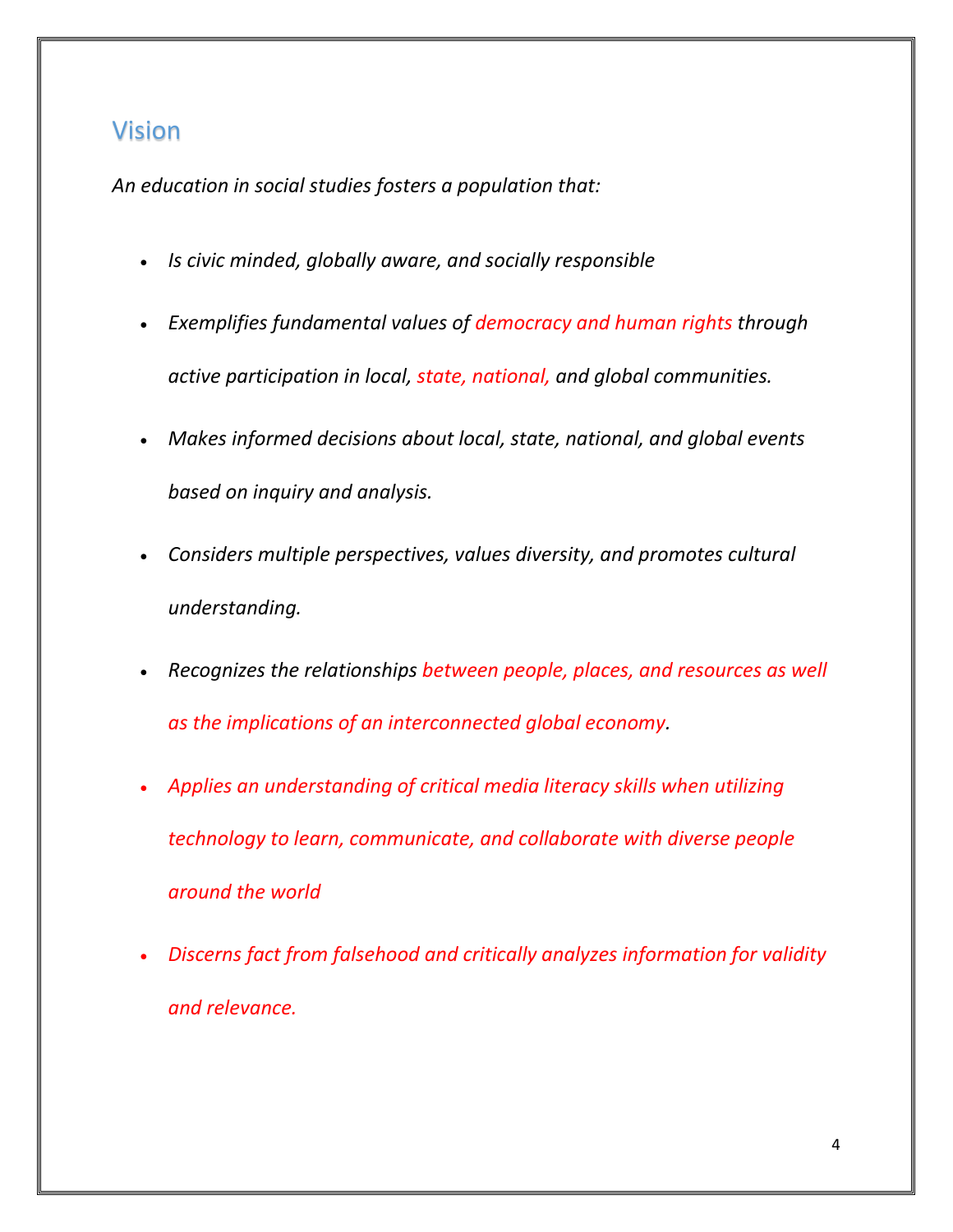## Social Studies Education in the 21st Century

*The digital age has transformed social studies education, allowing 21stcentury learners to transcend the limits of time and place and experience historic events virtually. By expanding their learning networks through online collaboration with experts and other students from around the world, New Jersey social studies students develop an increased depth of understanding of our global society. At the same time, their understanding of the fundamental principles and values of American democracy and citizenship provides the conceptual framework that allows them to make informed decisions about local, national, and international issues and challenges.*

## Performance Expectation Codes

| <b>Civics, Government and Human Rights</b>                                                                                                                                                                                | Geography, People and the Environment                                                                                                                 |
|---------------------------------------------------------------------------------------------------------------------------------------------------------------------------------------------------------------------------|-------------------------------------------------------------------------------------------------------------------------------------------------------|
| (Civics)                                                                                                                                                                                                                  | (Geo)                                                                                                                                                 |
| Civic and Political Institutions (PI)<br><b>Participation and Deliberation (PD)</b><br><b>Democratic Principles (DP)</b><br>Processes, Rules and Laws (PR)<br>Human and Civil Rights (HR)<br><b>Civic Mindedness (CM)</b> | Spatial Views of the World (SV)<br><b>Human Population Patterns (PP)</b><br>Human Environment Interaction (HE)<br><b>Global Interconnections (GI)</b> |
| Economics, Innovation and Technology                                                                                                                                                                                      | <b>History, Culture and Perspectives</b>                                                                                                              |
| (Econ)                                                                                                                                                                                                                    | (History)                                                                                                                                             |
| Economic Ways of Thinking (ET)                                                                                                                                                                                            | Continuity and Change (CC)                                                                                                                            |
| <b>Exchanges and Markets (EM)</b>                                                                                                                                                                                         | <b>Understanding Perspectives (UP)</b>                                                                                                                |
| <b>National Economy (NE)</b>                                                                                                                                                                                              | <b>Historical Sourcing and Evidence (SE)</b>                                                                                                          |
| <b>Global Economy (GE)</b>                                                                                                                                                                                                | <b>Claims and Argumentation (CA)</b>                                                                                                                  |

Pages 3-5 retrieved from [https://www.nj.gov/education/standards/socst/index.shtml](https://www.nj.gov/education/standards/socst/index.shtml%20on%204/14/22) on 4/14/22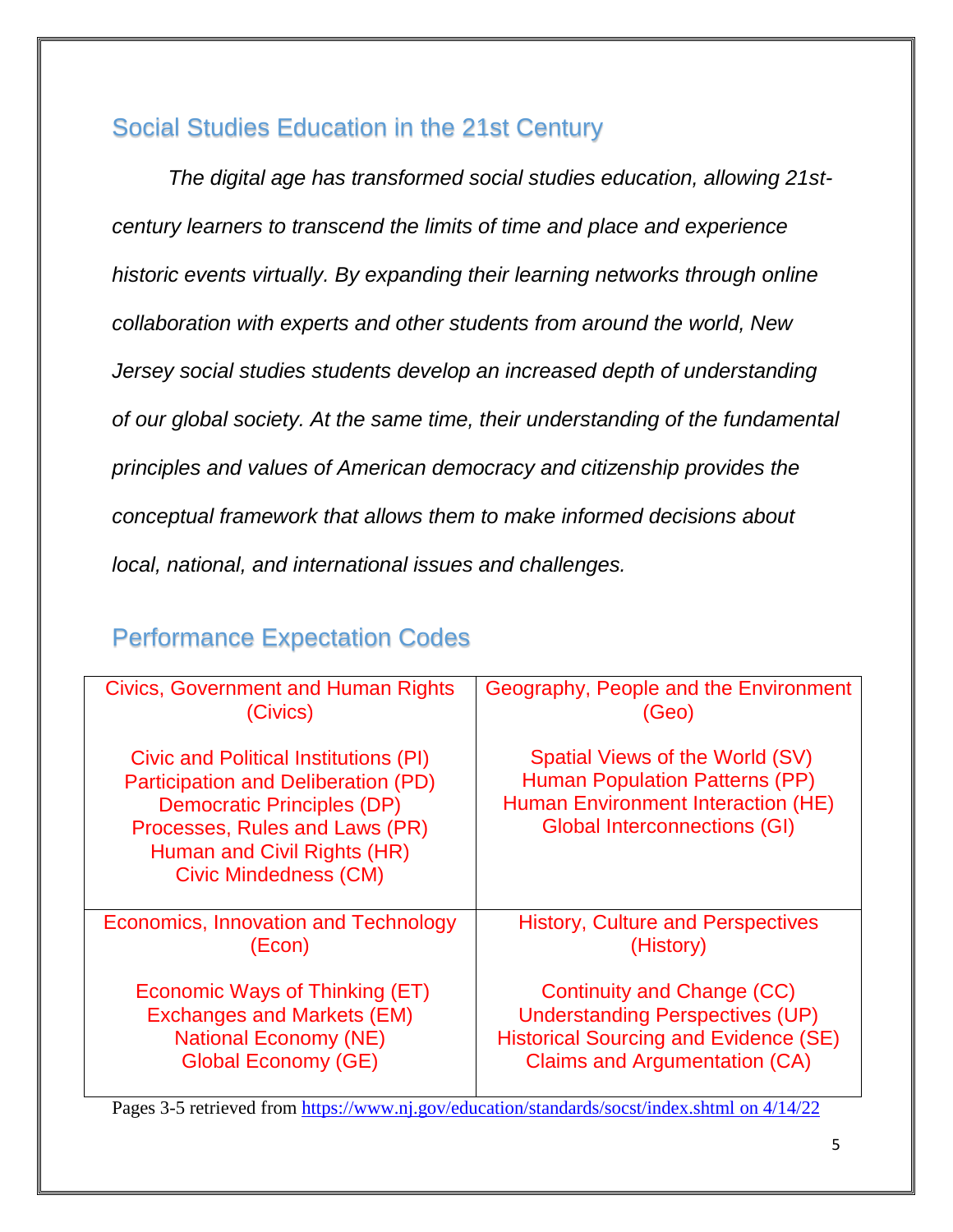#### **Differentiation Strategies**

**There are examples of differentiation within each unit, but this general list may be used at any time to assist the student towards a greater understanding of the social studies content.**

*(For students with disabilities, appropriate accommodations, instructional adaptations, and/or modifications should be determined by the IEP or 504 team)*

#### **Modifications for Classroom**

- Pair visual prompts with verbal presentations
- Ask students to restate information, directions, and assignments.
- Give repetition and practice exercises
- Model skills/techniques to be mastered
- Give extended time to complete class work
- Provide copy of class notes
- Determine if preferential seating would be beneficial
- Provide access to a computer
- Provide copies of textbooks for home
- Provide access to books on tape/CD/digital media, as available and appropriate
- Assign a peer helper in the class setting
- Provide oral reminders and check student work during independent work time
- Assist student with long and short term planning of assignments
- Encourage student to proofread assignments and tests
- Provide regular parent/school communication

#### **Modifications for Homework and Assignments**

- Provide extended time to complete assignments
- Break down assignments
- Provide the student with clearly stated (written) expectations and grading criteria for assignments

#### **Modifications for Assessments**

- Provide extended time on classroom tests and quizzes
- Provide alternate setting as needed
- Restate, reread, and clarify directions/questions
- Distribute study guide for classroom tests
- Establish procedures for accommodations /modifications for assessments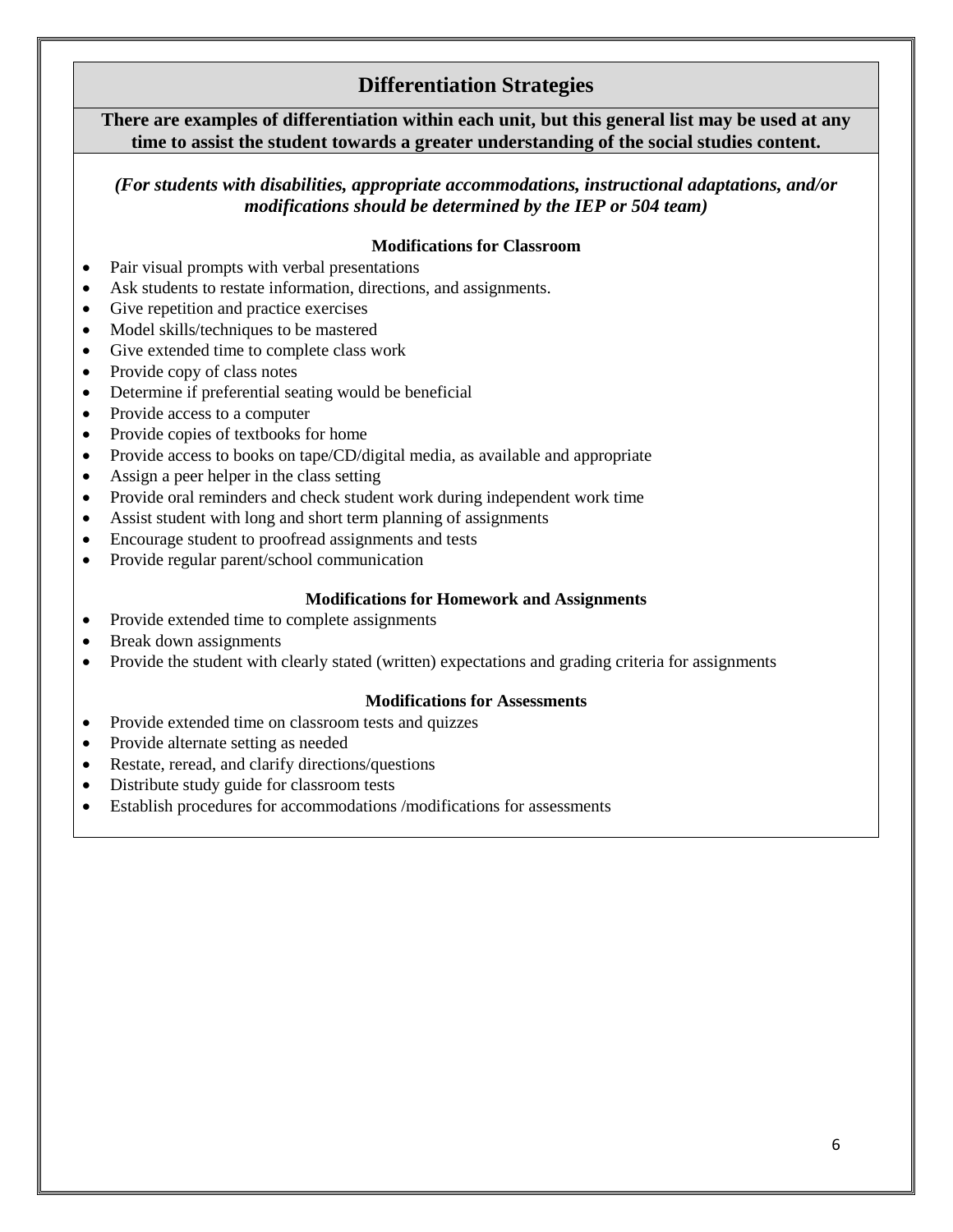#### **Differentiation Strategies**

#### **Gifted and Talented**

#### *(content, process, product and learning environment)*

- Allow students to pursue independent projects based on their individual interests
- Provide enrichment activities that include more advanced material
- Allow team-teaching opportunities and collaboration
- Set individual goals
- Conduct research and provide presentation of appropriate topics
- Design surveys to generate and analyze data to be used in discussion.
- Use Higher-Level Questioning Techniques
- Provide assessments at a higher level of thinking

#### **English Language Learners**

#### **Modifications for Classroom**

- Pair visual prompts with verbal presentations
- Provide repetition and practice
- Model skills/techniques to be mastered

#### **Modifications for Homework/Assignments**

- Provide Native Language Translation (peer, online assistive technology, translation device, bilingual dictionary)
- Provide extended time for assignment completion as needed
- Highlight key vocabulary
- Use graphic organizers

#### **Interdisciplinary Connections (also noted within each unit)**

Social Studies is a unified body of knowledge whose concepts build upon each other. Connecting social studies concepts includes linking ideas to related ideas learned previously. Social studies events have global implications, and are connected to people, places, and events of the past. The study of social studies focuses on deep understanding of concepts that enable students to think critically and systematically about local, regional, national, and global issues.

Social studies and language arts should complement each other in literature as often as possible. Students will benefit from this cross-curricular relationship as they learn more about the world through literature. Social studies and science also complement each other when the students study ancient times, cultures, religion, and astronomy.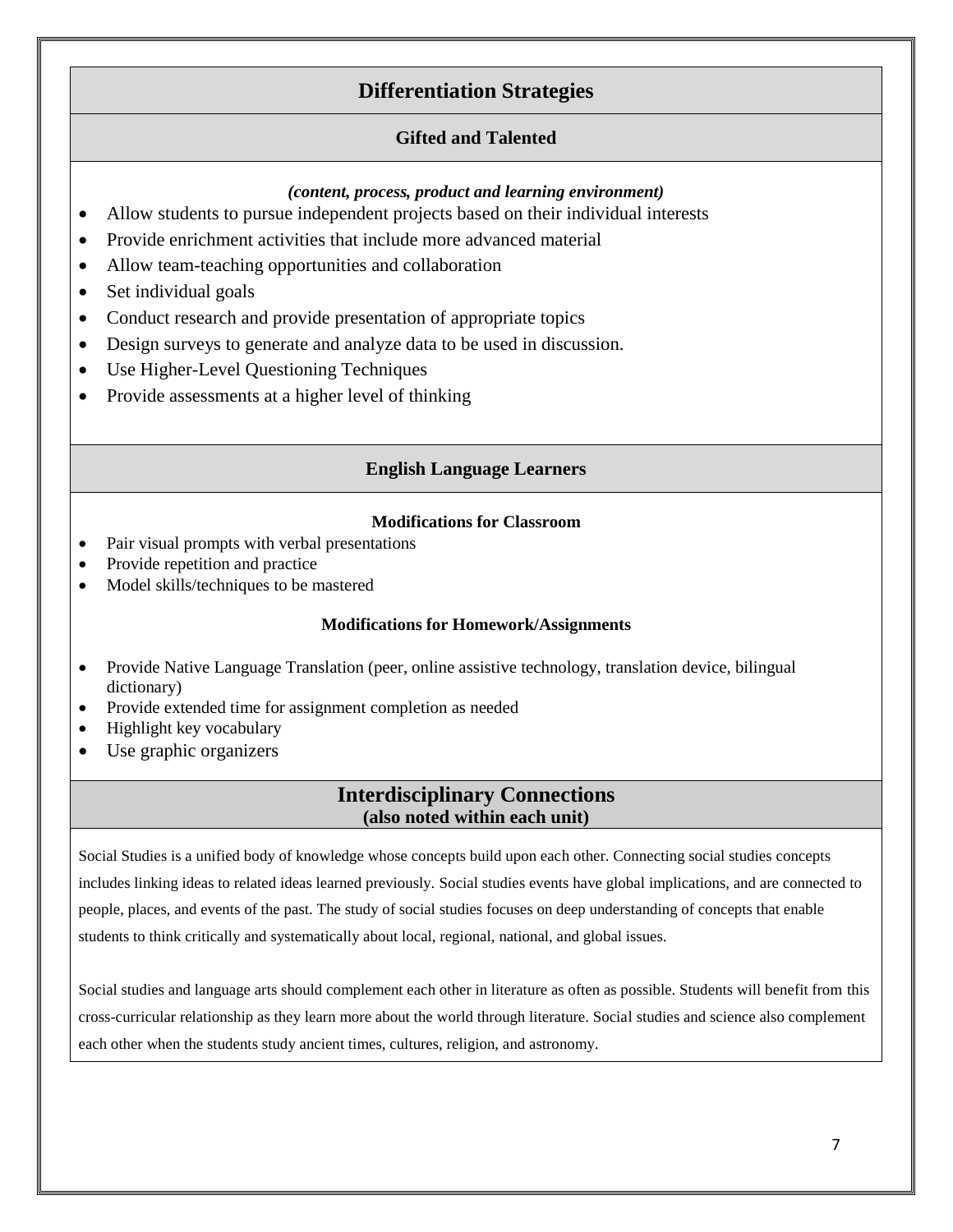## *Social Studies Curriculum Pacing Chart*

*The topics listed below outline how the standards are addressed throughout the year.*

| <b>Marking Period</b> | K                                                                                                                                                                                   |                                                                                                                                                                                                                                                                                                                                           | $\mathbf{2}$                                                                                                                                                                                                                                                                                                                                                                          | 3                                                                                                                                                                 |
|-----------------------|-------------------------------------------------------------------------------------------------------------------------------------------------------------------------------------|-------------------------------------------------------------------------------------------------------------------------------------------------------------------------------------------------------------------------------------------------------------------------------------------------------------------------------------------|---------------------------------------------------------------------------------------------------------------------------------------------------------------------------------------------------------------------------------------------------------------------------------------------------------------------------------------------------------------------------------------|-------------------------------------------------------------------------------------------------------------------------------------------------------------------|
|                       | Citizenship<br>Rules, classroom<br>routine, classroom<br>jobs<br><b>Community Jobs</b><br>Workers - Teachers,<br>Bus Drivers, postal<br>workers, police<br>officers, & firefighters | Citizenship<br>Rules, classroom<br>$\bullet$<br>routine, classroom jobs<br>Good vs bad rules/laws<br>in the school and<br>community<br>Working together<br>Where we live<br>Our nation's resources<br>Features and places<br>Neighborhood Helpers<br>What makes a<br>community thrive<br>Rights and<br>responsibilities of all<br>members | <b>Communities &amp; Resources</b><br>Community helpers<br>$\bullet$<br><b>Types of Communities</b><br><b>Resources</b><br>$\bullet$<br>Farm to table<br>$\bullet$<br>Government<br>Structure of our system<br>٠<br>Voting<br>National, state, local<br>America's Beginnings<br>How our nation was<br>$\bullet$<br>born<br>Holidays we celebrate<br>$\bullet$<br>our nation's history | Geography<br>Explore maps<br>Understand symbols and<br>the key<br>Digital tools<br>migration<br>Civics<br>Identify a local issue and<br>create possible solutions |
| 2                     | Past and Present<br>How life has changed<br>for families, fun, and<br>travel                                                                                                        | Holidays<br>awareness and<br>$\bullet$<br>understanding of<br>cultural diversity and<br>individuality<br>Common themes<br>among cultural<br>traditions<br>(Thanksgiving,<br>Veterans Day,                                                                                                                                                 | A World of Culture<br>Cultures and values<br>Holidays<br>٠<br>Veteran's Day<br>$\bullet$<br><b>Family Histories</b>                                                                                                                                                                                                                                                                   | (Science Unit this marking period)                                                                                                                                |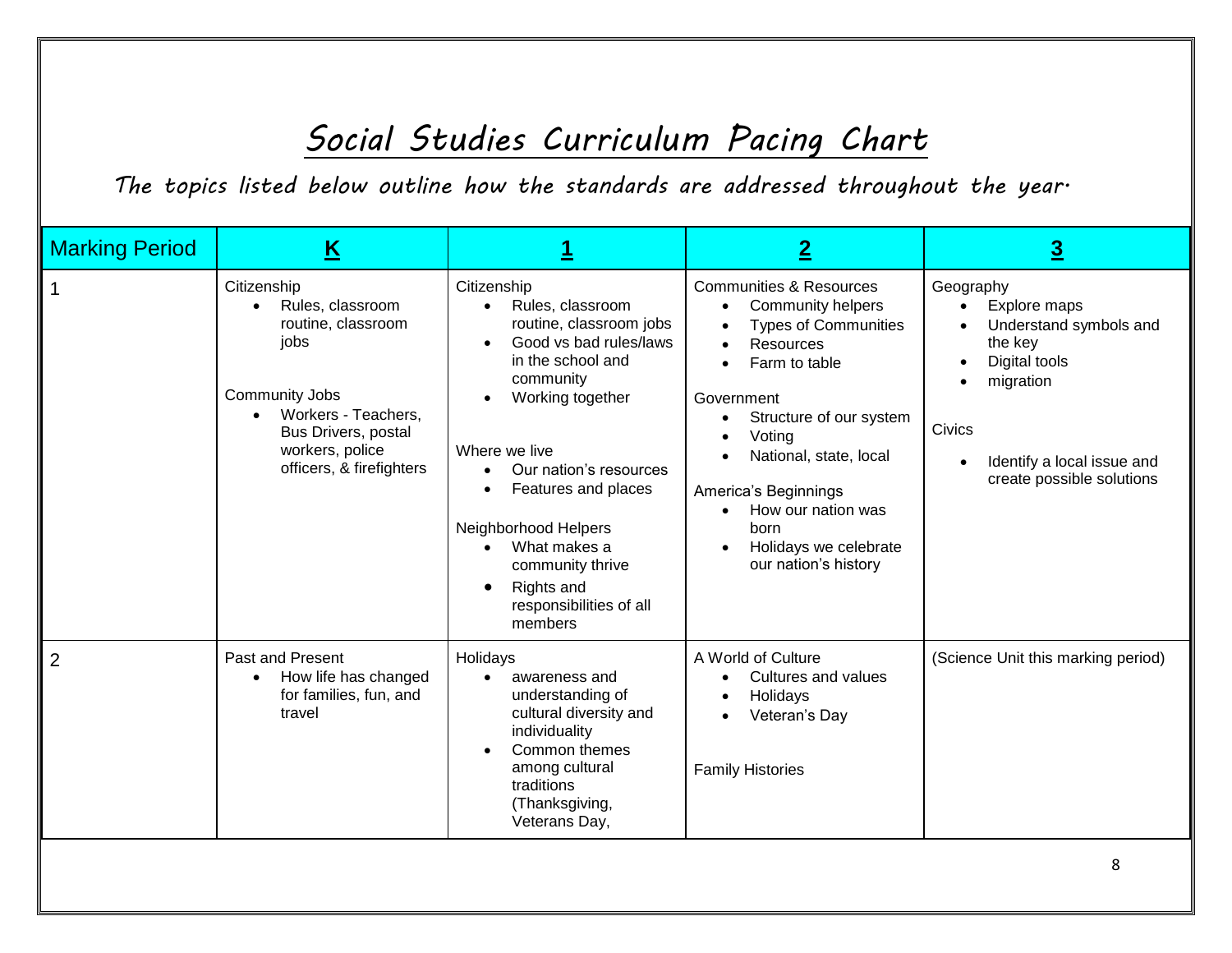|   | Neighborhoods<br>Who is in the<br>neighborhood and how<br>does it function                                                                                                             | December<br>Celebrations)<br>Maps & Globes<br>See the neighborhood<br>$\bullet$<br>expand to the state,<br>nation, globe<br>Reading a map key<br>Seeing where we fit into<br>the world                                                                                                                         | History and dynamics of<br>$\bullet$<br>families past and<br>present<br>Family tree and<br>timelines                                                                                                                                                                                                                                                     |                                                                                                                                                                                                                                                                                                                                                                                                                                                                                                        |
|---|----------------------------------------------------------------------------------------------------------------------------------------------------------------------------------------|----------------------------------------------------------------------------------------------------------------------------------------------------------------------------------------------------------------------------------------------------------------------------------------------------------------|----------------------------------------------------------------------------------------------------------------------------------------------------------------------------------------------------------------------------------------------------------------------------------------------------------------------------------------------------------|--------------------------------------------------------------------------------------------------------------------------------------------------------------------------------------------------------------------------------------------------------------------------------------------------------------------------------------------------------------------------------------------------------------------------------------------------------------------------------------------------------|
| 3 | Celebration<br>A history of people,<br>$\bullet$<br>holidays, and<br>accomplishments from<br>Americans in the past<br>Maps<br>Introduction to<br>geography with<br>reading simple maps | <b>US Symbols</b><br>Songs<br>Landmarks &<br>monuments<br><b>Famous Patriots</b><br>Weather<br>The location on Earth<br>$\bullet$<br>determines your<br>weather/climate<br><b>Goods and Services</b><br>The value of money<br>Where it comes from<br>How to spend/save and<br>make money as an<br>entrepreneur | Heroes<br>Study many heroes<br>$\bullet$<br>from our history<br>Martin Luther King Jr. /<br><b>Black History Month</b><br>Women's History Month<br>$\bullet$<br>Prejudices and<br>Stereotyping<br>Geography<br>Understanding how to<br>$\bullet$<br>read and interpret maps<br>Focus on North<br>$\bullet$<br>America and USA for<br>seasons and climate | <b>US Government</b><br>Structure - Branches of<br>Government (intro)<br>Functionality<br>Understanding why and<br>how rules are created for<br>classroom, local, state and<br>national government<br>How our national laws<br>protect the rights of citizens<br>Democratic principles<br><b>Fundamental Rights</b><br><b>Bill of Rights</b><br>Constitution<br>Fairness, Equality and the<br>Common Good - how all of<br>these have changed over<br>time<br>Civil Rights, Human Rights,<br><b>MLK</b> |
| 4 | Flags & Symbols<br>Recognizing American<br>symbolize and learning<br>about what they                                                                                                   | The American People<br>Many cultures;<br>$\bullet$<br>folktales; other holidays<br>Families are diverse<br>$\bullet$                                                                                                                                                                                           | Why People Work<br>Economics: producers<br>$\bullet$<br>and consumers                                                                                                                                                                                                                                                                                    | (Science Unit this marking period)                                                                                                                                                                                                                                                                                                                                                                                                                                                                     |
|   |                                                                                                                                                                                        |                                                                                                                                                                                                                                                                                                                |                                                                                                                                                                                                                                                                                                                                                          | 9                                                                                                                                                                                                                                                                                                                                                                                                                                                                                                      |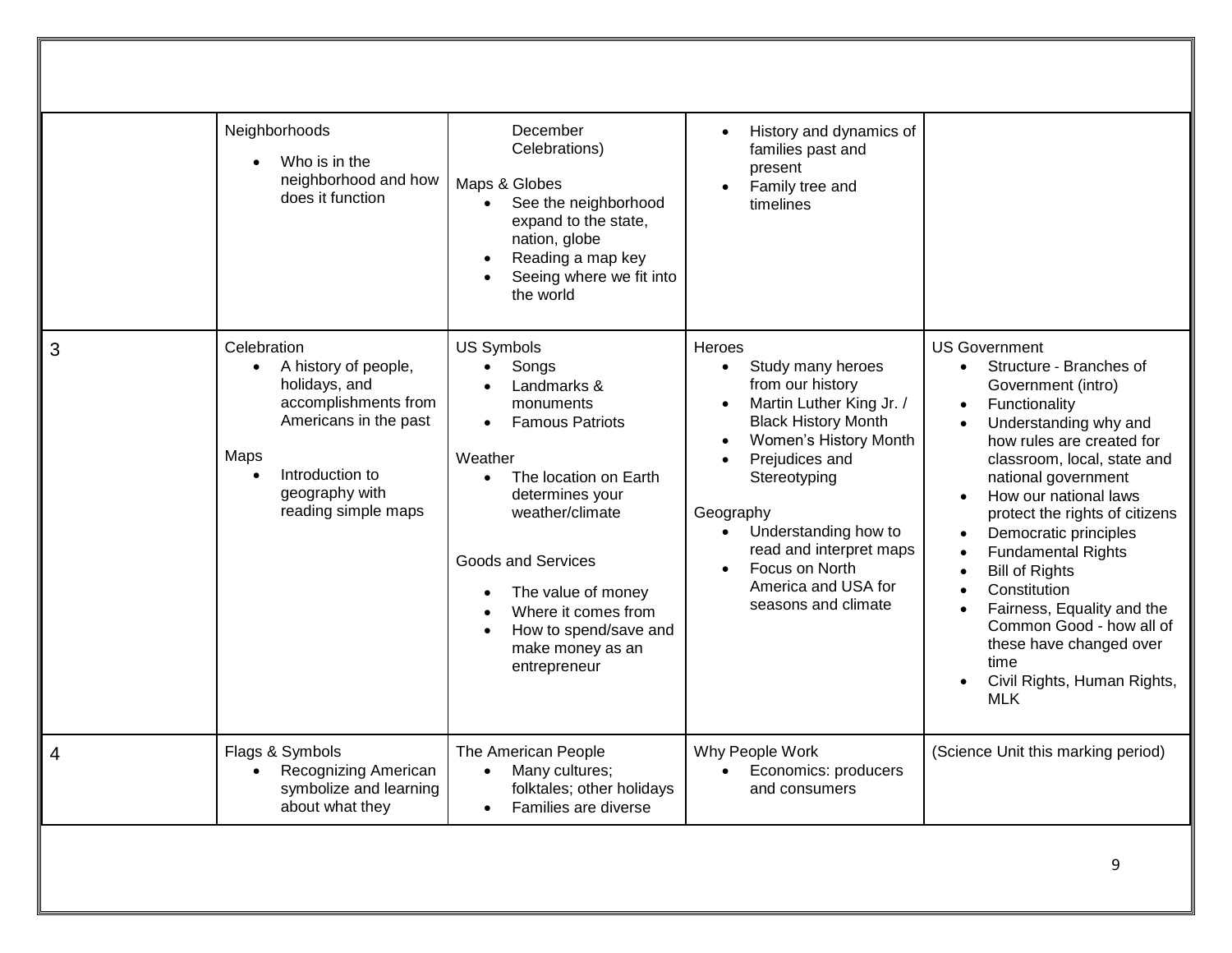|                       | represent; patriotic<br>songs<br>$\bullet$                                                                                                                                                                                                           | Explain the value of<br>$\bullet$<br>working<br>Yesterday and Today<br>How to make choices<br>Compare/Contrast<br>about spending your<br>schools, communities,<br>money<br>jobs, transportation,<br>How a product goes<br>people, and learning -<br>from start to completion<br>then and now.<br>Buying and selling in<br>the global market                            |                                                                                                                                                                                                                                                                                                                                                                                                                                                                      |
|-----------------------|------------------------------------------------------------------------------------------------------------------------------------------------------------------------------------------------------------------------------------------------------|------------------------------------------------------------------------------------------------------------------------------------------------------------------------------------------------------------------------------------------------------------------------------------------------------------------------------------------------------------------------|----------------------------------------------------------------------------------------------------------------------------------------------------------------------------------------------------------------------------------------------------------------------------------------------------------------------------------------------------------------------------------------------------------------------------------------------------------------------|
| <b>Marking Period</b> | $\overline{4}$                                                                                                                                                                                                                                       | $\overline{5}$                                                                                                                                                                                                                                                                                                                                                         | 6                                                                                                                                                                                                                                                                                                                                                                                                                                                                    |
|                       | Geography and map skills<br>Use of maps analysis of<br>cultural diffusion and economic<br>interdependence<br>Understand the purpose for<br>each type of map<br><b>Digital Tools for Measurement</b><br>Landforms, climate, weather<br>impact on life | Geography and map skills<br>Find a location on a map from its<br>longitude and latitude<br>Work toward identifying at least half of<br>the 50 states<br><b>Native Americans</b><br>Migration, settlement, and environment<br>of Native American groups<br>Age of Exploration<br>Why do people explore?<br>What led to the exploration of new water<br>and land routes. | Geography and map skills<br>General map skills needed for each<br>unit of area of study.<br>Digital tools/ geographic models<br>Natural resources in various areas<br>Culture:<br>Identify the elements that make up a<br>culture.<br>Examine the relationship between<br>culture and geography.<br>Draw conclusions about the<br>connections among religion, ethics,<br>technology, and culture.<br>Archaeology: Examine artifacts that show<br>about early humans. |
| 2                     | (Science Unit this marking period)                                                                                                                                                                                                                   | Age of Exploration (cont.)                                                                                                                                                                                                                                                                                                                                             | <b>Hunter-Gatherer Societies:</b>                                                                                                                                                                                                                                                                                                                                                                                                                                    |
|                       |                                                                                                                                                                                                                                                      |                                                                                                                                                                                                                                                                                                                                                                        | 10                                                                                                                                                                                                                                                                                                                                                                                                                                                                   |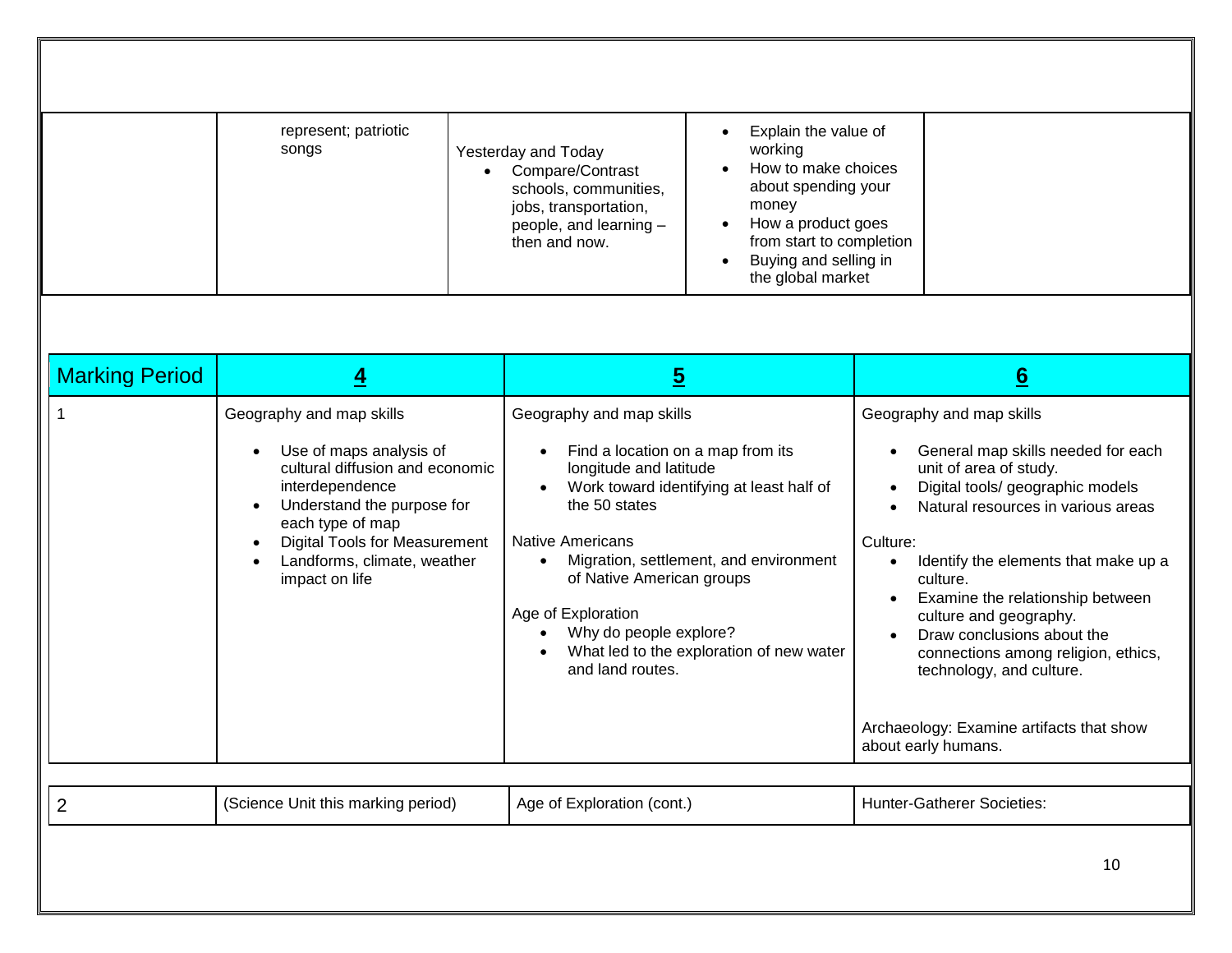|   |                                                                                                                                                         | The role of trade during this period.<br>$\bullet$<br>The search for natural resources<br>$\bullet$<br>Assess how conflicts and alliances<br>among Europeans and Natives<br>impacted the expansion of the<br>American colonies.<br><b>Settlements Take Root</b><br>Factors that impacted emigration and<br>$\bullet$<br>settlement patterns, such as political<br>and economic problems/opportunities<br>and religious freedom.<br>Consequences of colonization (explain<br>$\bullet$<br>how interactions among African,<br>European, and Native American groups<br>began a cultural transformation). | Examine skills that helped hunter-<br>gatherer societies survive.<br>Analyze features of early humans on<br>the Stone Age.<br>Paleolithic Age and Neolithic Age:<br>Examine how agriculture led to<br>$\bullet$<br>permanent settlements and<br>specialized roles.<br>Identify common features of all early<br>civilizations.<br>Mesopotamia:<br>Examine how geography shaped<br>$\bullet$<br>civilization.<br>Compare and contrast Sumer and<br>Babylon.<br>Greco-Roman:<br>Identify the major legacies of ancient<br>$\bullet$<br>Greece and Rome.<br>Explain how Greece's and Rome's<br>geography affected the lives of their<br>people.<br>Compare and contrast the<br>governments of Greece and Rome<br>with modern America. |
|---|---------------------------------------------------------------------------------------------------------------------------------------------------------|-------------------------------------------------------------------------------------------------------------------------------------------------------------------------------------------------------------------------------------------------------------------------------------------------------------------------------------------------------------------------------------------------------------------------------------------------------------------------------------------------------------------------------------------------------------------------------------------------------|-----------------------------------------------------------------------------------------------------------------------------------------------------------------------------------------------------------------------------------------------------------------------------------------------------------------------------------------------------------------------------------------------------------------------------------------------------------------------------------------------------------------------------------------------------------------------------------------------------------------------------------------------------------------------------------------------------------------------------------|
| 3 | New Jersey<br>Use and Distribution of Land<br><b>Cities and Cultural Differences</b><br>Regions of NJ<br>Resources of NJ<br><b>Revolution Landmarks</b> | Life in the Colonies<br>Religious or demographic freedom (i.e.,<br>race, gender, and economic status)<br>and social, economic, and political<br>opportunities in the colonies.                                                                                                                                                                                                                                                                                                                                                                                                                        | Ancient China:<br>Describe how geography makes it a<br>$\bullet$<br>diverse country.<br>Compare and contrast the Shang,<br>$\bullet$<br>Zhou, Qin, and Han dynasties and<br>their accomplishments.                                                                                                                                                                                                                                                                                                                                                                                                                                                                                                                                |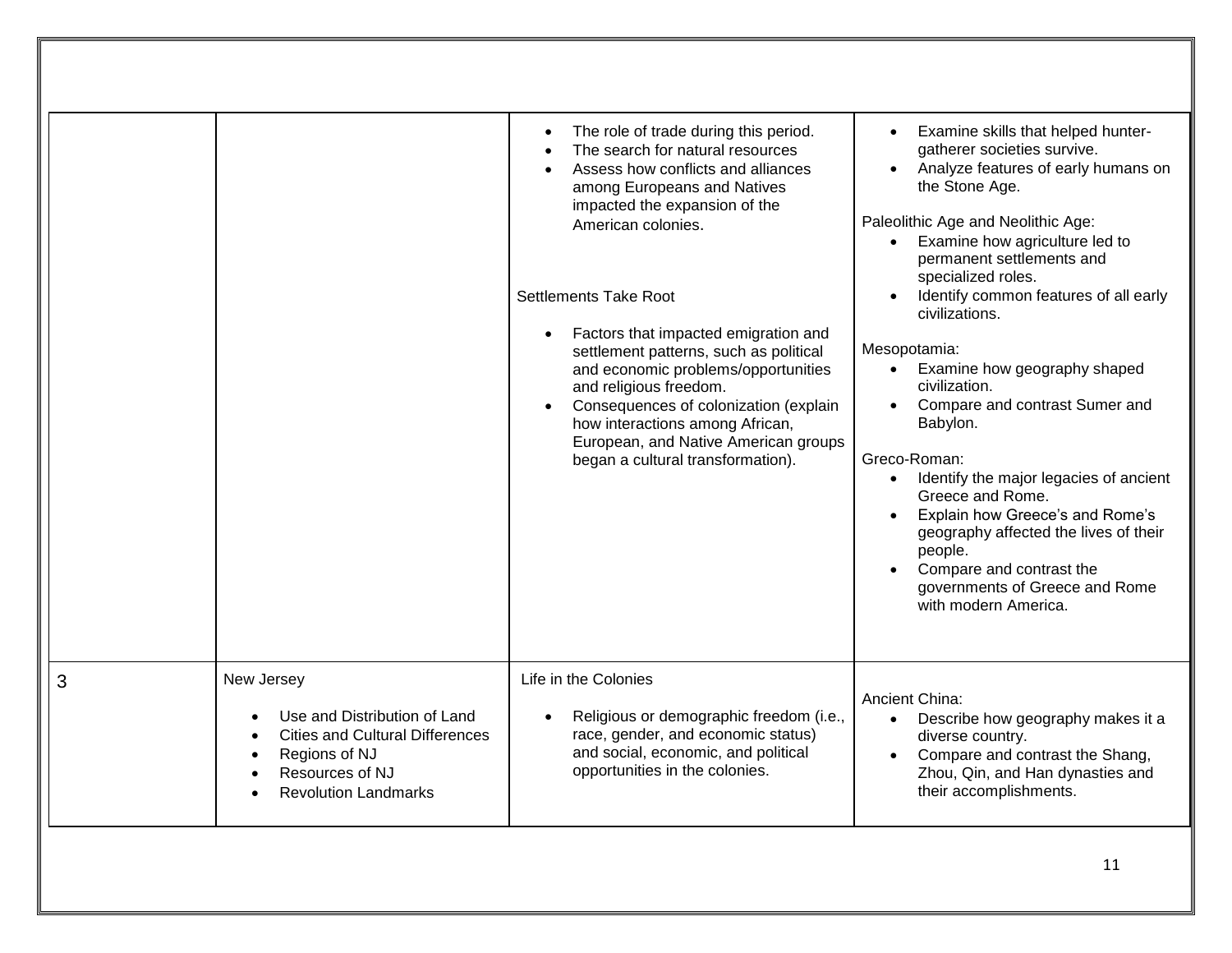|   | Famous NJ People: inventors,<br>$\bullet$<br>politicians, etc<br><b>Native Americans</b><br>Impact of Colonization<br>Lenni Lenape Regions<br><b>Cultural Progression and</b><br>Conflicts | Factors that impacted emigration,<br>$\bullet$<br>settlement patterns, and regional<br>identities of the colonies<br>The Columbian Exchange between<br>Europe, Africa, and the Americas.<br>Slavery and indentured servitude in<br>Colonial labor systems. | Ancient India:<br>Examine how geography influenced<br>$\bullet$<br>the Indian subcontinent.<br>Compare and contrast Mohenjo-Daro<br>$\bullet$<br>and Harappa.<br>Analyze the caste system and how it<br>affected society.<br>Examine the Vedic Age and how the<br>Vedas provide information about<br>Aryan life.<br>Compare and contrast the major<br>components of Hinduism and<br>Buddhism.                                                                                                                                                                            |
|---|--------------------------------------------------------------------------------------------------------------------------------------------------------------------------------------------|------------------------------------------------------------------------------------------------------------------------------------------------------------------------------------------------------------------------------------------------------------|--------------------------------------------------------------------------------------------------------------------------------------------------------------------------------------------------------------------------------------------------------------------------------------------------------------------------------------------------------------------------------------------------------------------------------------------------------------------------------------------------------------------------------------------------------------------------|
| 4 | (Science Unit this marking period)                                                                                                                                                         | Life in the Colonies (cont.)<br>Voluntary and involuntary migratory<br>experiences of different groups of<br>people.<br>The impact of triangular trade on<br>multiple nations and groups.<br>Mercantilism and its impact on the<br>economies               | Islam:<br>List the major beliefs and roots of<br>$\bullet$<br>Islam.<br>Explain how the spread of Islam<br>affected Southwest Asia.<br>Explain how the spread of Islam gave<br>rise to the Islamic world.<br>Ancient Egypt:<br>Examine how geography influenced<br>$\bullet$<br>the Egyptian civilization<br>Identify the responsibilities of the<br>pharaohs and their impact on the<br>ancient Egyptians.<br>Explain why trade was important to<br>Egypt's economy.<br>Analyze the Egyptian<br>accomplishments in math, science,<br>art, architecture, and literature. |
|   |                                                                                                                                                                                            |                                                                                                                                                                                                                                                            | Middle Ages:                                                                                                                                                                                                                                                                                                                                                                                                                                                                                                                                                             |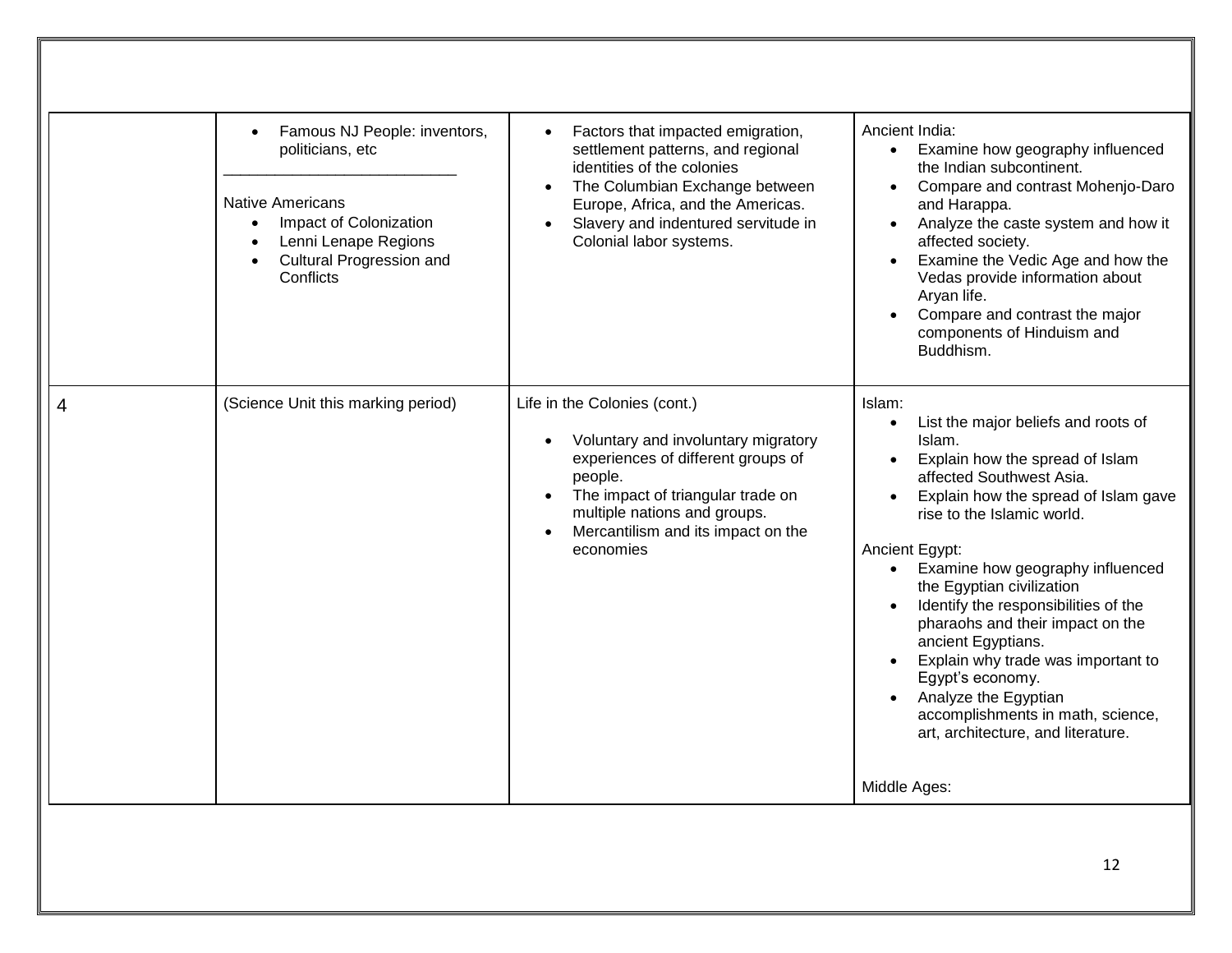|  | Compare and contrast the Magna                                                                                                                |
|--|-----------------------------------------------------------------------------------------------------------------------------------------------|
|  | Carta with the Bill of Rights.<br>Analyze how feudalism and<br>manorialism brought social and<br>economic order to Europe.                    |
|  | Examine how monasteries and<br>religious orders helped spread<br>Christianity.<br>Analyze the reasons for the Crusades<br>of the Middle Ages. |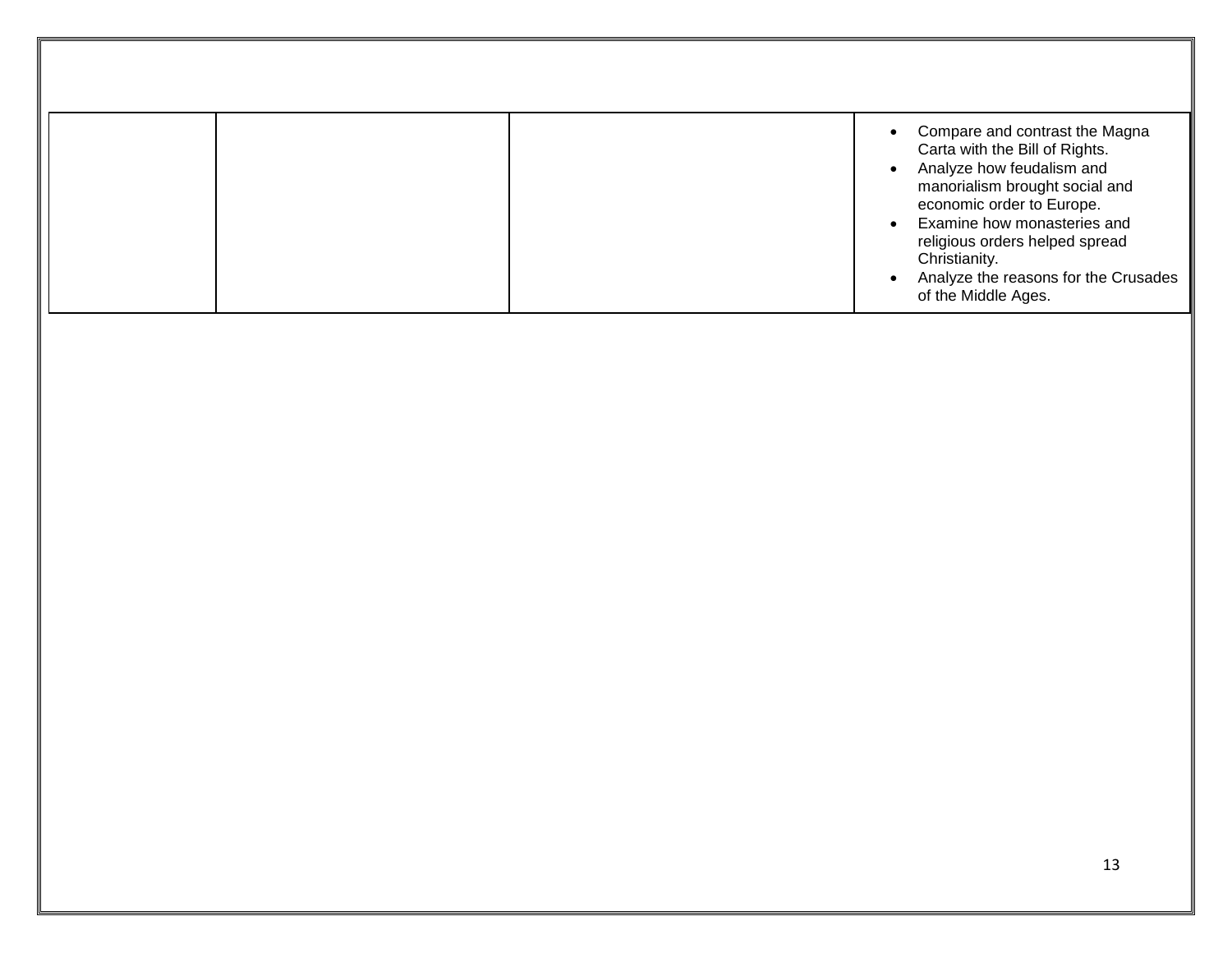#### **Grades K-2 Structure and Content**

Social studies instruction in early elementary focuses on developing student's understanding of their role in their family, community, county and world. Students learn foundational ideas of government, democracy, human rights, the common good, citizenship, and civil discourse as well as explore the American identity through symbols, holidays, and monuments that are reflective of our values and principles.

- 6.1 U.S. History in the World (Grades kindergarten through 12)
- 6.2 World History (Grades 8 through 12)
- 6.3 Active Citizenship in the 21st Century (Grades kindergarten through 12)

https://www.nj.gov/education/standards/socst/index.shtml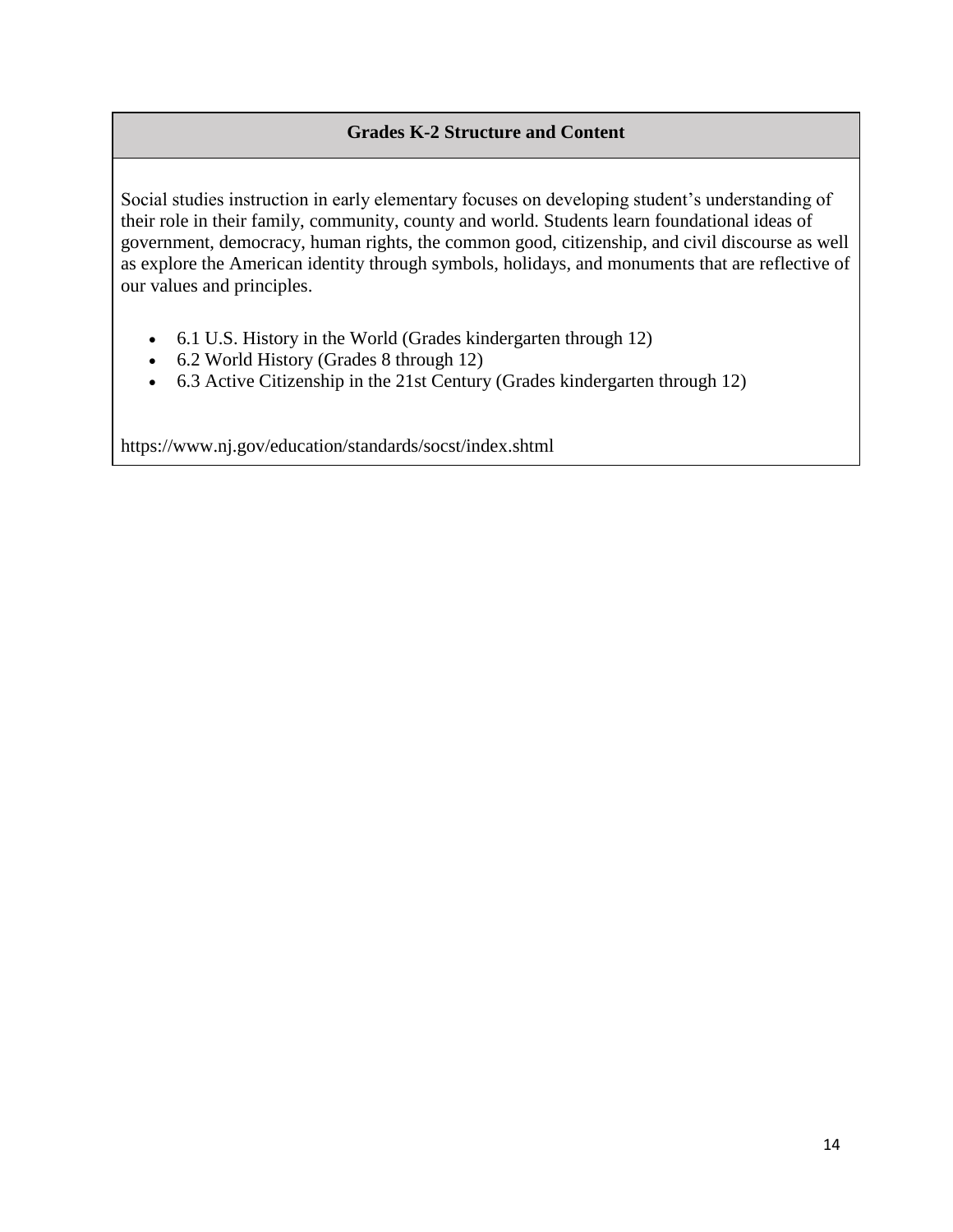Grade K Social Studies Marking Period 1 **Theme: Citizenship & Jobs** Essential Questions: \*Why is it important to learn to be a good citizen? \*What is something you can do to show you are responsible? \*Why do people choose different jobs? \*How do citizens, civic ideals, and government institutions interact to balance the needs of individuals and the common good? \*How do our interpretations of past events inform our understanding of cause and effect, and continuity and change, and how do they influence our beliefs and decisions about current public policy issues? **Priority Standards** 6.1.2.CivicsPI.4: Explain how all people, not just official leaders, play important roles in a community 6.1.2.CivicsPR.1: Determine what makes a good rule or law. 6.1.2.CivicsPR.2: Cite evidence that explains why rules and laws are necessary at home, in schools, and in communities  $\perp$  6.1.2. Civics PR.3: Analyze classroom rules and routines and describe how they are designed to benefit the common good. 6.1.2.CivicsPR.4: Explain why teachers, local community leaders, and other adults have a responsibility to make rules that fair, consistent, and respectful of individual rights  $\bigcup$  6.1.2. HistorySE.3: Use historical data from a variety of sources to investigate the development of a local community (e.g., origins of its name, originating members, important historical events and places). 6.1.2.CivicsPD.1: Engage in discussions effectively by asking questions, considering facts, listening to the ideas of others, and sharing opinions. **Resources & Assessments** Guidelines for Differentiation HEP- write/draw about how to be a good citizen Tier 2 – work with a partner to label pictures about citizenship Tier 3 – list and label ways to be a good citizen 504 – work with a partner for role playing great citizens Informal: (no formal assessments for Kdg) • Graphic organizers • Teacher observation • Class discussions • Class participation • Classwork

ELL- Use pictures next to words and headings IEP – Identify text features, headings, captions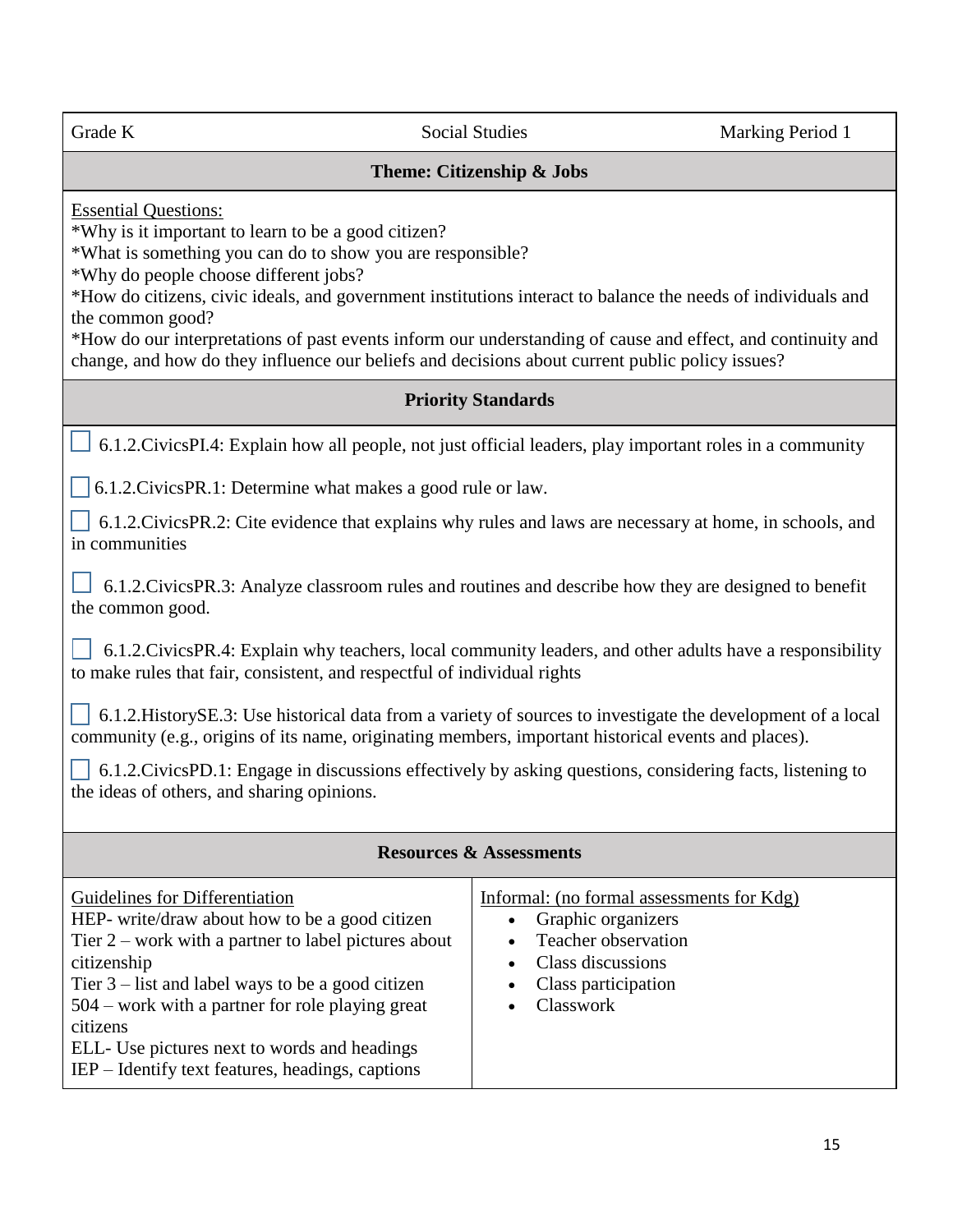#### **Interdisciplinary Connections**

Language Arts – RL.K.1. With prompting and support, ask and answer questions about key details in a text (e.g., who, what, where, when, why, how). RI.K.8. With prompting and support, identify the reasons an author gives to support points in a text. *Chester and the Big Bad Bully* by Audrey Penn (Holocaust connection of treating others fairly)

Career Readiness, Life Literacies, & Key Skills: 9.1.2.CR.1: Recognize ways to volunteer in the classroom, school and community.

Computer Science & Design Thinking: 8.1.2.IC.1: Compare how individuals live and work before and after the implementation of new computing technology.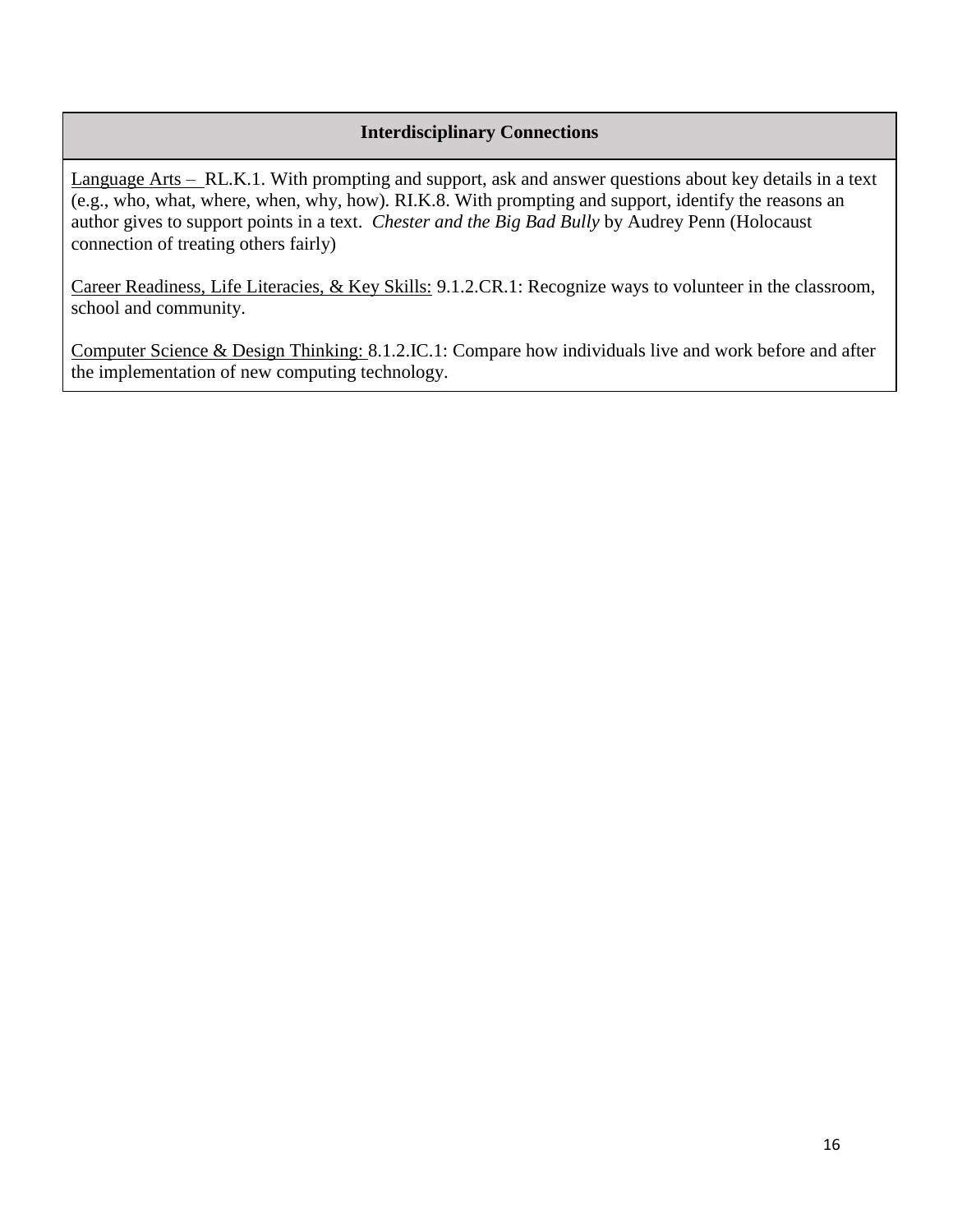Grade K Social Studies Marking Period 2

#### **Theme: Past & Present / Neighborhoods**

Essential Questions:

\*How do things change over time? How do they stay the same?

\*What is our neighborhood like? What do you want to learn about our neighborhood?

\*How have economic, political, and cultural decisions promoted or prevented the growth of personal freedom, individual responsibility, equality, and respect for human dignity?

\*How can individuals, groups, and societies apply economic reasoning to make difficult choices about scarce resources? What are the possible consequences of these decisions for individuals, groups, and societies?

#### **Priority Standards**

6.1.2.CivicsPI.3: Explain how individuals work with different levels of government to make rules

 6.1.2.Geo.HE.1: Explain how seasonal weather changes, climate, and other environmental characteristics affect people's lives in a place or region.

 6.1.2.CivicsCM.3: Explain how diversity, tolerance, fairness, and respect for others can contribute to individuals feeling accepted.

 6.1.2.HistoryCC.1: Use multiple sources to create a chronological sequence of events that describes how and why your community has changed over time.

 6.1.2.CivicsPD.1: Engage in discussions effectively by asking questions, considering facts, listening to the ideas of others, and sharing opinions.

#### **Resources & Assessments**

| Guidelines for Differentiation<br>HEP – Make a map of important places in our community<br>Tier $2$ – explore signs from the community and explain their<br>purpose<br>Tier $3$ – interview a parent or grandparent about what is<br>different from when they were little<br>$504$ – provide actual items from the past to compare with | Informal: (no formal assessments for Kdg)<br>Graphic organizers<br>Teacher observation<br>Class discussions<br>Class participation<br>Classwork |  |  |
|-----------------------------------------------------------------------------------------------------------------------------------------------------------------------------------------------------------------------------------------------------------------------------------------------------------------------------------------|-------------------------------------------------------------------------------------------------------------------------------------------------|--|--|
| present<br>$ELL - Look$ at (play if possible) old toys<br>$IEP$ – offer audio descriptions and larger text                                                                                                                                                                                                                              |                                                                                                                                                 |  |  |
| <b>Interdisciplinary Connections</b>                                                                                                                                                                                                                                                                                                    |                                                                                                                                                 |  |  |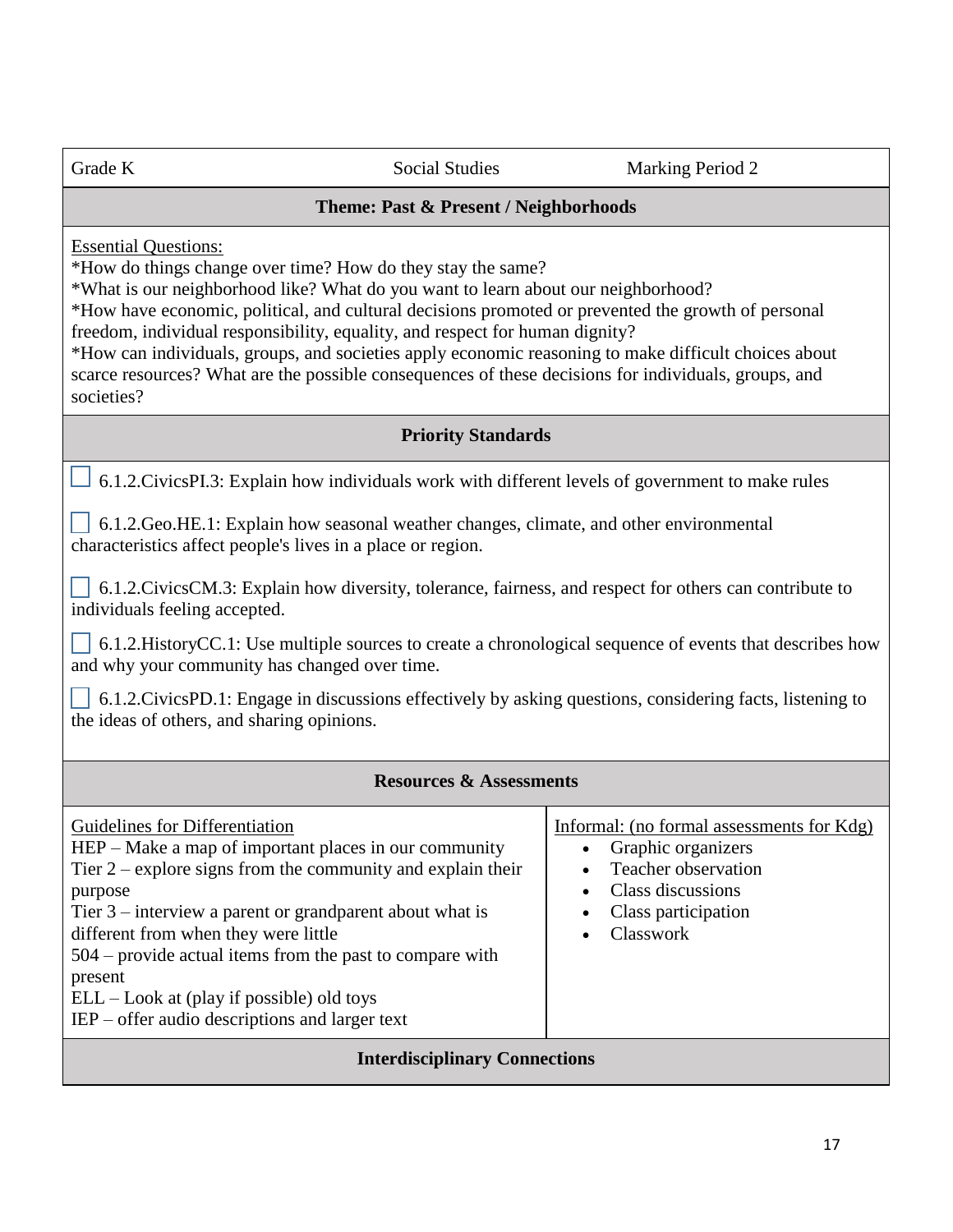Language Arts – RI.K.9. With prompting and support, identify basic similarities in and differences between two texts on the same topic Let's Find Out: Black history month – MLK, inventors, GW Carver

Career Readiness, Life Literacies, & Key Skills: 9.1.2.CAP.1: Make a list of different types of jobs and describe the skills associated with each job.

Computer Science & Design Thinking: 8.2.2.ITH.1: Identify products that are designed to meet human wants or needs.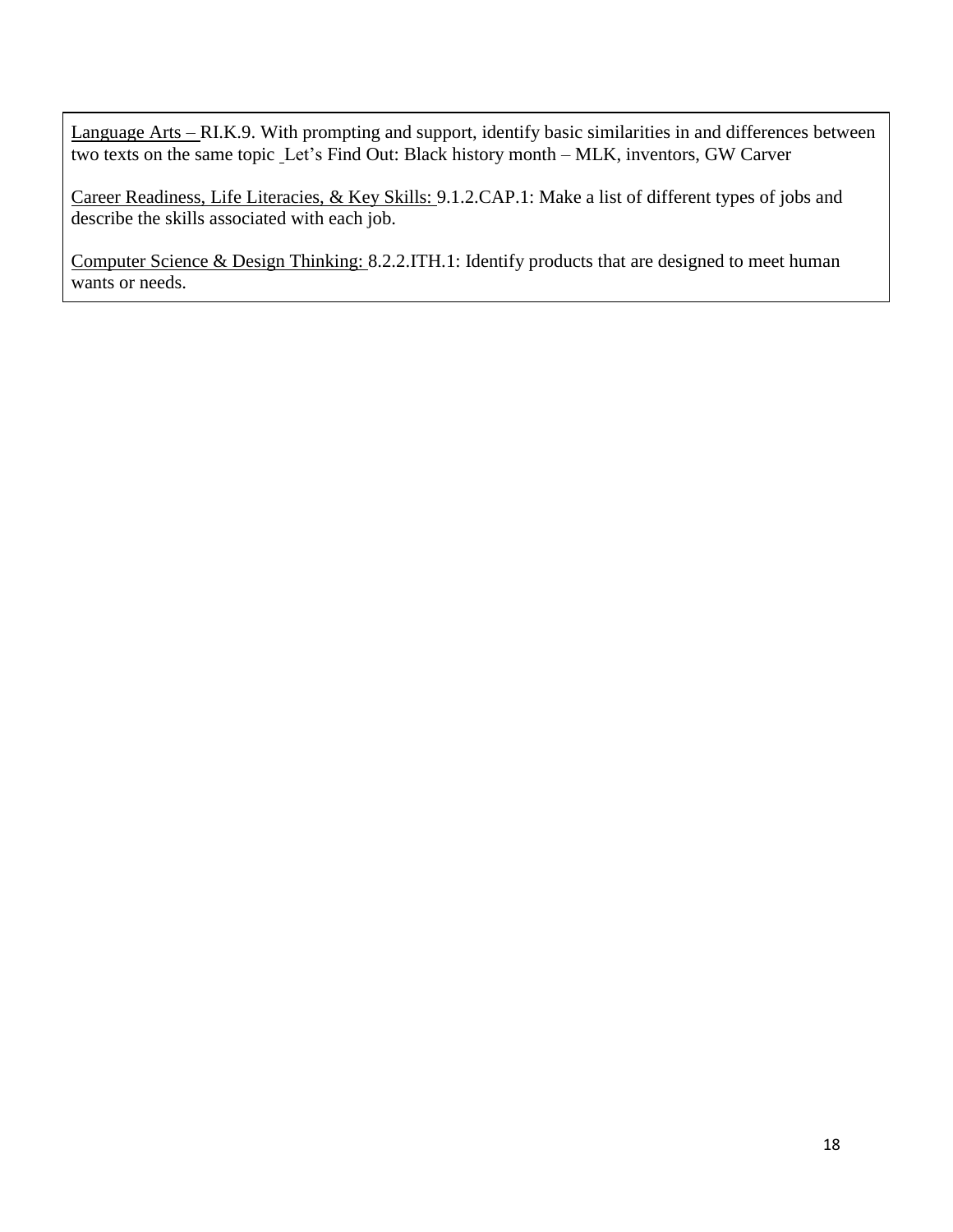Grade K Social Studies Marking Period 3

#### **Theme: Celebrations & Maps**

Essential Questions:

\*What important people and events do we celebrate throughout the year?

\*How do maps helps us find and describe places?

\*How do citizens, civic ideals, and government institutions interact to balance the needs of individuals and the common good?

\*How do physical geography, human geography, and the human environment interact to influence or determine the development of cultures, societies, and nations?

#### **Priority Standards**

 6.1.2.Geo.SV.1: Use maps to identify physical features (e.g., continents, oceans, rivers, lakes, mountains).

 $\vert$  6.1.2.CivicsPD.2: Establish a process for how individuals can effectively work together to make decisions.

6.1.2.EconET.1: Explain the difference between needs and wants

 $\Box$  6.1.2. Civics PD.1: Engage in discussions effectively by asking questions, considering facts, listening to the ideas of others, and sharing opinions.

 6.1.2.CivicsCM.3: Explain how diversity, tolerance, fairness, and respect for others can contribute to individuals feeling accepted.

 6.1.2.HistorySE.1: Use examples of regional folk heroes, stories, and/or songs and make inferences about how they have contributed to the development of a culture's history

#### **Resources & Assessments**

| Informal: (no formal assessments for<br>Graphic organizers<br>Teacher observation<br>Class discussions<br>Class participation<br>Classwork |
|--------------------------------------------------------------------------------------------------------------------------------------------|
|                                                                                                                                            |
|                                                                                                                                            |

#### **Interdisciplinary Connections**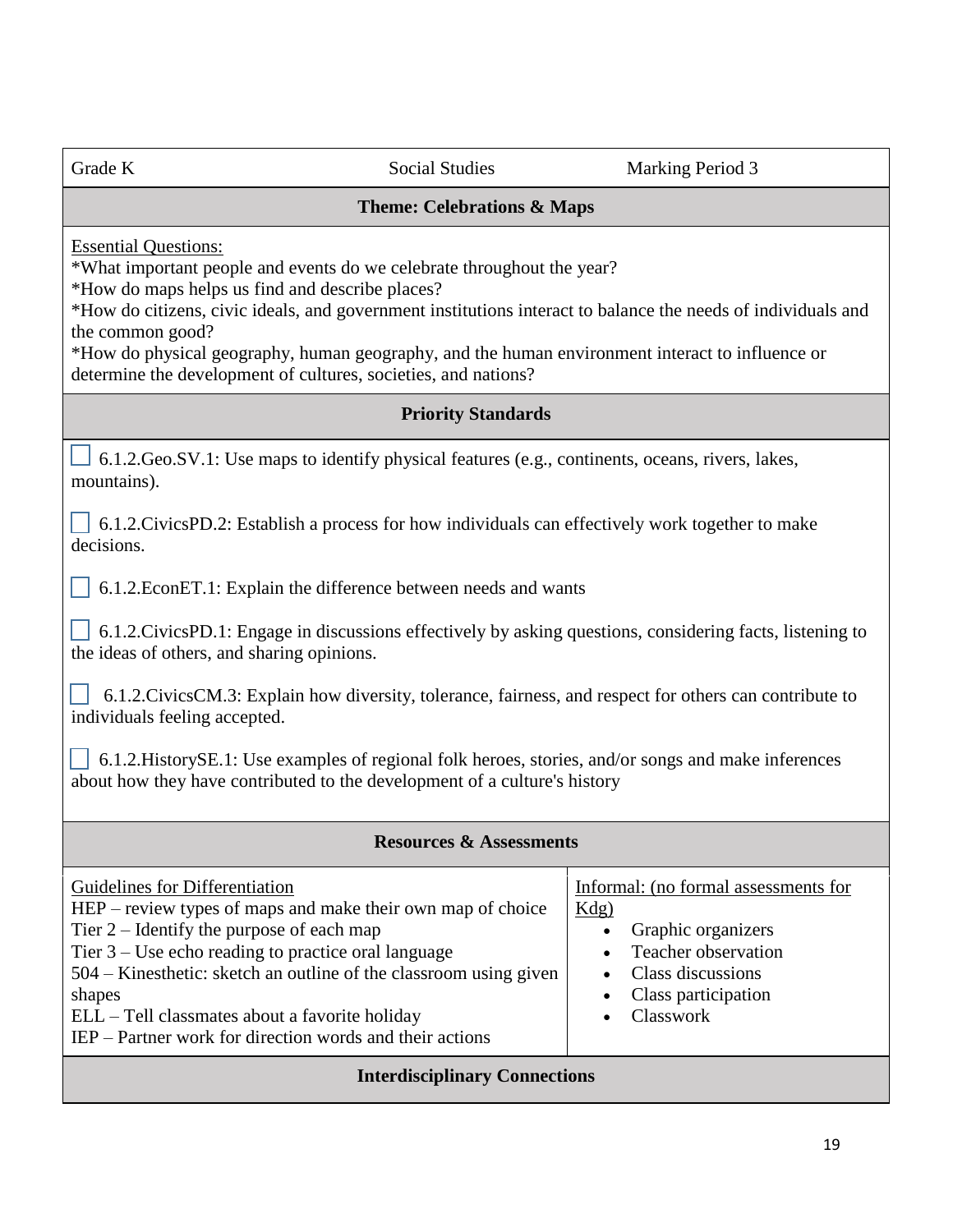Language Arts SL.K.3. Ask and answer questions in order to seek help, get information, or clarify something that is not understood. ED World lesson: trace the path on a map showing the zig zag journey of Amistad. Discuss slavery and how Lincoln worked to end it.

Career Readiness, Life Literacies, & Key Skills: 9.4.2.CI.1: Demonstrate openness to new ideas and perspectives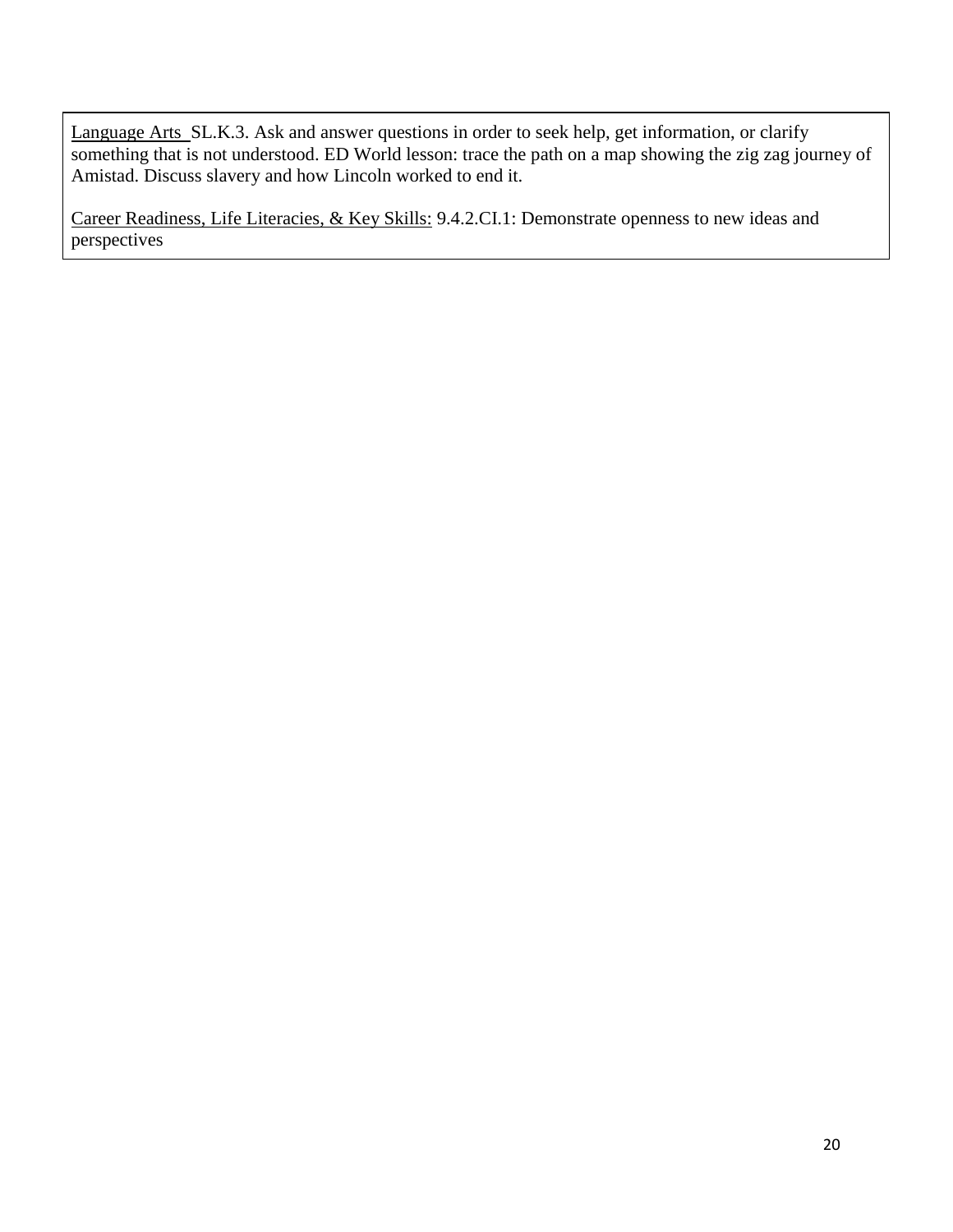#### **Theme: US Symbols**

Essential Questions:

\*What symbols bring people together as Americans?

\*What do you think of when you hear the word "American"?

\*How do physical geography, human geography, and the human environment interact to influence or determine the development of cultures, societies, and nations?

#### **Priority Standards**

 6.1.2.CivicsDP.2: Use evidence to describe how democratic principles such as equality, fairness, and respect for legitimate authority and rules have impacted individuals and communities.

 6.1.2.CivicsDP.3 Explain how historical symbols, monuments and holidays reflect the shared values, principles, and beliefs of the American identity.

 6.1.2.CivicsPD.1: Engage in discussions effectively by asking questions, considering facts, listening to the ideas of others, and sharing opinions.

| <b>Resources &amp; Assessments</b>                                                                                                                                                                                                                                                                                                                                                                                                                                                      |                                                                                                                                                       |
|-----------------------------------------------------------------------------------------------------------------------------------------------------------------------------------------------------------------------------------------------------------------------------------------------------------------------------------------------------------------------------------------------------------------------------------------------------------------------------------------|-------------------------------------------------------------------------------------------------------------------------------------------------------|
| Guidelines for Differentiation<br>HEP – write and draw thank you cards for neighborhood helpers<br>Tier $2$ – create a poster showing appreciation for neighborhood<br>helpers<br>Tier 3 – Predict content based upon pictures and headings on a<br>page.<br>$504 - Use$ a game piece to follow a route around the classroom<br>ELL – orally practice what the Statue of Liberty to say to people<br>coming into America<br>IEP – Provide models to explain the significance of symbols | Informal: (no formal assessments for<br>$Kdg$ )<br>Graphic organizers<br>Teacher observation<br>Class discussions<br>Class participation<br>Classwork |
|                                                                                                                                                                                                                                                                                                                                                                                                                                                                                         |                                                                                                                                                       |

#### **Interdisciplinary Connections**

Language Arts: RI K.2 Identify the main idea and details / SL.K.5. Add drawings or other visual displays to descriptions as desired to provide additional detail. / W.K.2. Use a combination of drawing, dictating, and writing to compose informative/explanatory texts in which they name what they are writing about and supply some information about the topic

Career Readiness, Life Literacies, & Key Skills: 9.4.2.CI.1: Demonstrate openness to new ideas and perspectives

Computer Science & Design Thinking: • 8.1.2.NI.3: Create a password that secures access to a device. Explain why it is important to create unique passwords that are not shared with others.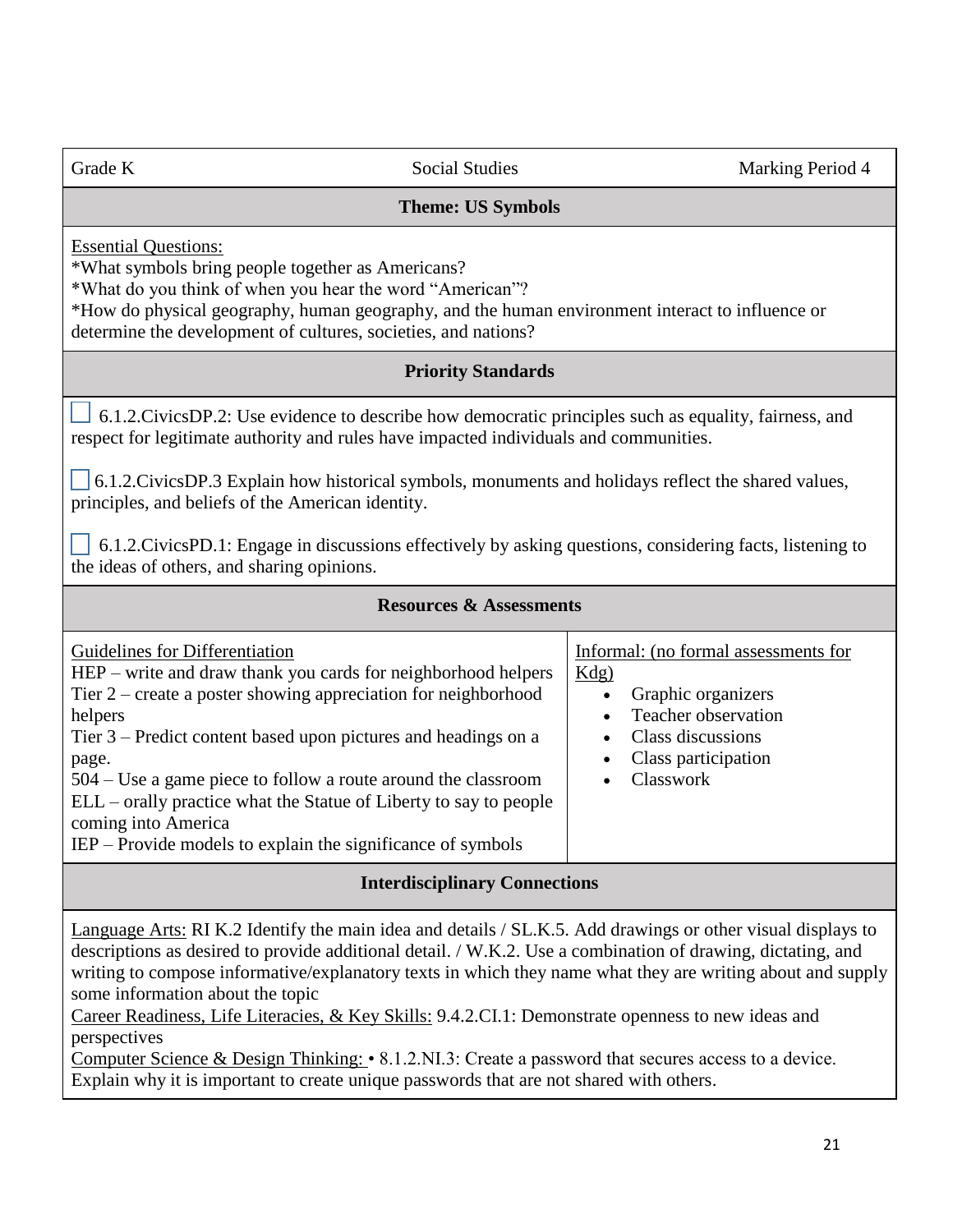#### **Theme: Rules & Laws / Where we live / Neighborhood Helpers**

Essential Questions:

\*Who makes rules and laws and why should we follow them?

\*How does our location affect the way we live?

\*How do people in the neighborhoods help each other?

\*How do citizens, civic ideals, and government institutions interact to balance the needs of individuals and the common good?

\*How have economic, political, and cultural decisions promoted or prevented the growth of personal freedom, individual responsibility, equality, and respect for human dignity?

#### **Priority Standards**

 6.1.2.GeoPP.1: Explain the different physical and human characteristics that might make a location a good place to live (e.g., landforms, climate and weather, resource availability).

 6.1.2.CivicsPI.1: Describe roles and responsibilities of community and local government leaders (e.g., mayor, town council).

 6.1.2.CivicsPI.2: Investigate the importance of services provided by the local government to meet the needs and ensure the safety of community members.

6.1.2.CivicsPR.1: Determine what makes a good rule or law.

 6.1.2.CivicsPR.2: Cite evidence that explains why rules and laws are necessary at home, in schools, and in communities

 6.1.2.CivicsPR.3: Analyze classroom rules and routines and describe how they are designed to benefit the common good.

 6.1.2.CivicsPR.4: Explain why teachers, local community leaders, and other adults have a responsibility to make rules that fair, consistent, and respectful of individual rights

 6.1.2.CivicsPD.1: Engage in discussions effectively by asking questions, considering facts, listening to the ideas of others, and sharing opinions.

| $\Box$ 6.1.2. EconET.5: Describe how local and state governments make decisions that affect individuals and the |  |  |
|-----------------------------------------------------------------------------------------------------------------|--|--|
| community.                                                                                                      |  |  |

 6.1.2.CivicsCM.2: Use examples from a variety of sources to describe how certain characteristics can help individuals collaborate and solve problems (e.g., open-mindedness, compassion, civility, persistence).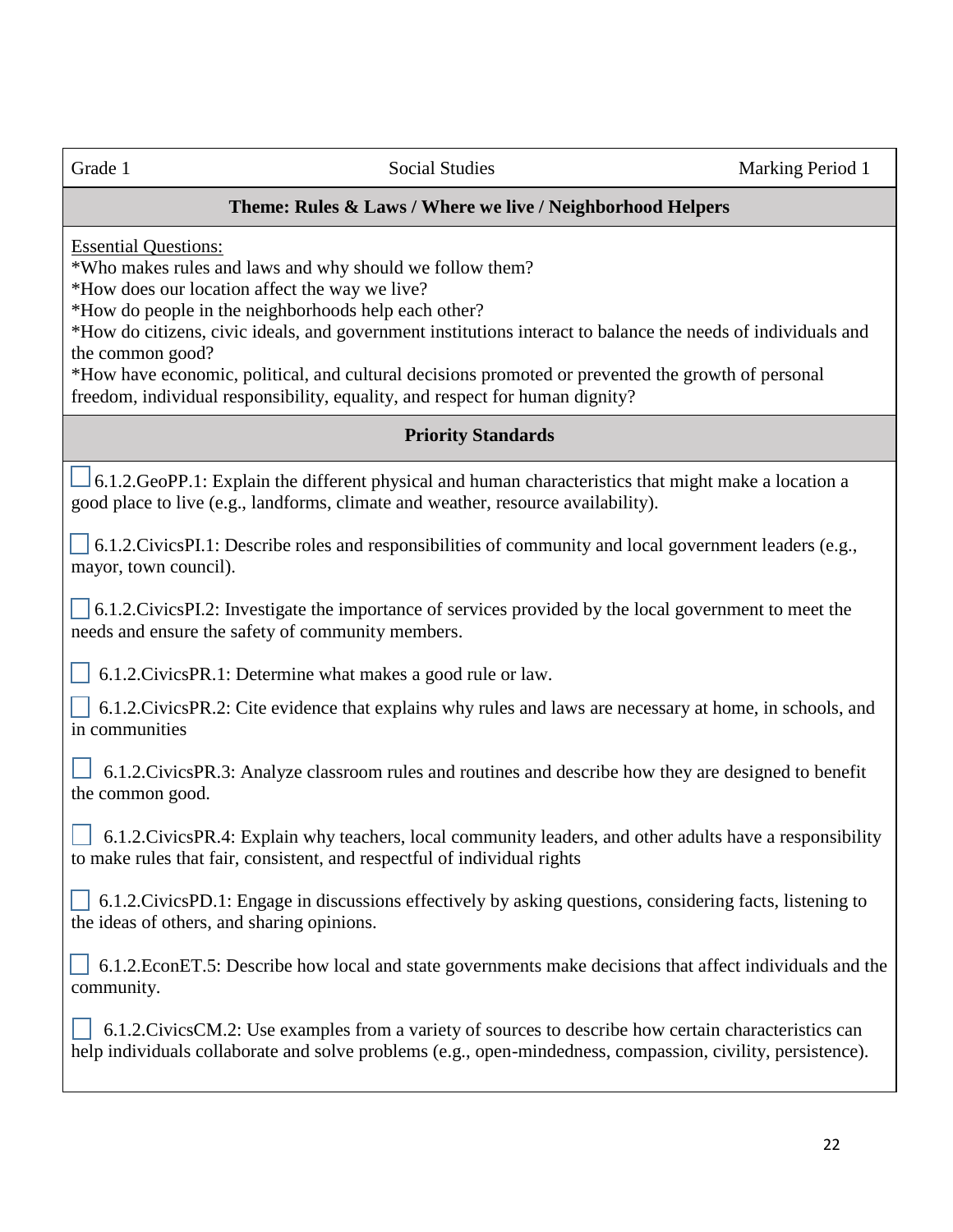| <b>Resources &amp; Assessments</b>                                                                                                                                                                                                                                                                                                                                                                                                           |                                                                                                                                                     |  |
|----------------------------------------------------------------------------------------------------------------------------------------------------------------------------------------------------------------------------------------------------------------------------------------------------------------------------------------------------------------------------------------------------------------------------------------------|-----------------------------------------------------------------------------------------------------------------------------------------------------|--|
| Guidelines for Differentiation<br>$HEP - Create$ a new rule for the classroom/community<br>Tier $2$ – identify a list of rules and laws in the community<br>Tier $3$ – locate and mark vocabulary words in text<br>$504 -$ draw/act out people in the community (actions,<br>clothing) ELL – Preview new words / phrases and use them<br>to describe pictures about the community<br>IEP – Conduct a vocal role call and tally on the board. | Informal: (no formal assessments for Grade 1)<br>Graphic organizers<br>Teacher observation<br>Class discussions<br>Class participation<br>Classwork |  |

#### **Interdisciplinary Connections**

Language Arts – RL.1.3. Describe characters, settings, and major event(s) in a story, using key details. SL.1.4. Describe people, places, things, and events with relevant details, expressing ideas and feelings clearly. *Recess Queen* by Alexis O'Neil (Holocaust connects: leaving others out; nobody is better than another)

Career Readiness, Life Literacies, & Key Skills: 9.1.2.CR.1: Recognize ways to volunteer in the classroom, school and community.

Computer Science & Design Thinking: 8.1.2.NI.2: Describe how the Internet enables individuals to connect with others worldwide.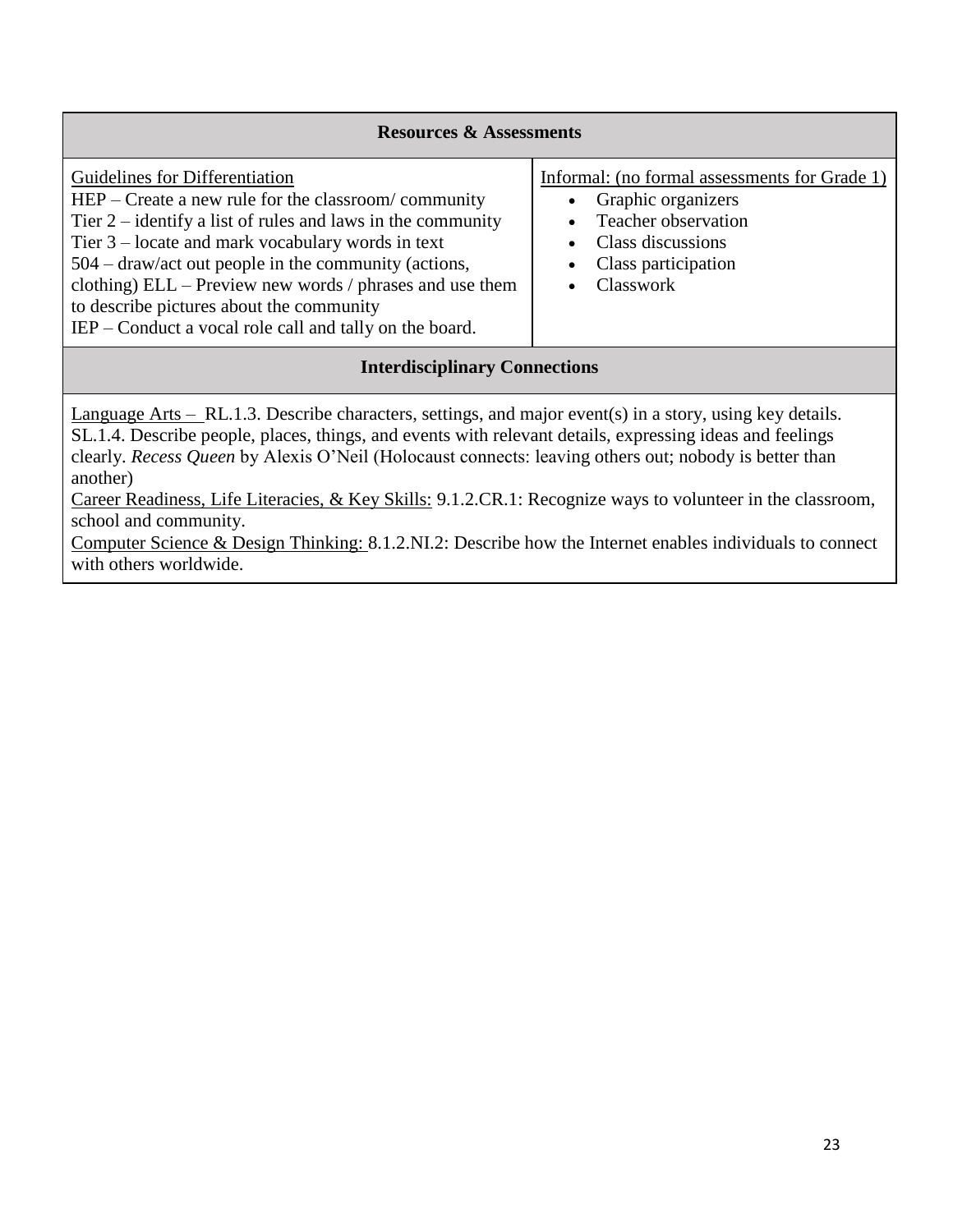#### **Theme: Holidays / Maps & Globes**

Essential Questions:

\*Why do people celebrate national holidays?

\*What is your favorite holiday? What do you do on that holiday?

\*How can we use maps and globes?

\*Where have you seen maps and globes? What do they look like?

\*How have economic, political, and cultural decisions promoted or prevented the growth of personal freedom, individual responsibility, equality, and respect for human dignity?

#### **Priority Standards**

 6.1.2.CivicsPD.2: Establish a process for how individuals can effectively work together to make decisions.

 $\Box$  6.1.2.Geo.SV.1: Use maps to identify physical features (e.g., continents, oceans, rivers, lakes, mountains).

 $\Box$  6.1.2.Geo.SV.2: Describe how maps are created for a specific purpose (e.g., school fire-drill map, route from home to school, learning centers in a classroom).

 $\vert \cdot \vert$  6.1.2.Geo.SV.3: Identify and describe the properties of a variety of maps and globes (e.g., title, legend, cardinal directions, scale, symbols,) and purposes (wayfinding, thematic).

 6.1.2.Geo.HE.4: Investigate the relationship between the physical environment of a place and the economic activities found there.

| 6.1.2. Civics CM.1: Describe why it is important that individuals assume personal and civic |  |
|---------------------------------------------------------------------------------------------|--|
| responsibilities in a democratic society.                                                   |  |

 6.3.2.GeoGI.2: Collect data and consider sources from multiple perspectives to become informed about an environmental issue and identify possible solutions.

 6.1.2.CivicsPD.1: Engage in discussions effectively by asking questions, considering facts, listening to the ideas of others, and sharing opinions.

| <b>Resources &amp; Assessments</b>                        |                                               |  |
|-----------------------------------------------------------|-----------------------------------------------|--|
| Guidelines for Differentiation                            | Informal: (no formal assessments for Grade 1) |  |
| HEP – make a model of the neighborhood/community          | Graphic organizers                            |  |
| Tier 2 – have a Patriot party and act as an American hero | $\bullet$                                     |  |
| Tier $3$ – make a model of the classroom                  | Teacher observation                           |  |
| $504$ – identify the cardinal directions in the classroom | Class discussions                             |  |
| ELL – create a chart of all of the holidays celebrated by | $\bullet$                                     |  |
| classmates and what each one represents                   | Class participation                           |  |
| $IEP - Use$ the key to identify features on a map         | Classwork                                     |  |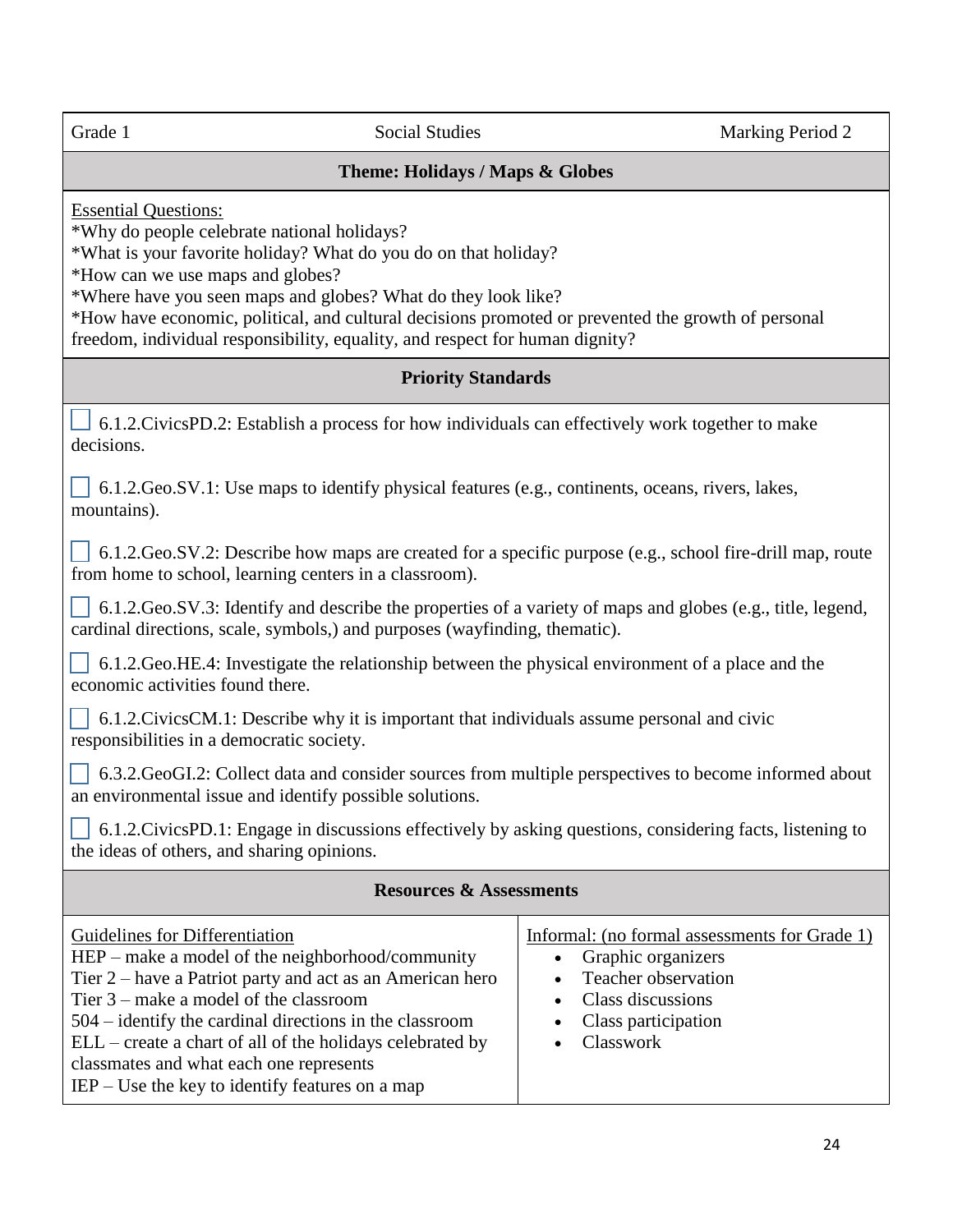#### **Interdisciplinary Connections**

Language Arts – SL.1.2. Ask and answer questions about key details in a text read aloud or information presented orally or through other media. RI.1.8. Identify the reasons an author gives to support points in a text and explain the application of this information with prompting as needed. *One Class, Many Cultures* Scott Foresman (Amistad connection- celebrating diversity) Videos and articles on African Americans: MLK, Thurgood Marshall, Rosa Parks, GW Carver.

Career Readiness, Life Literacies, & Key Skills: 9.1.2.PB.1: Determine various ways to save and places in the local community that help people save and accumulate money over time

Computer Science & Design Thinking: 8.2.2.EC.1: Identify and compare technology used in different schools, communities, regions, and parts of the world.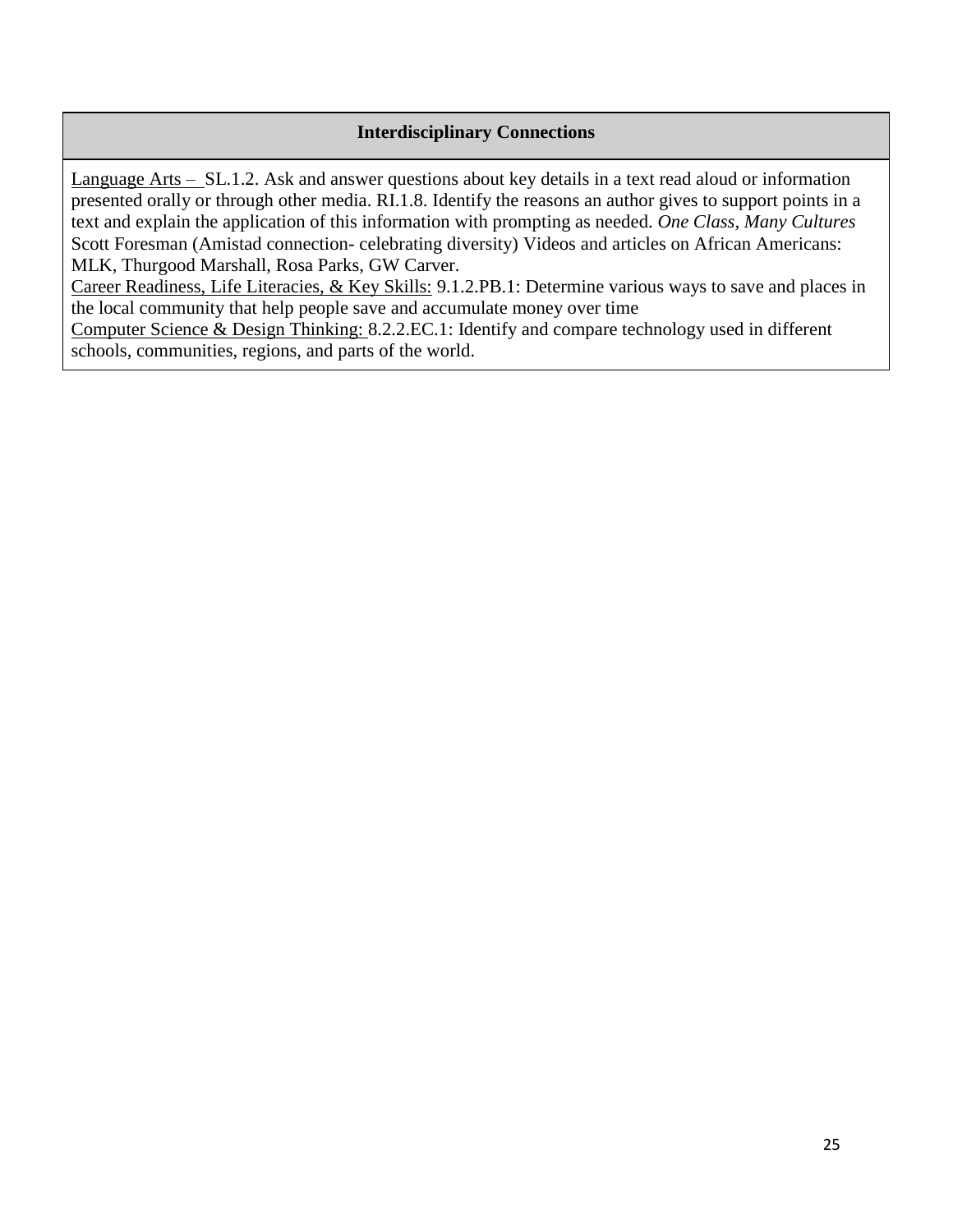#### **Theme: US Symbols / Weather / Goods & Services**

Essential Questions:

\*What are some important symbols of the United States and why are they important?

\*What do you think of when you hear the words "United States"?

\*How does weather affect our daily activities?

\*Have you ever not worn a coat and wished you had worn one? Tell about it.

\*How do we make choices about what to do with our money?

\*How have economic, political, and cultural decisions promoted or prevented the growth of personal freedom, individual responsibility, equality, and respect for human dignity?

#### **Priority Standards**

6.1.2.CivicsDP.1: Explain how national symbols reflect on American values and principles

 6.1.2.GeoPP.1: Explain the different physical and human characteristics that might make a location a good place to live (e.g., landforms, climate and weather, resource availability).

 6.1.2.Geo.HE.4: Investigate the relationship between the physical environment of a place and the economic activities found there.

6.1.2.EconEM.1: Describe the skills and knowledge required to produce specific goods and services.

 6.1.2.EconEM.2: Describe the goods and services that individuals and businesses in the local community produce and those that are produced in other communities.

 $\Box$  6.1.2. EconEM.3: Identify the ways in which people exchange(d) goods and services today, and in the past (e.g., purchase, borrow, barter).

6.1.2.EconNE.2: Describe examples of goods and services that governments provide.

| 6.1.2. EconGE.2: Explain why people in one country trade goods and services with people in other |
|--------------------------------------------------------------------------------------------------|
| countries.                                                                                       |

6.1.2.Geo.GI.1: Explain why and how people, goods, and ideas move from place to place.

 6.1.2.CivicsPD.1: Engage in discussions effectively by asking questions, considering facts, listening to the ideas of others, and sharing opinions.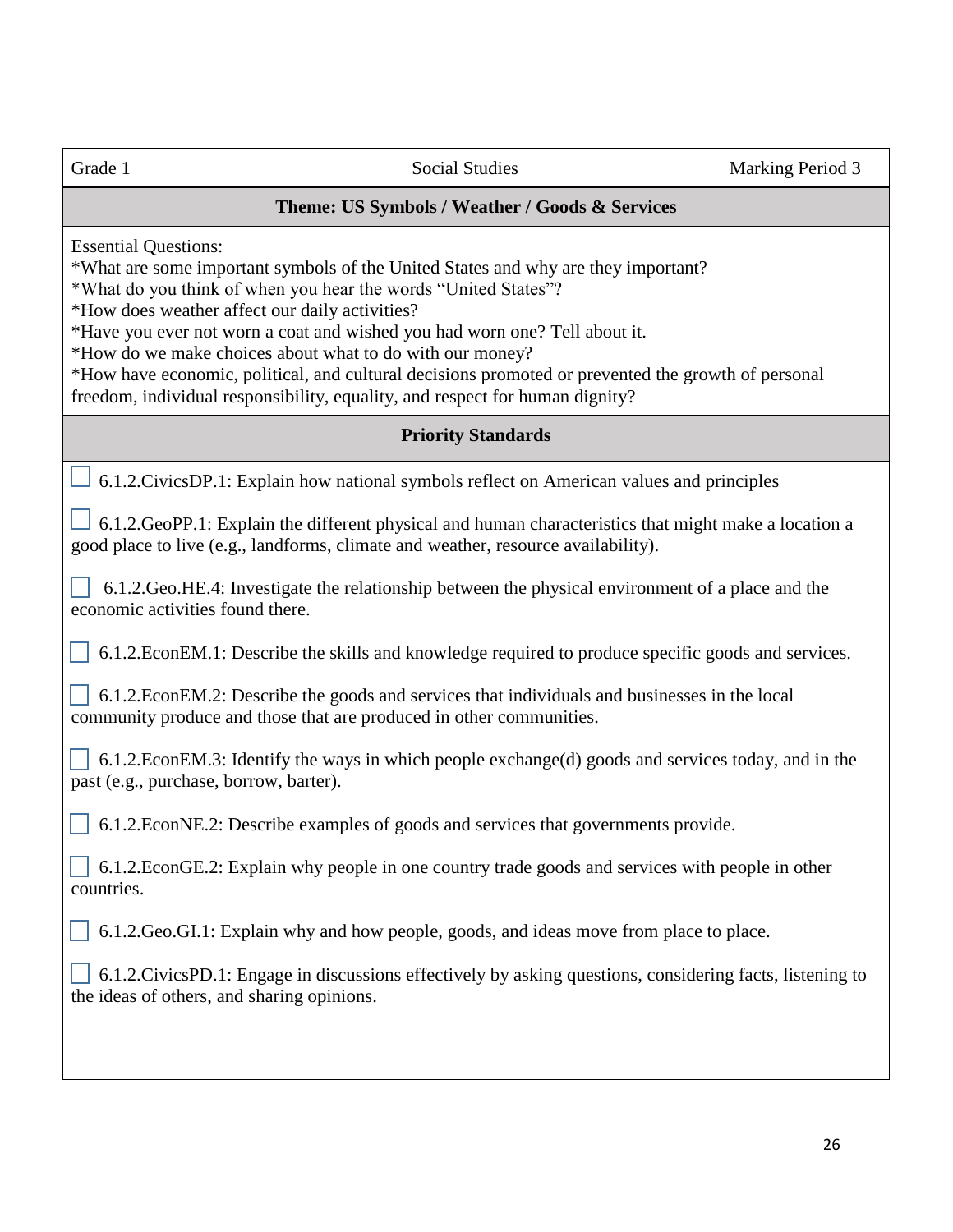| <b>Resources &amp; Assessments</b>                                                                                                                                                                                                                                                                                                                                                                                                                                                     |                                                                                                                                                                               |  |
|----------------------------------------------------------------------------------------------------------------------------------------------------------------------------------------------------------------------------------------------------------------------------------------------------------------------------------------------------------------------------------------------------------------------------------------------------------------------------------------|-------------------------------------------------------------------------------------------------------------------------------------------------------------------------------|--|
| Guidelines for Differentiation<br>HEP – make a book of US symbols and explain what each<br>symbolizes<br>Tier $2$ – make a brochure of what activities match weather<br>types<br>Tier $3$ – make a poster of what to do in NJ during each<br>season<br>$504$ – select a Patriot song to sing with a friend<br>ELL – identify faces on American coins and bills<br>$IEP$ – select a job and act out doing that service or<br>providing a good. Is this good/service for a need or want? | Informal: (no formal assessments for Grade 1)<br>Graphic organizers<br>$\bullet$<br>Teacher observation<br>$\bullet$<br>Class discussions<br>Class participation<br>Classwork |  |
| <b>Interdisciplinary Connections</b>                                                                                                                                                                                                                                                                                                                                                                                                                                                   |                                                                                                                                                                               |  |

Language Arts SL 1.1 Partcipate in collaborative conversations / RI.1.5. Know and use various text features (e.g., headings, tables of contents, glossaries, electronic menus, icons) to locate key facts or information in a text.

Career Readiness, Life Literacies, & Key Skills: 9.1.2.FP.1: Explain how emotions influence whether a person spends or saves. / 9.1.2.FP.2: Differentiate between financial wants and needs. / 9.1.2.FP.3: Identify the factors that influence people to spend or save (e.g., commercials, family). / 9.1.2.PB.2: Explain why an individual would choose to save money.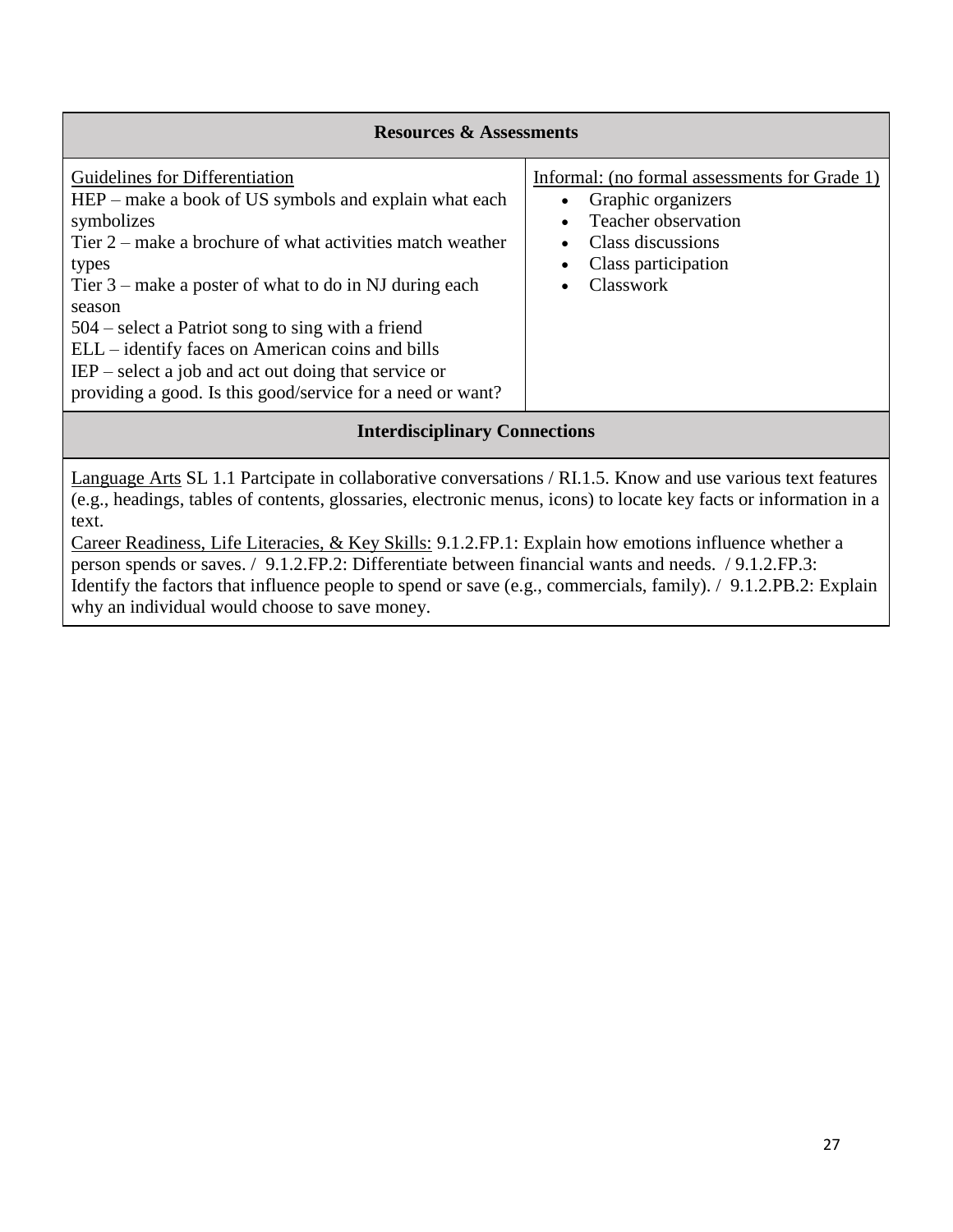#### **Theme: The American People / Then & Now**

Essential Questions:

\*How do so many different people make one nation?

\*What is something similar about you and one of your friends?

\*How is our life different from the past and how is it the same?

\*How do physical geography, human geography, and the human environment interact to influence or determine the development of cultures, societies, and nations?

#### **Priority Standards**

 6.3.2.GeoGI.2: Collect data and consider sources from multiple perspectives to become informed about an environmental issue and identify possible solutions.

 $\Box$  6.1.2. History CC.1: Use multiple sources to create a chronological sequence of events that describes how and why your community has changed over time.

 $\vert$  6.1.2. History CC.2: Use a timeline of important events to make inferences about the "big picture" of history

 6.1.2.HistorySE.2: Analyze a variety of sources describing the same event and make inferences about why the accounts are different (e.g., photographs, paintings, cartoons, newspapers, poetry, novels, plays).

 $\Box$  6.1.2. Civics PD.1: Engage in discussions effectively by asking questions, considering facts, listening to the ideas of others, and sharing opinions.

#### **Resources & Assessments**

| Guidelines for Differentiation<br>HEP – Plan out a folktale skit from a culture shared in                                                                                                                                                                                                                                                                                  | Informal: (no formal assessments for Grade 1)<br>Graphic organizers<br>Teacher observation |  |  |
|----------------------------------------------------------------------------------------------------------------------------------------------------------------------------------------------------------------------------------------------------------------------------------------------------------------------------------------------------------------------------|--------------------------------------------------------------------------------------------|--|--|
| class<br>Tier $2$ – Interview a parent/grandparent about the<br>differences from their childhood. Share with classmates<br>Tier $3$ – work with classmates to create a culture collage<br>504 – Make a timeline of your own life<br>ELL – Include academic vocabulary when discussing items<br>that have changed from the past<br>$IEP$ – participate in the folktale skit | Class discussions<br>$\bullet$<br>Class participation<br>$\bullet$<br>Classwork            |  |  |
| <b>Interdisciplinary Connections</b>                                                                                                                                                                                                                                                                                                                                       |                                                                                            |  |  |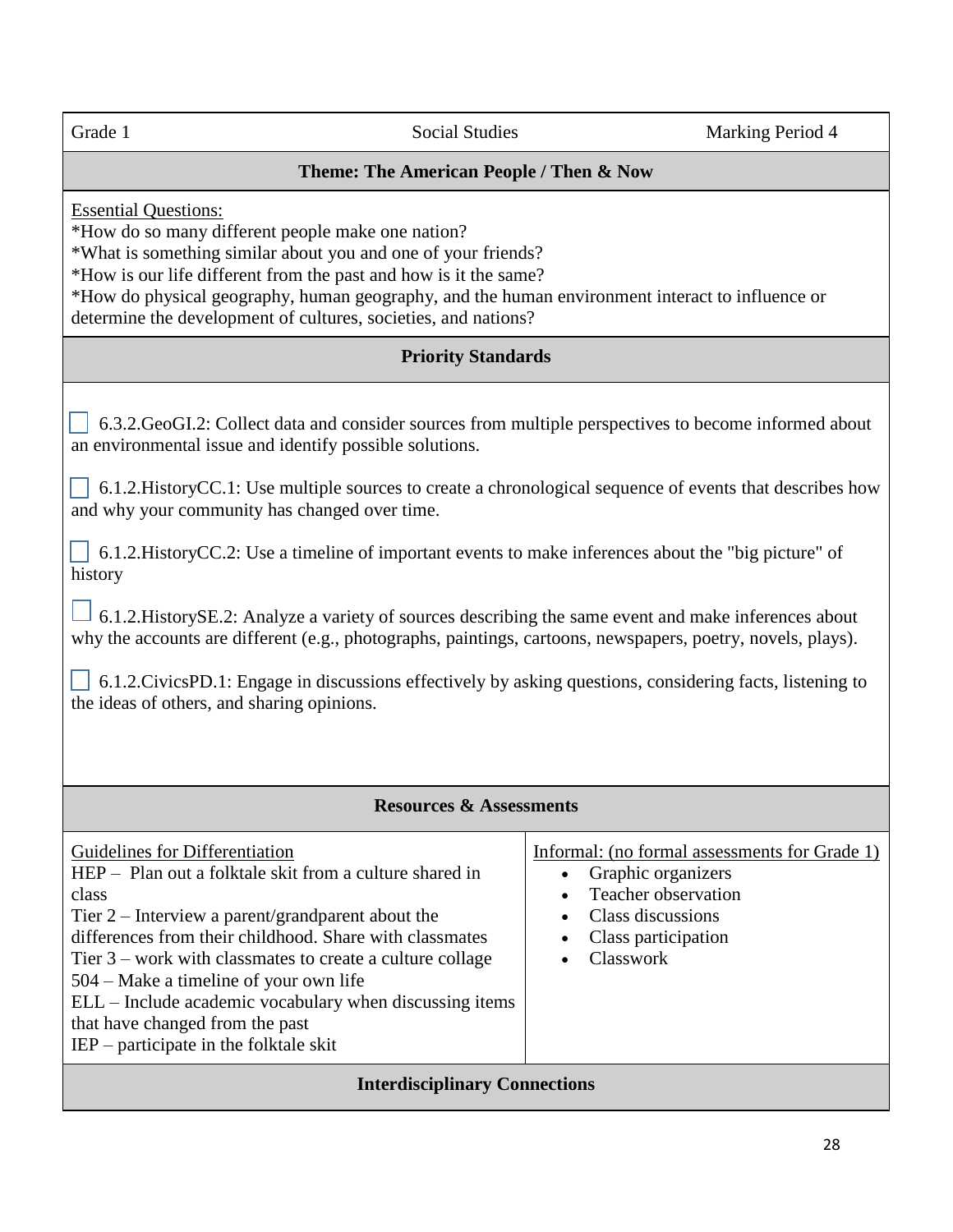Language Arts – RI 1.2 Identify the main idea and details / SL.1.6. Produce complete sentences when appropriate to task and situation (folktale)

Career Readiness, Life Literacies, & Key Skills: 9.1.2.RM.1: Describe how valuable items might be damaged or lost and ways to protect them.

Computer Science & Design Thinking: 8.2.2.ITH.2: Explain the purpose of a product and its value.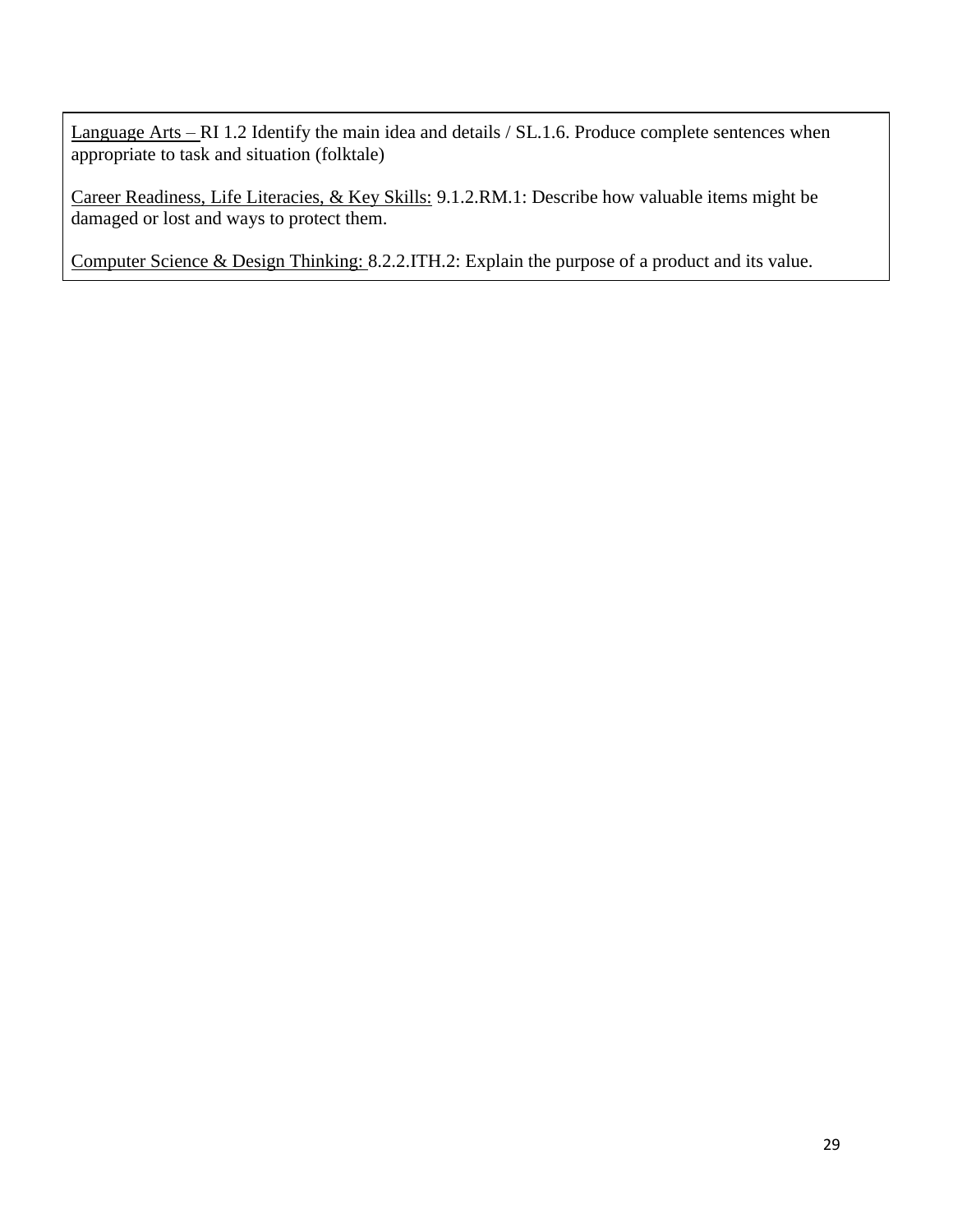#### **Theme: Communities, Government, America's Beginnings**

Essential Questions:

\*What resources do people need to live and how do people get these resources?

\*How do governments run your community, state, and country?

\*How can exploring America's beginning help us to understand the present?

\*How do our interpretations of past events inform our understanding of cause and effect, and continuity and change, and how do they influence our beliefs and decisions about current public policy issues? \*How can the study of multiple perspectives, beliefs systems, and cultures provide a context for understanding and challenging public actions and decisions in a diverse and interdependent world?

#### **Priority Standards**

6.1.2.EconET.2: Cite examples of choices people make when resources are scarce.

 6.1.2.EconNE.1: Identify examples of human capital, physical capital, and natural resources that contribute to favorable economic conditions.

 6.1.2.CivicsPI.5: Describe how communities work to accomplish common tasks, establish responsibilities, and fulfill roles of authority.

6.1.2.CivicsPI.6: Explain what government is and its function.

6.1.2.CivicsPR.1: Determine what makes a good rule or law.

 6.1.2.CivicsPR.2: Cite evidence that explains why rules and laws are necessary at home, in schools, and in communities

 6.1.2.CivicsPR.3: Analyze classroom rules and routines and describe how they are designed to benefit the common good.

 6.1.2.CivicsPR.4: Explain why teachers, local community leaders, and other adults have a responsibility to make rules that fair, consistent, and respectful of individual rights

 6.1.2.CivicsCM.1: Describe why it is important that individuals assume personal and civic responsibilities in a democratic society.

 6.1.2.CivicsPD.1: Engage in discussions effectively by asking questions, considering facts, listening to the ideas of others, and sharing opinions.

| <b>Resources &amp; Assessments</b>                                   |                       |
|----------------------------------------------------------------------|-----------------------|
| Guidelines for Differentiation                                       | Informal & Formal     |
| HEP – Choose an elected office from text and research that person in | • Graphic organizers  |
| our community                                                        | • Teacher observation |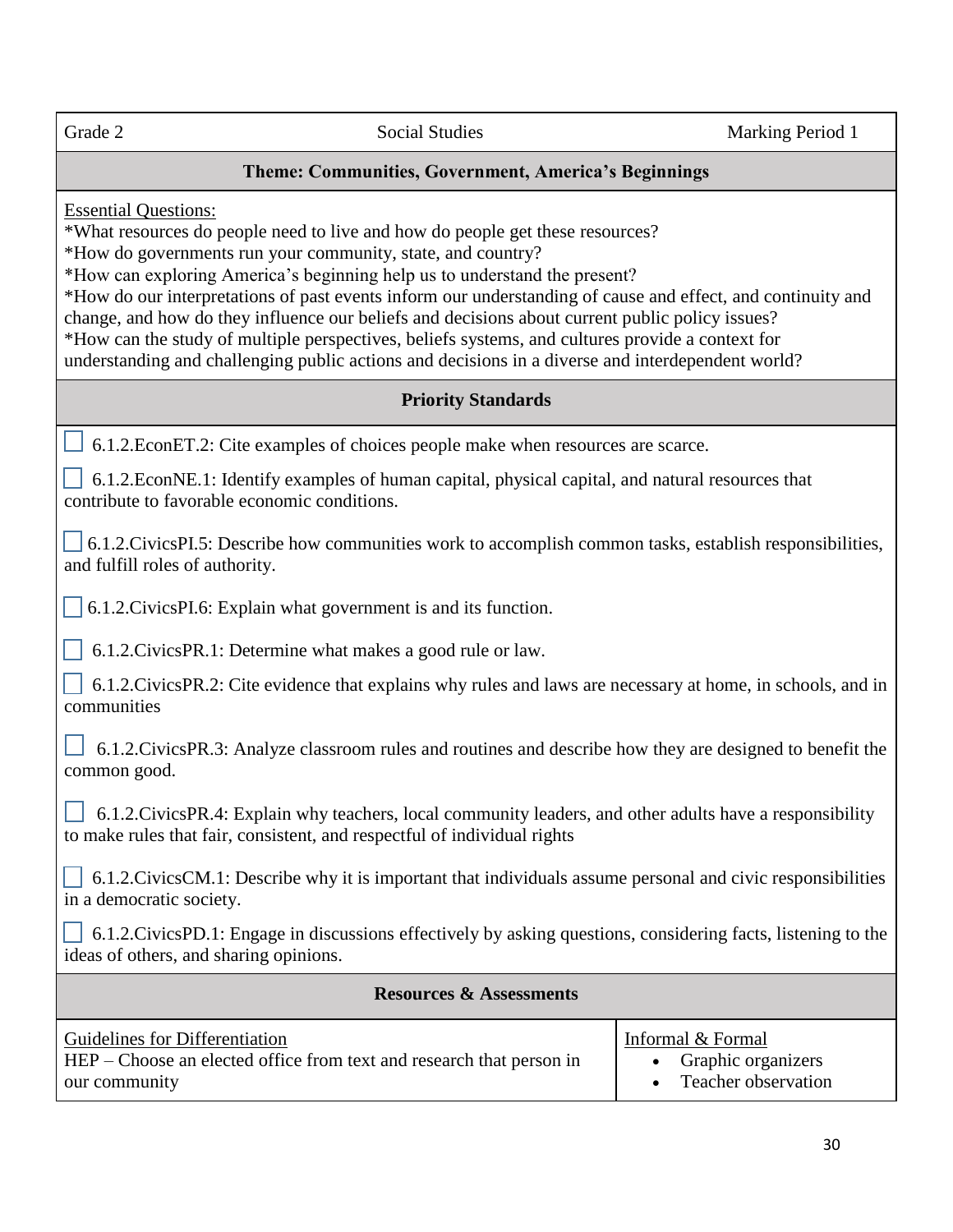| Tier $2$ – Interview leaders in the building and learn about their<br>responsibilities<br>Tier $3$ – Draw a concept web to show relationships between leaders<br>$504$ – use a flow chart to show the connection between leaders<br>ELL – Use words and sketches to show the responsibility of each leader<br>$IEP$ – perform a skit about how leaders help | • Class discussions<br>• Class participation<br>• Classwork<br>• Concept quizzes |
|-------------------------------------------------------------------------------------------------------------------------------------------------------------------------------------------------------------------------------------------------------------------------------------------------------------------------------------------------------------|----------------------------------------------------------------------------------|
|-------------------------------------------------------------------------------------------------------------------------------------------------------------------------------------------------------------------------------------------------------------------------------------------------------------------------------------------------------------|----------------------------------------------------------------------------------|

#### **Interdisciplinary Connections**

Language Arts RL.2.10. Read and comprehend literature, including stories and poetry, at grade level text complexity or above with scaffolding as needed. / RI.2.6. Identify the main purpose of a text, including what the author wants to answer, explain, or describe. / SL.2.2. Recount or describe key ideas or details from a text read aloud or information presented orally or through other media. *Trouble at the Sandbox / Friends Around the World* by Foresman; *Keeping Quilt; Christmas Tapestry* (Holocaust connection – cultural tolerance) Media ReadWorks video and article about Amistad

Career Readiness, Life Literacies, & Key Skills: 9.1.2.CR.1: Recognize ways to volunteer in the classroom, school and community.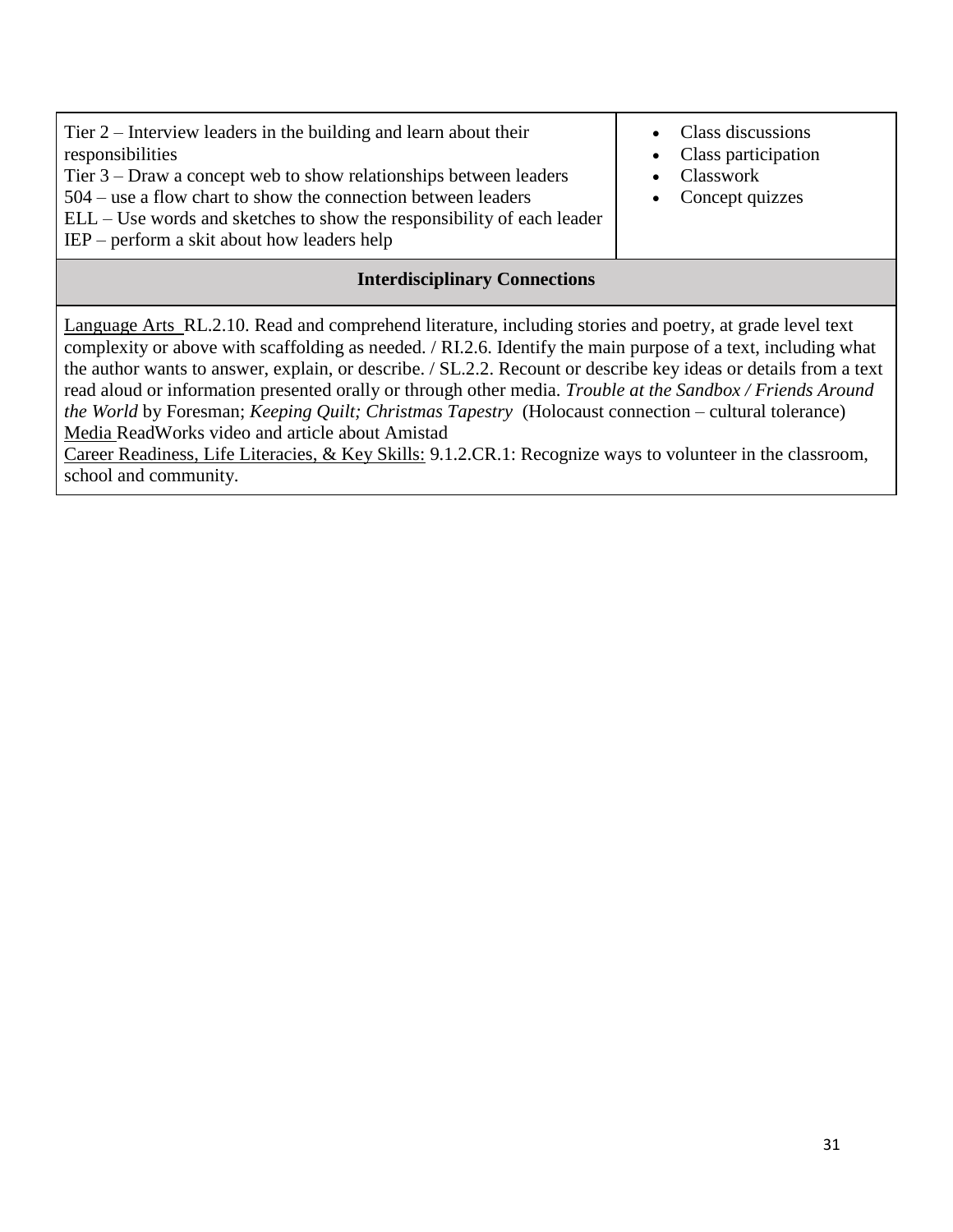Grade 2 Social Studies Marking Period 2

#### **Theme: Culture & Family Histories**

Essential Questions:

\*How are cultures around the world similar and different?

\*How can exploring family histories help us better understand the past?

\*How can individuals, groups, and societies apply economic reasoning to make difficult choices about scarce resources? What are the possible consequences of these decisions for individuals, groups, and societies?

\*How have scientific and technological developments over the course of history changed the way people live and economies and governments function?

#### **Priority Standards**

6.1.2.CivicsDP.2: Use evidence to describe how democratic principles such as equality, fairness, and respect for legitimate authority and rules have impacted individuals and communities

 6.1.2.CivicsDP.3 Explain how historical symbols, monuments and holidays reflect the shared values, principles, and beliefs of the American identity.

 6.1.2.HistoryCA.1: Make an evidence-based argument how and why communities change over time (e.g., locally, nationally, globally).

 6.1.2.HistoryCC.3: Make inferences about how past events, individuals, and innovations affect our current lives.

 6.1.2.HistoryUP.2: Use evidence to demonstrate how an individual's beliefs, values, and traditions may change and/or reflect more than one culture.

 6.1.2.HistoryUP.3: Use examples from the past and present to describe how stereotyping and prejudice can lead to conflict.

 $\vert \cdot \vert$  6.1.2.CivicsPD.1: Engage in discussions effectively by asking questions, considering facts, listening to the ideas of others, and sharing opinions.

#### **Resources & Assessments** Guidelines for Differentiation HEP – Research different cultures and develop a method to present Informal & Formal: • Graphic organizers

|                                                                            | $\sim$ $\sim$ $\sim$ $\sim$ $\sim$ $\sim$ $\sim$ $\sim$ |
|----------------------------------------------------------------------------|---------------------------------------------------------|
| their findings                                                             | • Teacher observation                                   |
| Tier $2$ – Write a story about a family tradition that shows their culture | • Class discussions                                     |
| Tier $3$ – Share their culture and compare to others                       | • Class participation                                   |
| 504 – make a family tree showing your family members and culture           | • Classwork                                             |
| ELL – listen to the text being read aloud and stop and jot notes along     | • Concept quizzes                                       |
| the way                                                                    |                                                         |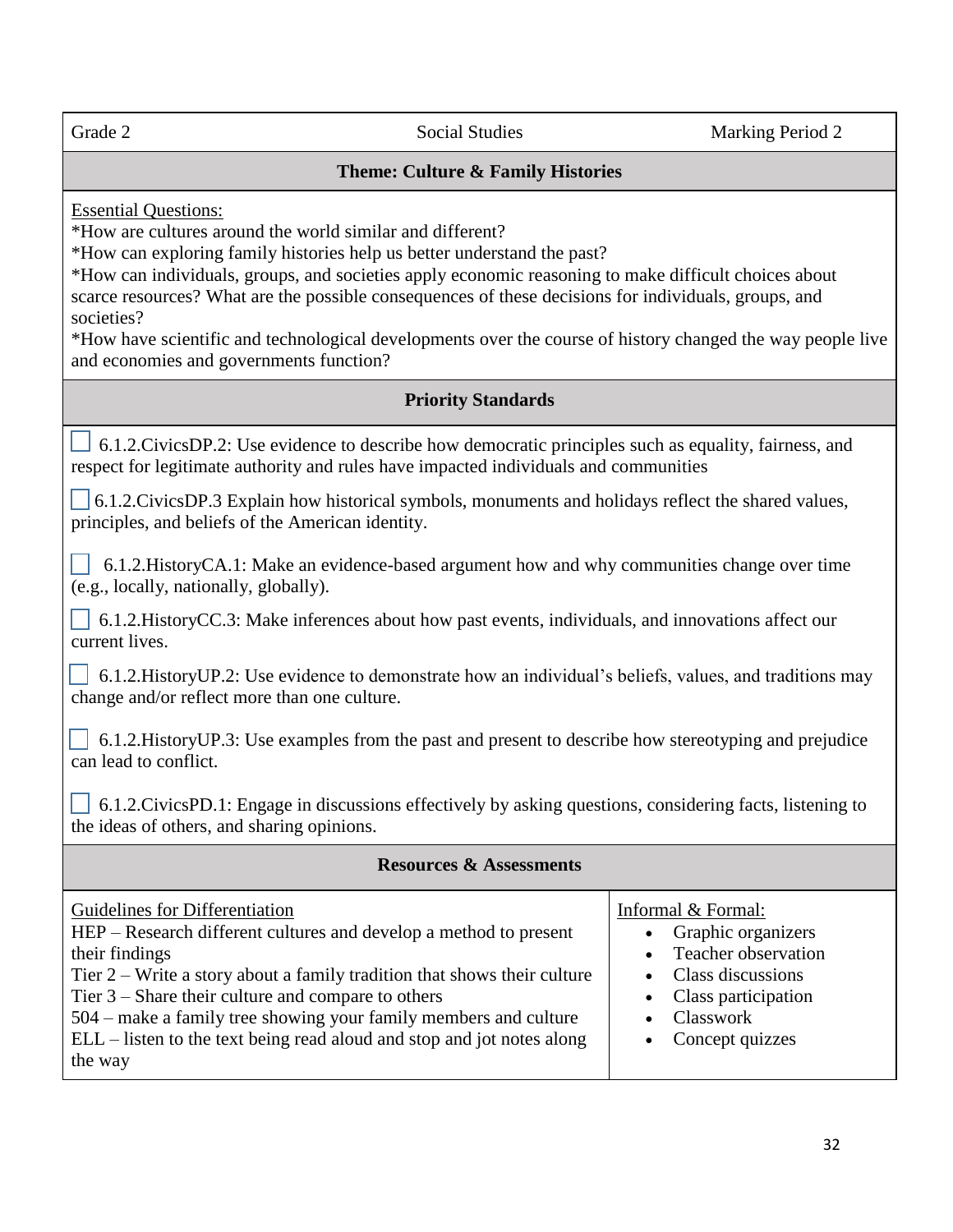| $IEP$ – Chunk assignments so that the teacher can check for |  |
|-------------------------------------------------------------|--|
| understanding along the way.                                |  |

#### **Interdisciplinary Connections**

Language Arts RI.2.3. Describe the connection between a series of historical events, scientific ideas or concepts, or steps in technical procedures in a text. Articles and videos from ReadWorks "Important and Influential People"

Career Readiness, Life Literacies, & Key Skills: 9.1.2.CR.2: List ways to give back, including making donations, volunteering, and starting a business. 9.1.5.CR.1: Compare various ways to give back and relate them to your strengths, interests, and other personal factors.

Computer Science & Design Thinking: 8.2.2.ITH.4: Identify how various tools reduce work and improve daily tasks.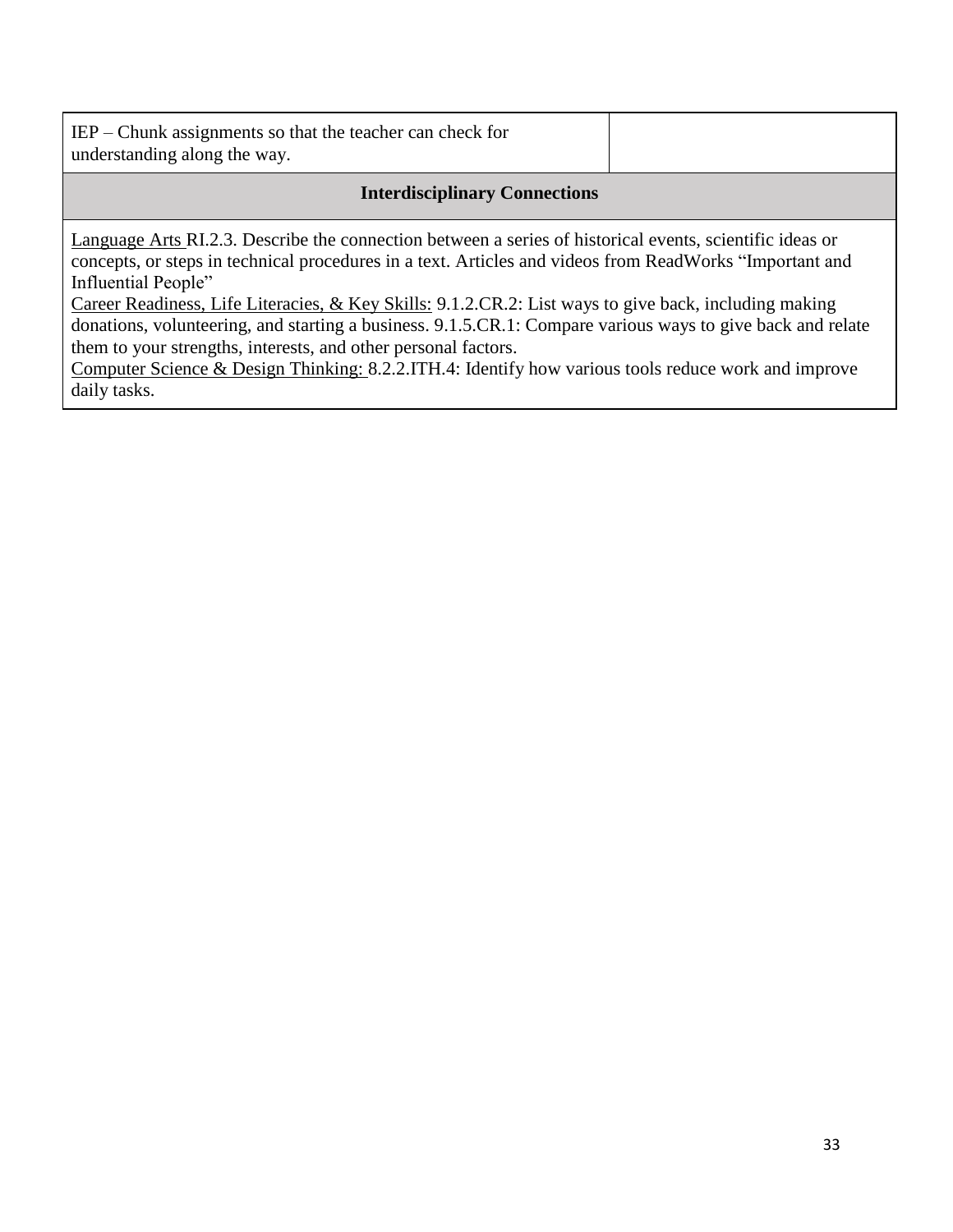#### **Theme: Heroes & Geography (Location and North America)**

Essential Questions:

\*Who are heroes and how do they improve our lives?

\*How does my life fit on a map?

\*Why is it important to know what is around your current location?

\*What can maps tell us about our continent?

\*How can the study of multiple perspectives, beliefs systems, and cultures provide a context for understanding and challenging public actions and decisions in a diverse and interdependent world? \*How do physical geography, human geography, and the human environment interact to influence or determine the development of cultures, societies, and nations?

#### **Priority Standards**

 $\perp$  6.1.2.Geo.SV.3: Identify and describe the properties of a variety of maps and globes (e.g., title, legend, cardinal directions, scale, symbols,) and purposes (wayfinding, thematic).

 $\Box$  6.1.2.Geo.SV.4: Identify examples of geospatial data (e.g., landmarks on the school grounds, the spatial location of each student's assigned seat in the classroom, needs more thought)

 6.1.2.Geo.HE.3: Identify cultural and environmental characteristics of different regions in New Jersey and the United States.

6.1.2.Geo.GI.2: Use technology to understand the culture and physical characteristics of regions.

 6.1.2.Geo.HE.2: Describe how human activities affect the culture and environmental characteristics of places or regions (e.g., transportation, housing, dietary needs).

 6.1.2.HistoryUP.1: Use primary sources representing multiple perspectives to compare and make inferences about why there are different accounts of the same event.

 $\vert$  6.1.2.CivicsPD.1: Engage in discussions effectively by asking questions, considering facts, listening to the ideas of others, and sharing opinions.

| <b>Resources &amp; Assessments</b>                                                                                                                                                                                                                                                                                                                                                                     |                                                                                                                                                                                                                     |  |  |
|--------------------------------------------------------------------------------------------------------------------------------------------------------------------------------------------------------------------------------------------------------------------------------------------------------------------------------------------------------------------------------------------------------|---------------------------------------------------------------------------------------------------------------------------------------------------------------------------------------------------------------------|--|--|
| Guidelines for Differentiation<br>HEP – Research a person, event, or place from American history (or<br>other "hero" & create a presentation on technology (ie Google<br>Slideshow)<br>Tier 2 – Compare and contrast life in suburban, urban, and rural<br>Tier $3$ – Provide sentence starters to ask and answer questions<br>504 – Role play a hero's importance through a reader's theater activity | Informal & Formal:<br>Graphic organizers<br>$\bullet$<br><b>Teacher observation</b><br>$\bullet$<br>Class discussions<br>$\bullet$<br>Class participation<br>$\bullet$<br>Classwork<br>$\bullet$<br>Concept quizzes |  |  |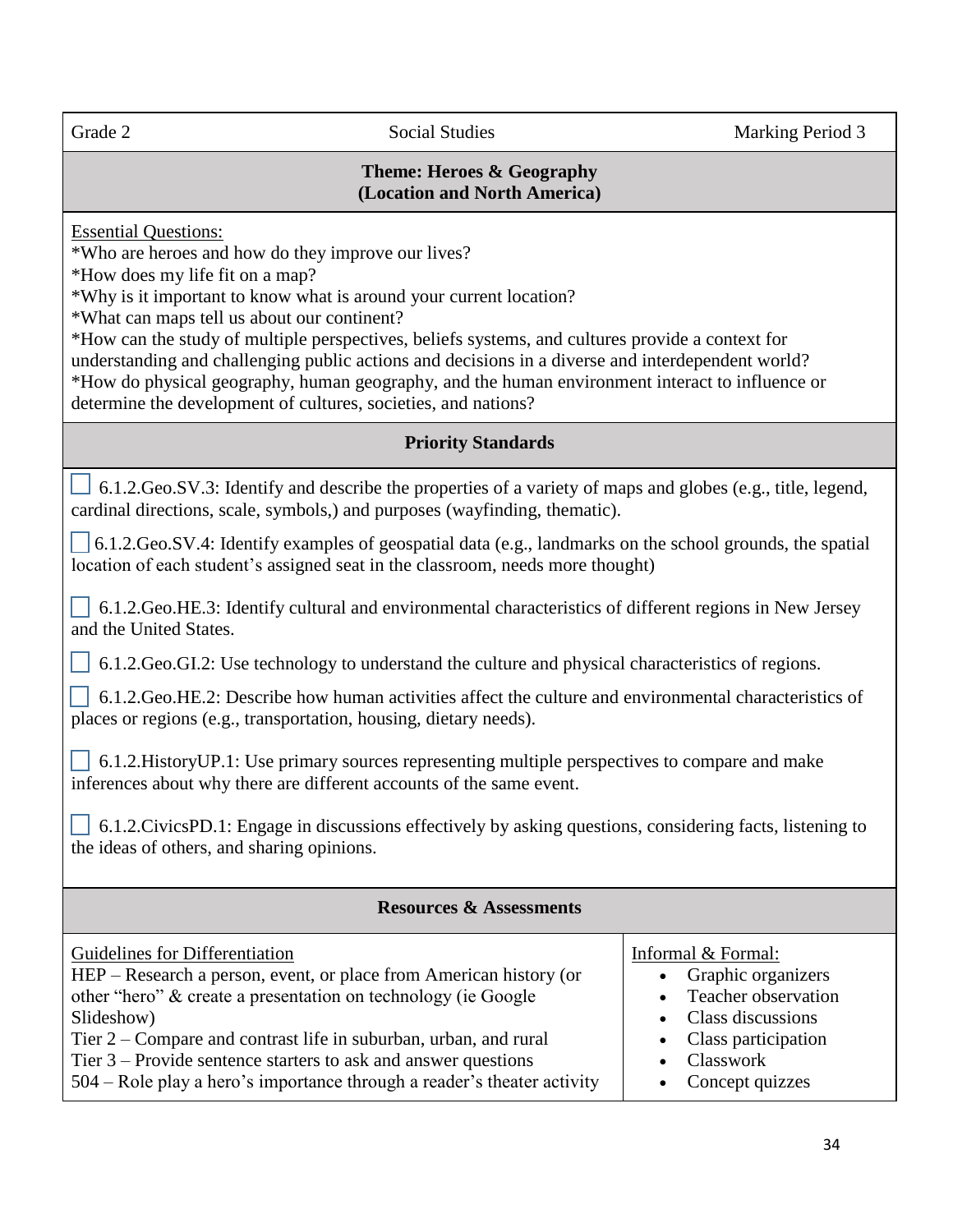| $ELL - Use$ the vocabulary list to decide which words to look up<br>$IEP$ – Work in small groups to check for understanding throughout<br>research                                                           |  |  |
|--------------------------------------------------------------------------------------------------------------------------------------------------------------------------------------------------------------|--|--|
| <b>Interdisciplinary Connections</b>                                                                                                                                                                         |  |  |
| Language Arts – RI.2.10. Read and comprehend informational texts, including history/social studies,<br>science, and technical texts, at grade level text complexity proficiently with scaffolding as needed. |  |  |

Biography LA unit for Understanding Perspectives

Media – videos and article research on African Americans (GW Carver, MLK, Rosa Parks, Ruby Bridges) Career Readiness, Life Literacies, & Key Skills: 9.1.2.CAP.1: Make a list of different types of jobs and describe the skills associated with each job.

Computer Science & Design Thinking: 8.1.2.AP.4: Break down a task into a sequence of steps.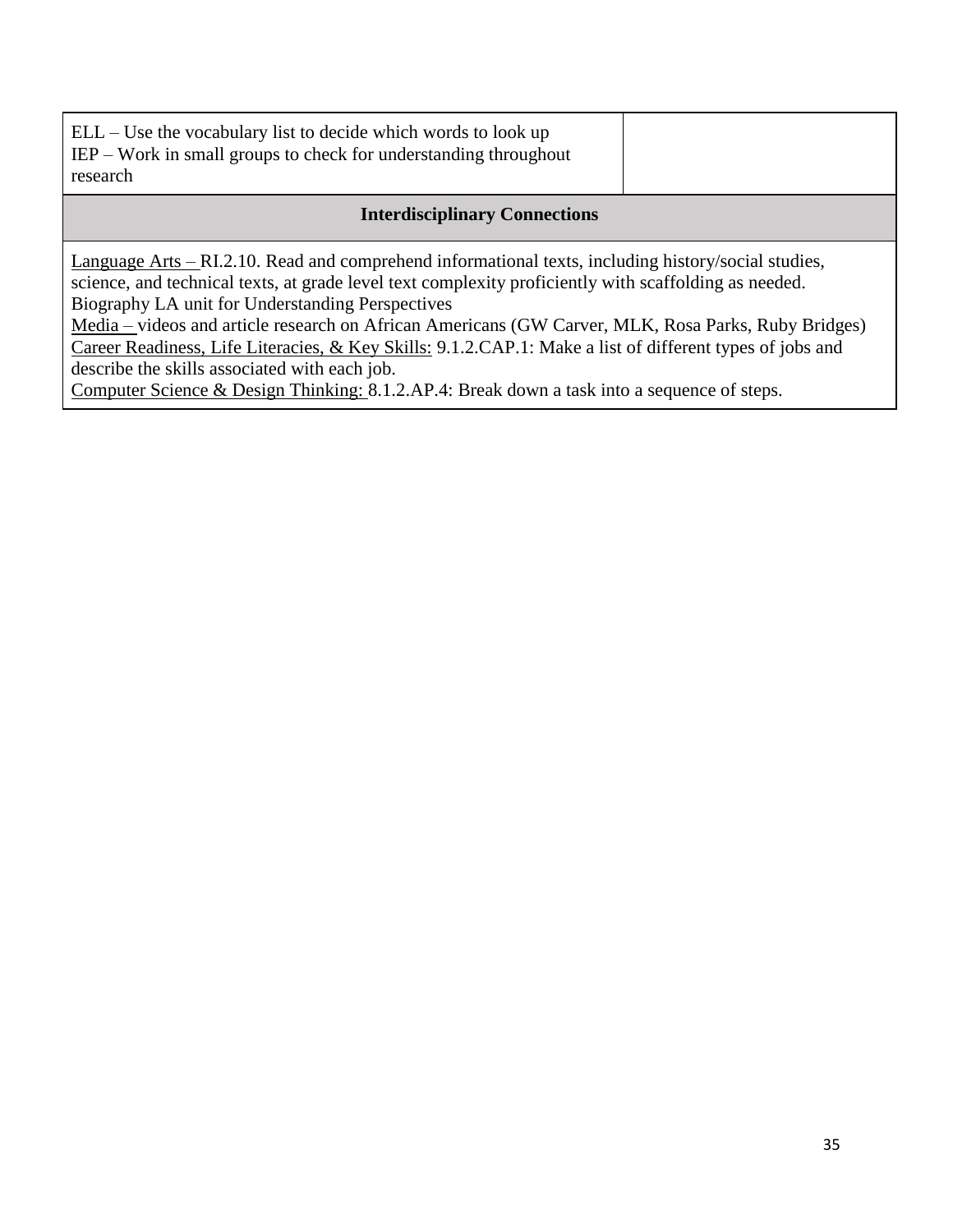| Grade 2                                                                                                                                                                                                                                                                                                                                                                                                               | <b>Social Studies</b>                                                                                                                                                                                                                                                                                                                                         | Marking Period 4                                                                                                                            |
|-----------------------------------------------------------------------------------------------------------------------------------------------------------------------------------------------------------------------------------------------------------------------------------------------------------------------------------------------------------------------------------------------------------------------|---------------------------------------------------------------------------------------------------------------------------------------------------------------------------------------------------------------------------------------------------------------------------------------------------------------------------------------------------------------|---------------------------------------------------------------------------------------------------------------------------------------------|
|                                                                                                                                                                                                                                                                                                                                                                                                                       |                                                                                                                                                                                                                                                                                                                                                               |                                                                                                                                             |
| <b>Theme: Why People Work</b>                                                                                                                                                                                                                                                                                                                                                                                         |                                                                                                                                                                                                                                                                                                                                                               |                                                                                                                                             |
| <b>Essential Questions:</b><br>*How does the work people do in their jobs help our community and other communities?<br>*How do physical geography, human geography, and the human environment interact to influence or<br>determine the development of cultures, societies, and nations?                                                                                                                              |                                                                                                                                                                                                                                                                                                                                                               |                                                                                                                                             |
| <b>Priority Standards</b>                                                                                                                                                                                                                                                                                                                                                                                             |                                                                                                                                                                                                                                                                                                                                                               |                                                                                                                                             |
| 6.1.2. EconET.1: Explain the difference between needs and wants                                                                                                                                                                                                                                                                                                                                                       |                                                                                                                                                                                                                                                                                                                                                               |                                                                                                                                             |
| 6.1.2. EconET.3: Describe how supply and demand influence price and output of products.                                                                                                                                                                                                                                                                                                                               |                                                                                                                                                                                                                                                                                                                                                               |                                                                                                                                             |
| 6.1.2. EconET.4: Explain the impact that decisions about savings, debt, and investment can have on<br>individuals' lives. (Money Matters)                                                                                                                                                                                                                                                                             |                                                                                                                                                                                                                                                                                                                                                               |                                                                                                                                             |
| 6.1.2. EconGE.1: Cite examples of products that are produced domestically and sold abroad and produced<br>abroad and sold domestically                                                                                                                                                                                                                                                                                |                                                                                                                                                                                                                                                                                                                                                               |                                                                                                                                             |
| 6.3.2. Civics PD.1: With adult guidance and support, bring awareness of a local issue to school and/or<br>community members and make recommendations for change.                                                                                                                                                                                                                                                      |                                                                                                                                                                                                                                                                                                                                                               |                                                                                                                                             |
| 6.3.2. GeoGI.1: Investigate a global issue such as climate change, its significance, and share information<br>about how it impacts different regions around the world.                                                                                                                                                                                                                                                |                                                                                                                                                                                                                                                                                                                                                               |                                                                                                                                             |
| 6.1.2. Civics PD.1: Engage in discussions effectively by asking questions, considering facts, listening to<br>the ideas of others, and sharing opinions.                                                                                                                                                                                                                                                              |                                                                                                                                                                                                                                                                                                                                                               |                                                                                                                                             |
| <b>Resources &amp; Assessments</b>                                                                                                                                                                                                                                                                                                                                                                                    |                                                                                                                                                                                                                                                                                                                                                               |                                                                                                                                             |
| <b>Guidelines for Differentiation</b><br>and have classmates vote<br>Tier $2$ – make a T-chart of needs and wants                                                                                                                                                                                                                                                                                                     | HEP – create a proposal of a way that you can earn money; make a list<br>Tier $3$ – use context clues to define topic related terms and vocabulary<br>504 – make a poster showing how raw materials become products<br>ELL – Create a word web for an assigned section (product, goods, etc.)<br>IEP – Explain how graphic features can enhance understanding | Informal & Formal:<br>Graphic organizers<br>Teacher observation<br>Class discussions<br>Class participation<br>Classwork<br>Concept quizzes |
| <b>Interdisciplinary Connections</b>                                                                                                                                                                                                                                                                                                                                                                                  |                                                                                                                                                                                                                                                                                                                                                               |                                                                                                                                             |
| <u>Language Arts – RI</u> 2.4 Determine the meaning of words and phrases relevant to topics / W.2.7. Participate<br>in shared research and writing projects (e.g., read a number of books on a single topic to produce a report;<br>record science observations) / SL.2.4. Tell a story or recount an experience with appropriate facts and<br>relevant, descriptive details, speaking audibly in coherent sentences. |                                                                                                                                                                                                                                                                                                                                                               |                                                                                                                                             |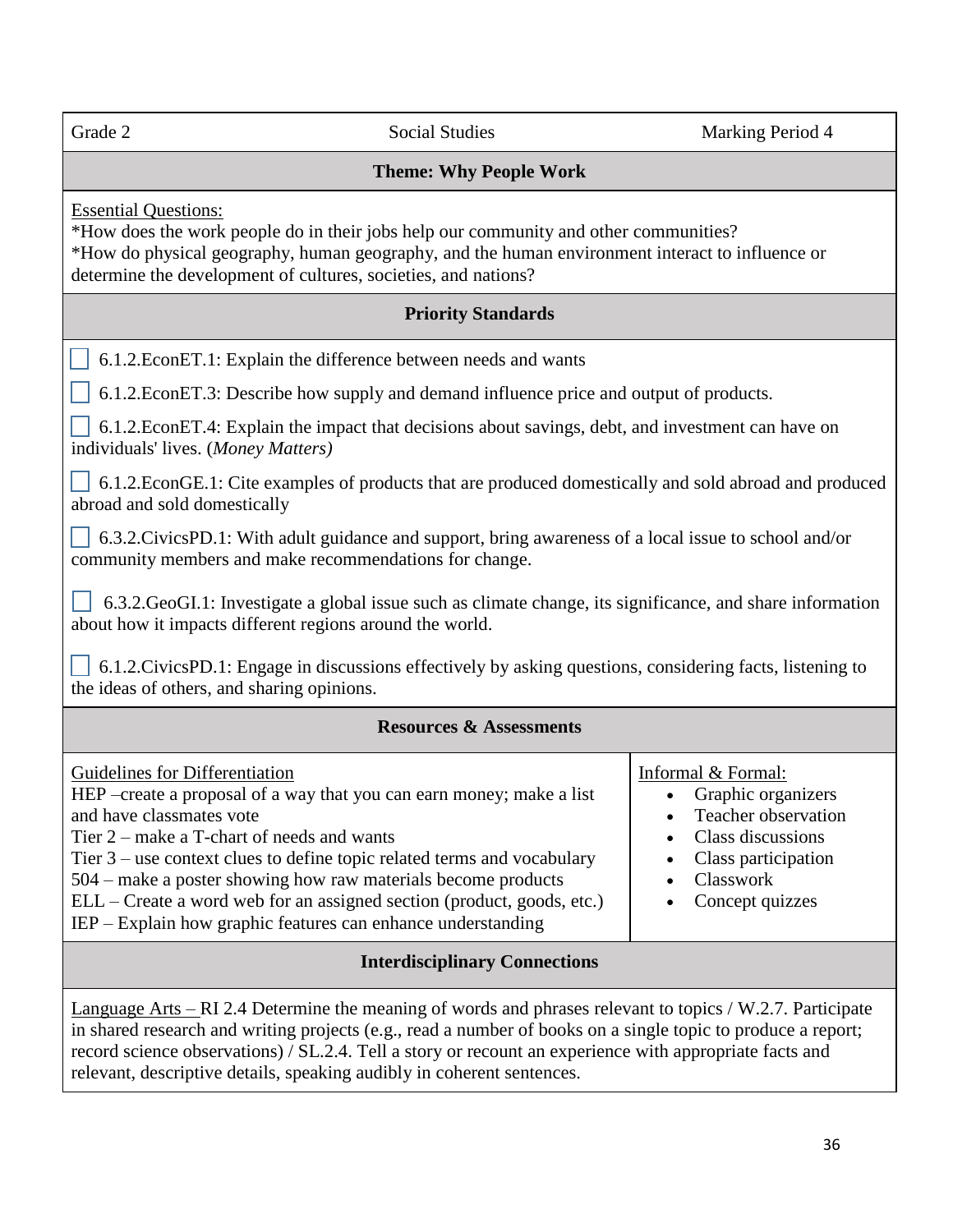Career Readiness, Life Literacies, & Key Skills: 9.1.2. FI.1: Differentiate the various forms of money and how they are used (e.g., coins, bills, checks, debit and credit cards). Computer Science & Design Thinking: 8.1.2.NI.2: Describe how the Internet enables individuals to connect with others worldwide.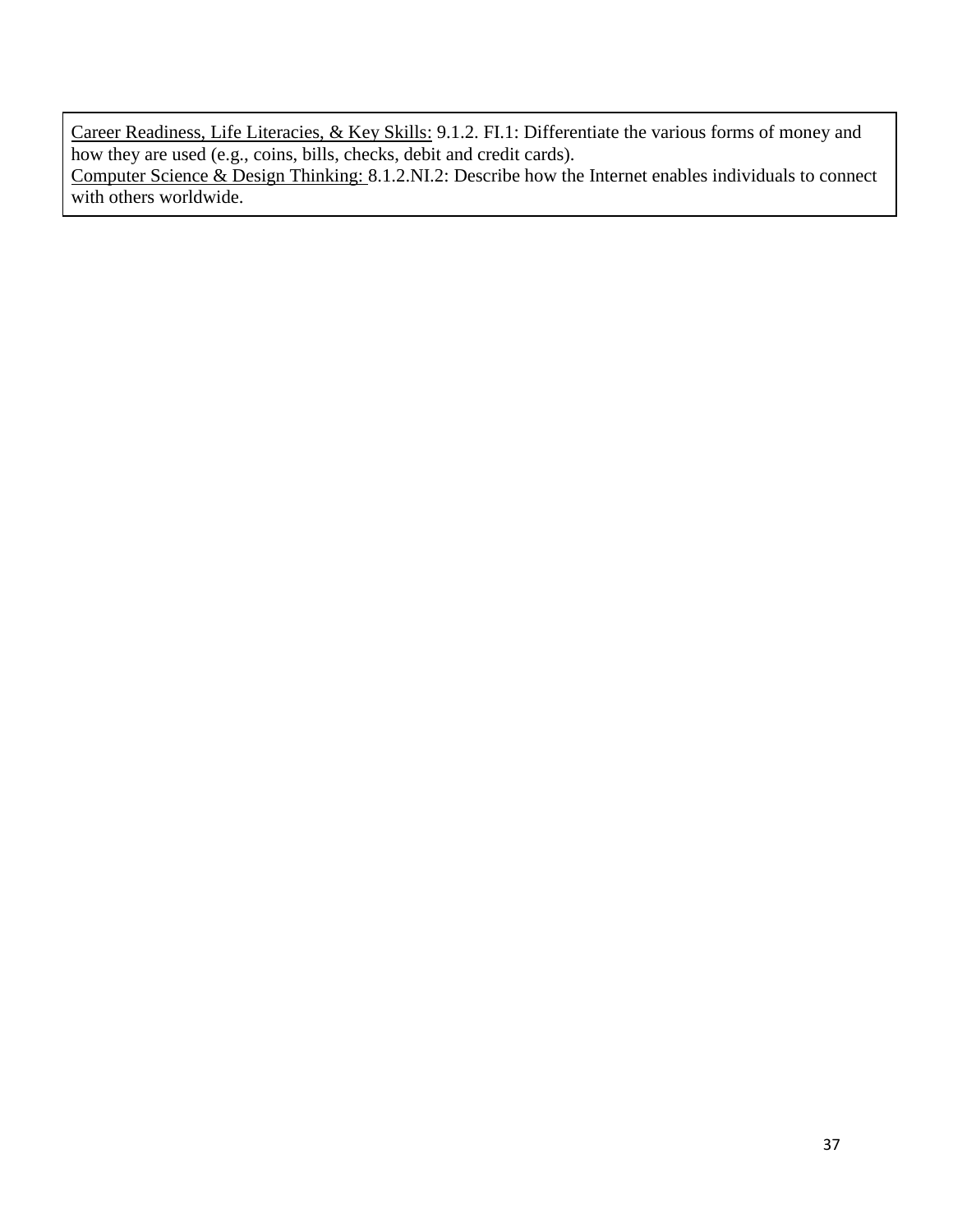# **Grades 3-5 Structure and Content**

In upper elementary, social studies instruction begins with the various levels of government functions, powers and responsibilities. Students explore topics of geography and economics through a local and state context, while learning the various histories, cultures and perspectives of United States starting with the native populations of the U.S. through 1763 with an emphasis on the geography, history and civics of New Jersey.

- 6.1 U.S. History in the World (Grades kindergarten through 12)
- 6.2 World History (Grades 8 through 12)
- 6.3 Active Citizenship in the 21st Century (Grades kindergarten through 12)

The specific time periods (years) and names of the eras were informed by National Standards for History. Standard 6.1 U.S. History: America in the World by the End of Grade 5

-----------------------------------------------------------------------------------------------------------------

- Era 1 Three Worlds Meet (Beginnings to 1620)
- Era 2 Colonization and Settlement (1585–1763)

<https://www.nj.gov/education/standards/socst/index.shtml>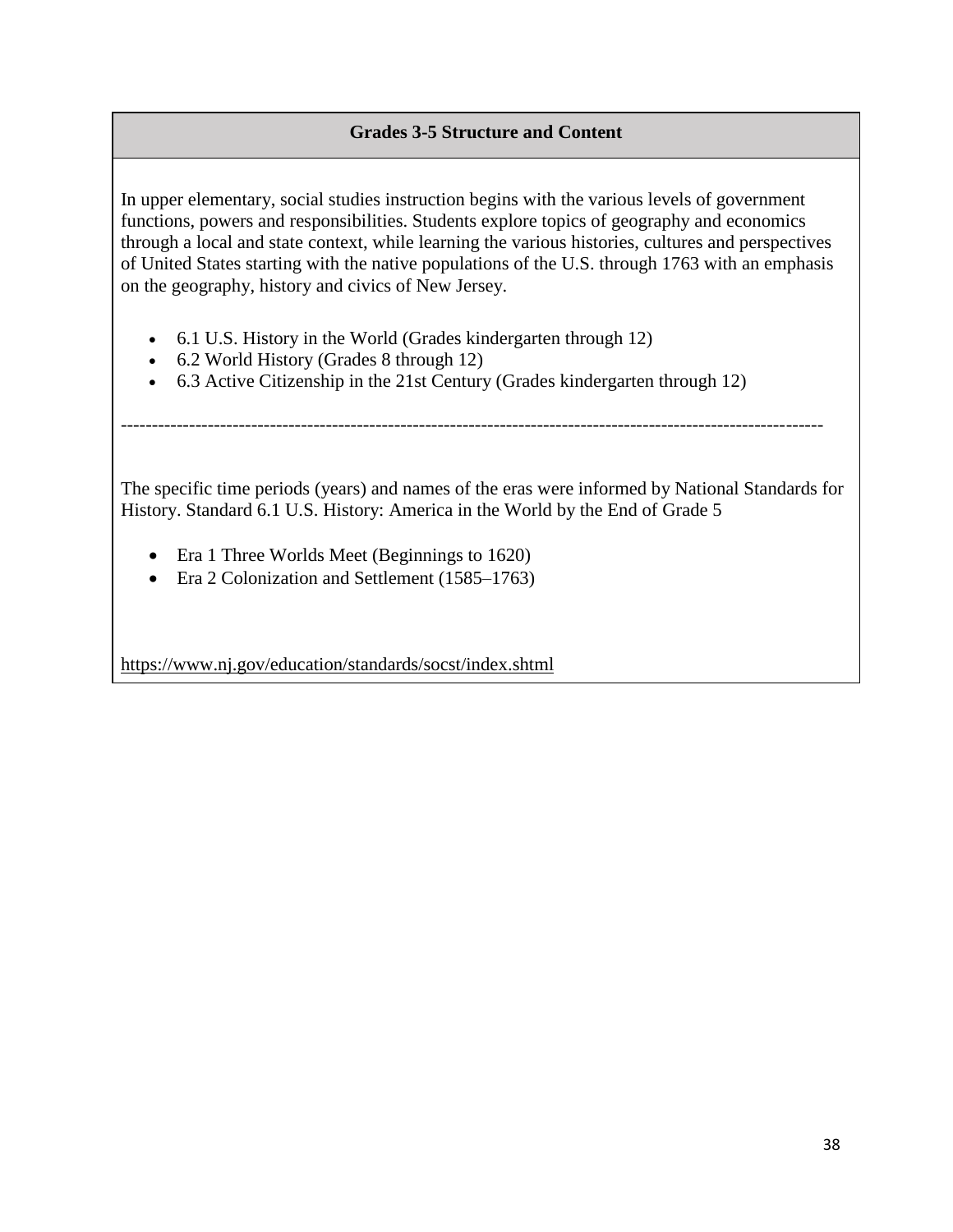l,

Grade 3 Social Studies Marking Period 1

# **Theme: Geography & History**

Essential Questions:

\*How does our past affect our present?

\*How do physical geography, human geography, and the human environment interact to influence or determine the development of cultures, societies, and nations?

\*How do citizens, civic ideals, and government institutions interact to balance the needs of individuals and the common good?

# **Priority Standards**

6.1.5.CivicsPR.1: Compare procedures for making decisions in a variety of settings including classroom, school, government, and /or society.

 $\begin{bmatrix} 6.1.5.CivicsPR.3: Evaluate school and community rules, laws and/or policies and determine if they meet \end{bmatrix}$ their intended purpose

 6.1.5.GeoPP.1: Compare and contrast characteristics of regions in the United States based on culture, economics, and physical characteristics to understand the concept of regionalism

 6.1.5.GeoPP.2: Describe how landforms, climate and weather, and availability of resources have impacted where and how people live and work in different regions of New Jersey and the United States

 $\overline{a}$  $\vert$  6.1.5.GeoPP.3: Use geographic models to describe how human movement relates to the location of natural resources and sometimes results in conflict.

 6.1.5.GeoPP.4: Investigate the different physical and human characteristics of urban, suburban and rural communities and identify the factors that might attract individuals to that space.

 $\Box$  6.1.5.GeoSV.1: Identify the maps or types of maps most appropriate for specific purposes, (e.g., to locate physical and/or human features in a community, to determine the shortest route from one town to another town, to compare the number of people living at two or more locations).

 $\overline{a}$  $6.1.5. GeoSV.3$ : Demonstrate how to use digital geographic tools, maps and globes to measure distances and determine time zones, and locations using latitude and longitude.

 6.1.5.GeoGI.1: Use multiple sources to evaluate the impact of the movement of people from place to place on individuals, communities, and regions.

6.1.5.GeoGI.4: Explain how cultural and environmental characteristics affect the distribution and movement of people, goods, and ideas.

 6.1.5.HistorySE.2: Construct an argument for the significant and enduring role of historical symbols, monuments, and holidays and how they affect the American identity.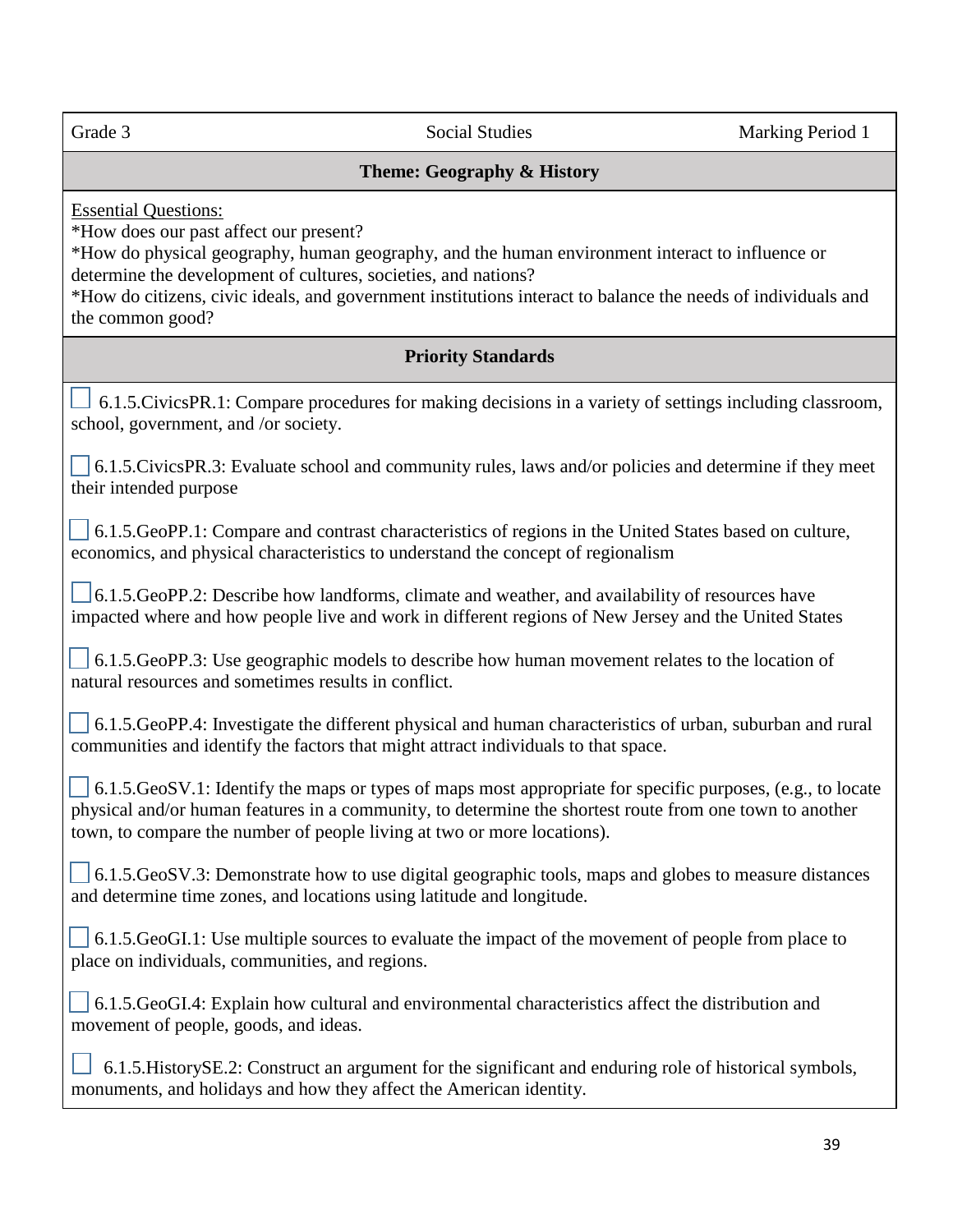$\Box$  6.1.5.CivicsPD.4: Compare the qualifications of candidates running for local, state, or national public office with the responsibilities of the position

 6.3.5.CivicsPD.1: Develop an action plan that addresses issues related to climate change and share with school and/or community members.

 6.3.5.CivicsPD.2: Use a variety of sources and data to identify the various perspectives and actions taken by individuals involving a current or historical community, state, or national issue.

 6.3.5.CivicsPD.3: Propose a solution to a local issue after considering evidence and the perspectives of different groups, including community members and local officials.

 6.3.5.GeoHE.1: Plan and participate in an advocacy project to inform others about the impact of climate change at the local or state level and propose possible solutions.

| <b>Resources &amp; Assessments</b>                                                                                                                                                                                                                                                                                                                                                                                                                                                                       |                                                                                                                                                                     |
|----------------------------------------------------------------------------------------------------------------------------------------------------------------------------------------------------------------------------------------------------------------------------------------------------------------------------------------------------------------------------------------------------------------------------------------------------------------------------------------------------------|---------------------------------------------------------------------------------------------------------------------------------------------------------------------|
| Guidelines for Differentiation (for Landmark)<br>project)<br>HEP: independently research landmark project and<br>make presentation<br>Tier 2: Research is provided but must make a<br>presentation<br>Tier 3: Research and template are provided for<br>presentation project<br>504: fill out landmark slides with highlighted notes<br>ELL: sentence starters provided in presentation with<br>research also provided<br>IEP: sentence starters provided in presentation with<br>research also provided | Informal<br>Graphic organizers<br>Teacher observation<br>Class discussions<br>Class participation<br>Classwork<br>Formal<br><b>Quizzes</b><br>Final unit assessment |

**Interdisciplinary Connections**

Language Arts – RL.3.2. Recount stories, including fables, folktales, and myths from diverse cultures; determine the central message/theme, lesson, or moral and explain how it is revealed through key details in the text. *Molly's Pilgrim* by Barbara Cohen

Career Readiness, Life Literacies, & Key Skills: 9.4.5.CI.1: Use appropriate communication technologies to collaborate with individuals with diverse perspectives about a local and/or global climate change issue and deliberate about possible solutions / 9.4.5.CI.2: Investigate a persistent local or global issue, such as climate change, and collaborate with individuals with diverse perspectives to improve upon current actions designed to address the issue

Computer Science & Design Thinking: 8.2.5.ED.2: Collaborate with peers to collect information, brainstorm to solve a problem, and evaluate all possible solutions to provide the best results with supporting sketches or models.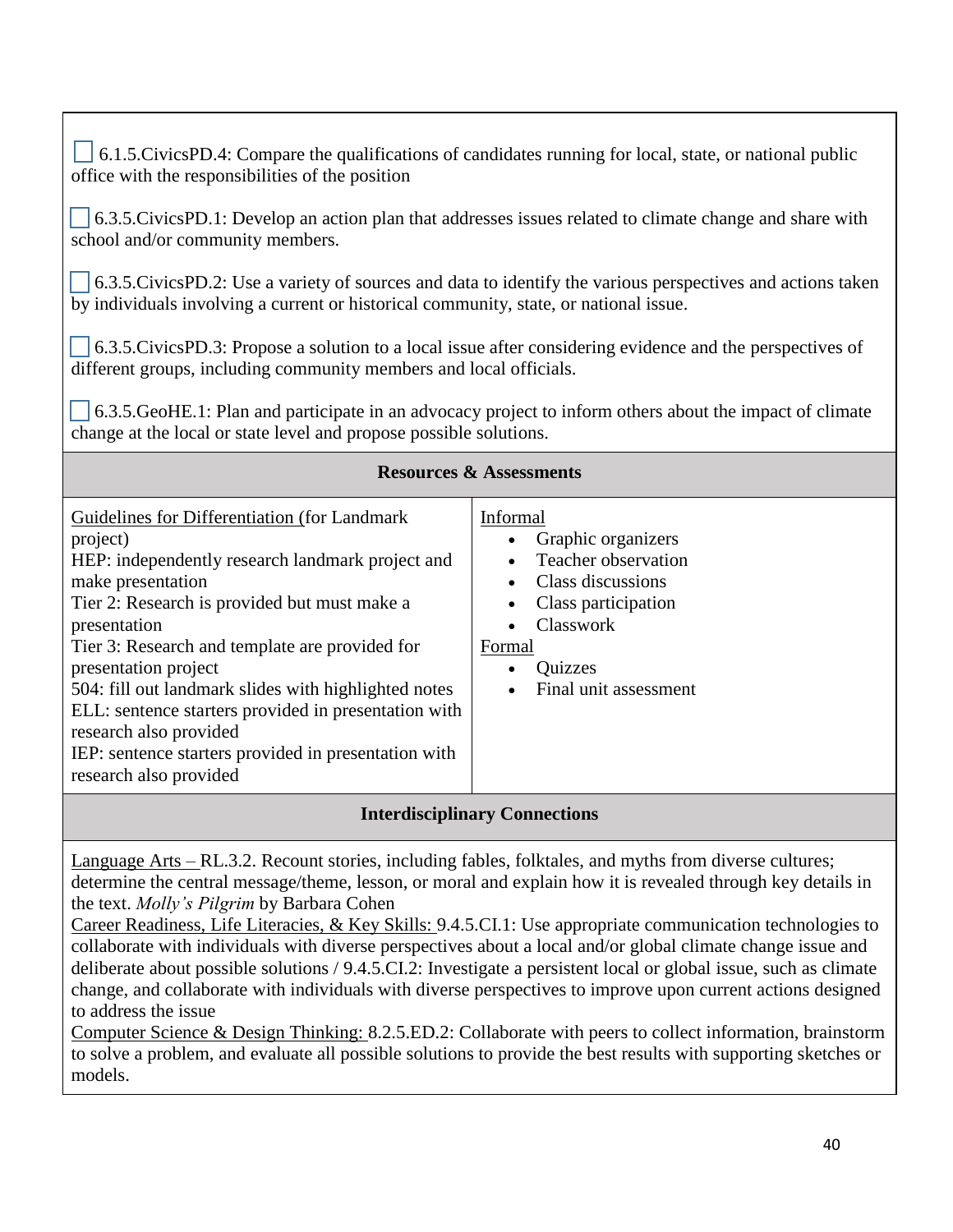#### **Theme: Government Functions**

Essential Questions:

\*Why do we have government? How can I participate as a good citizen?

\*How have economic, political, and cultural decisions promoted or prevented the growth of personal freedom, individual responsibility, equality, and respect for human dignity?

\*How can individuals, groups, and societies apply economic reasoning to make difficult choices about scarce resources? What are the possible consequences of these decisions for individuals, groups, and societies?

# **Priority Standards**

 6.1.5.CivicsPI.1: Describe ways in which people benefit from and are challenged by working together, including through government, workplaces, voluntary organizations, and families.

 6.1.5.CivicsPI.2: Investigate different ways individuals participate in government (e.g., voters, jurors, taxpayers).

 6.1.5.CivicsPI.3: Explain how the United States functions as a representative democracy and describe the roles of elected representatives and how they interact with citizens at local, state, and national levels.

 6.1.5.CivicsPI.4: Describe the services our government provides the people in the community, state and across the United States.

6.1.5.CivicsPI.5: Explain how government functions at the local, county, and state level.

 6.1.5.CivicsPI.6: Distinguish the roles and responsibilities of the three branches of the national government.

 6.1.5.CivicsPI.7: Explain how national and state governments share power in the federal system of government. •

 6.1.5.CivicsPI.8: Describe how the United States Constitution defines and limits the power of government.

 $\Box$  6.1.5.Civic.DP.1: Using evidence, explain how the core civic virtues and democratic principles impact the decisions made at the local, state, and national government (e.g., fairness, equality, common good).

 6.1.5.CivicsDP.2: Compare and contrast responses of individuals and groups, past and present, to violations of fundamental rights (e.g., fairness, civil rights, human rights).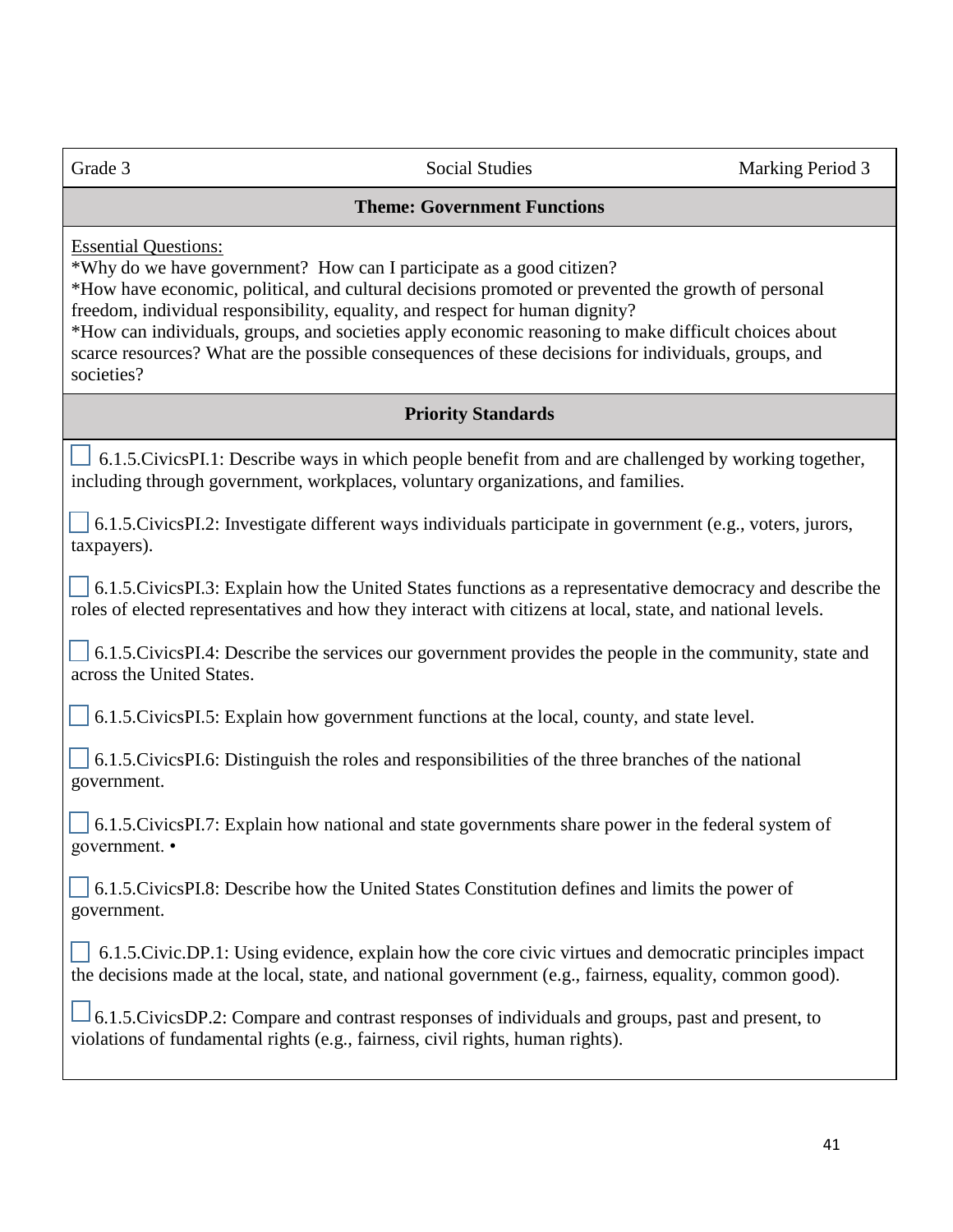6.1.5.CivicsPR.3: Evaluate school and community rules, laws and/or policies and determine if they meet their intended purpose.

 6.1.5.CivicsHR.1: Describe how fundamental rights guaranteed by the United States Constitution and the Bill of Rights contribute to the improvement of American democracy (i.e., freedom of expression, freedom of religion, freedom of the press, freedom of assembly, freedom of petition, the right to vote, and the right to due process).

| □ 6.1.5. Civics HR. 2: Research and cite evidence for how the actions of Dr. Martin Luther King, Jr. and |
|----------------------------------------------------------------------------------------------------------|
| other historical civil rights leaders served as catalysts for social change, inspired social activism in |
| subsequent generations.                                                                                  |

 6.1.5.CivicsHR.3: Cite examples from a variety of sources to describe how national and international leaders, businesses, and global organizations promote human rights and aid individuals and nations in need.

 $\Box$ 6.1.5.CivicsHR.4: Identify actions that are unfair or discriminatory, such as bullying, and propose solutions to address such actions

 6.1.5.CivicsCM.1: Use a variety of sources to describe the characteristics exhibited by real and fictional people that contribute(d) to the well-being of their community and country.

 $\perp$  6.1.5.CivicsCM.2: Use evidence from multiple sources to construct a claim about how self discipline and civility contribute to the common good.

 6.1.5.CivicsCM.3: Identify the types of behaviors that promote collaboration and problem solving with others who have different perspectives.

6.1.5.EconET.1: Identify positive and negative incentives that influence the decisions people make.

 6.1.5.EconET.2: Use quantitative data to engage in cost benefit analyses of decisions that impact the individual and/or community.

 6.1.5.EconET.3: Explain how scarcity and choice influence decisions made by individuals, communities, and nations

 6.1.5.EconEM.2: Identify examples of the variety of resources that are used to produce goods and services (i.e., human capital, physical capital, natural resources).

6.1.5.EconEM.3: Describe how supply and demand influence price and output of products.

6.1.5.EconNE.1: Explain the ways in which the government pays for the goods and services it provides.

 6.1.5.EconNE.5: Explain how the availability of private and public goods and services is influenced by the government and the global economy.

6.1.5.EconNE.6: Examine the qualities of entrepreneurs in a capitalistic society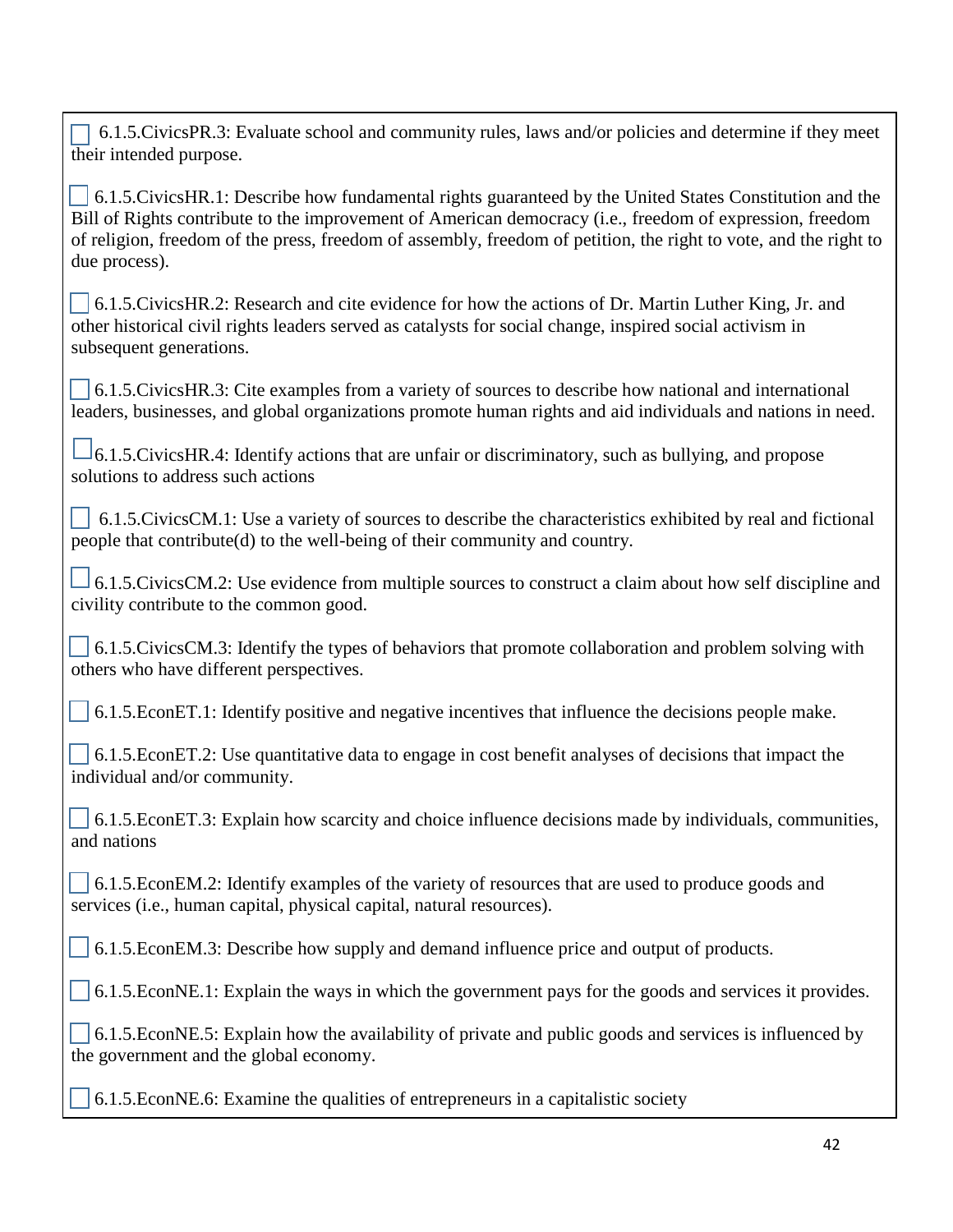6.1.5.HistoryCC.2: Use a variety of sources to illustrate how the American identity has evolved over time.

| <b>Resources &amp; Assessments</b>                  |                       |
|-----------------------------------------------------|-----------------------|
| Guidelines for Differentiation                      | Informal              |
| (Historical Heroes Writing)                         | Graphic organizers    |
| HEP: write a 4 paragraph essay on historical heroes | Teacher observation   |
| TIER 2: RACECER paragraph                           | Class discussions     |
| TIER 3: Provided graphic organizer with the         | Class participation   |
| RACECER paragraph                                   | Classwork             |
| 504: graphic organizer with modified checklist      | Formal                |
| ELL: graphic organizer with sentence starters       | Quizzes               |
| IEP: sentence starters with a short response        | Final unit assessment |

# **Interdisciplinary Connections**

Language Arts – RI.3.3. Describe the relationship between a series of historical events, scientific ideas or concepts, or steps in technical procedures in a text, using language that pertains to time, sequence, and cause/effect. *Henry's Freedom Box* & *Amistad: the story of a slave ship* and articles from Read Works *Terrible Things: An allegory of the Holocaust* by Eve Bunting (animals are taken one by one). Career Readiness, Life Literacies, & Key Skills: 9.4.5.DC.4: Model safe, legal, and ethical behavior when

using online or offline technology / 9.4.5.GCA.1: Analyze how culture shapes individual and community perspectives and points of view

Computer Science & Design Thinking: 8.2.5.ETW.1: Describe how resources such as material, energy, information, time, tools, people, and capital are used in products or systems.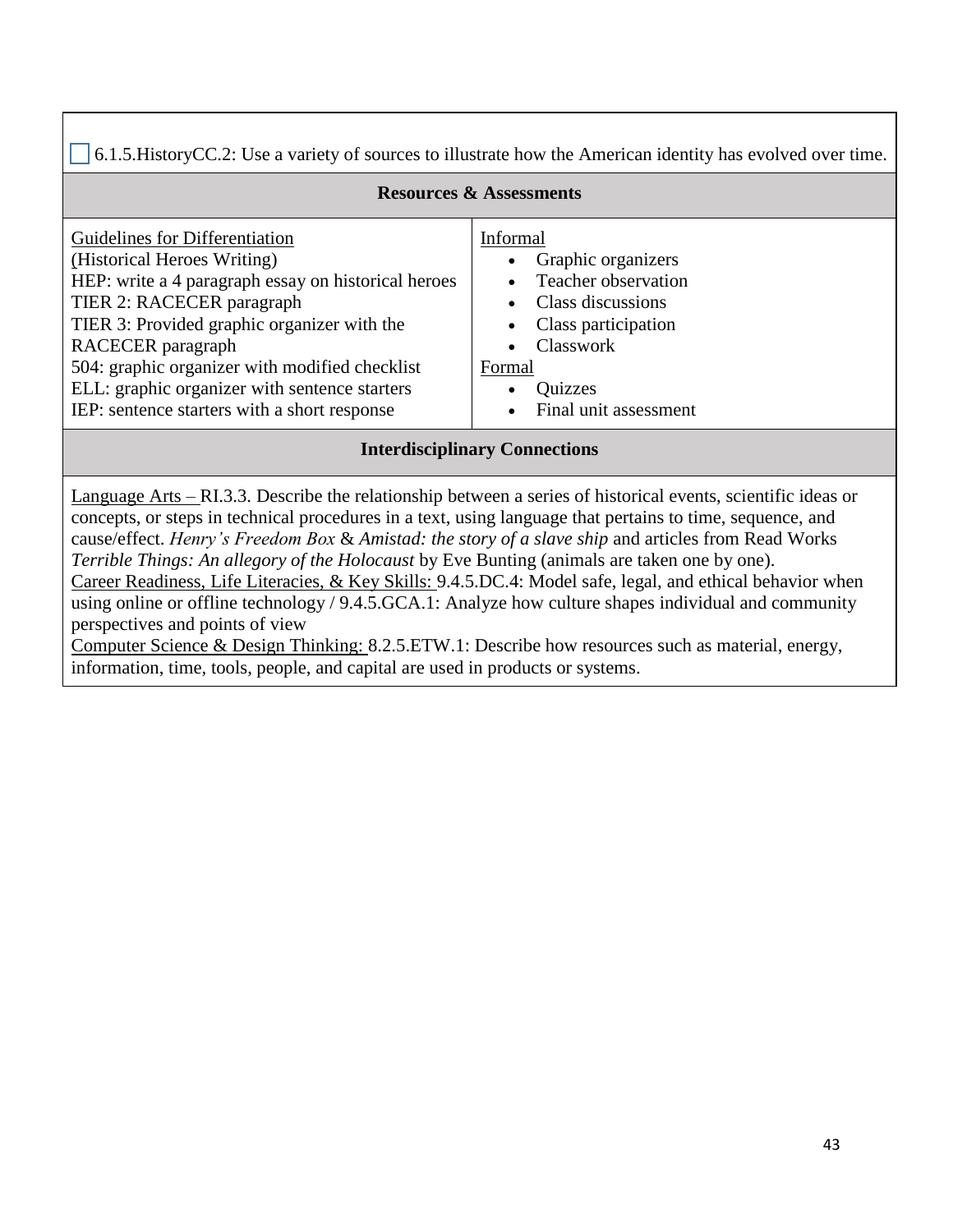| Grade 4                                                                                                                                                                                                                                                                                         | <b>Social Studies</b>     | Marking Period 1 |
|-------------------------------------------------------------------------------------------------------------------------------------------------------------------------------------------------------------------------------------------------------------------------------------------------|---------------------------|------------------|
|                                                                                                                                                                                                                                                                                                 |                           |                  |
|                                                                                                                                                                                                                                                                                                 | <b>Theme: Geography</b>   |                  |
| <b>Essential Questions:</b><br>* How do I fit into the world, country, state?<br>* How do physical geography, human geography, and the human environment interact to influence or<br>determine the development of cultures, societies, and nations?                                             |                           |                  |
|                                                                                                                                                                                                                                                                                                 | <b>Priority Standards</b> |                  |
| 6.1.5.GeoSV.1 Identify the maps or types of maps most appropriate for specific purposes, (e.g., to locate<br>physical and/or human features in a community, to determine the shortest route from one town to another<br>town, to compare the number of people living at two or more locations). |                           |                  |
| 6.1.5. GeoSV.2: Use maps to explain the impact of location and place on the relationships between places<br>in New Jersey, the United States and other countries.                                                                                                                               |                           |                  |
| 6.1.5. GeoSV.3: Demonstrate how to use digital geographic tools, maps and globes to measure distances<br>and determine time zones, and locations using latitude and longitude.                                                                                                                  |                           |                  |
| 6.1.5.GeoSV.4: Use a variety of geographic representations to describe the similarities and differences<br>between places in New Jersey, the United States and the world (e.g., maps, data visualizations, graphs,<br>diagrams, aerial and other photographs, GPS).                             |                           |                  |
| 6.1.5. GeoPP.2: Describe how landforms, climate and weather, and availability of resources have<br>impacted where and how people live and work in different regions of New Jersey and the United States                                                                                         |                           |                  |
| 6.1.5.GeoHE.1: Use a variety of sources from multiple perspectives, including aerial photographs or<br>satellite images to describe how human activity has impacted the physical environment during different<br>periods of time in New Jersey and the United States.                           |                           |                  |
| 6.1.5. GeoHE.2: Cite examples of how technological advances have changed the environment in New<br>Jersey and the United States (e.g., energy, transportation, communications).                                                                                                                 |                           |                  |
| 6.1.5. GeoHE.3: Analyze the effects of catastrophic environmental and technological events on human<br>settlements and migration.                                                                                                                                                               |                           |                  |
| 6.1.5. History CC.15: Analyze key historical documents to determine the role they played in past and<br>present-day government and citizenship (i.e., the Mayflower Compact, the Declaration of Independence, the<br>United States Constitution, the Bill of Rights)                            |                           |                  |
| <b>Resources &amp; Assessments</b>                                                                                                                                                                                                                                                              |                           |                  |
| Guidelines for Differentiation                                                                                                                                                                                                                                                                  | Informal                  |                  |

Π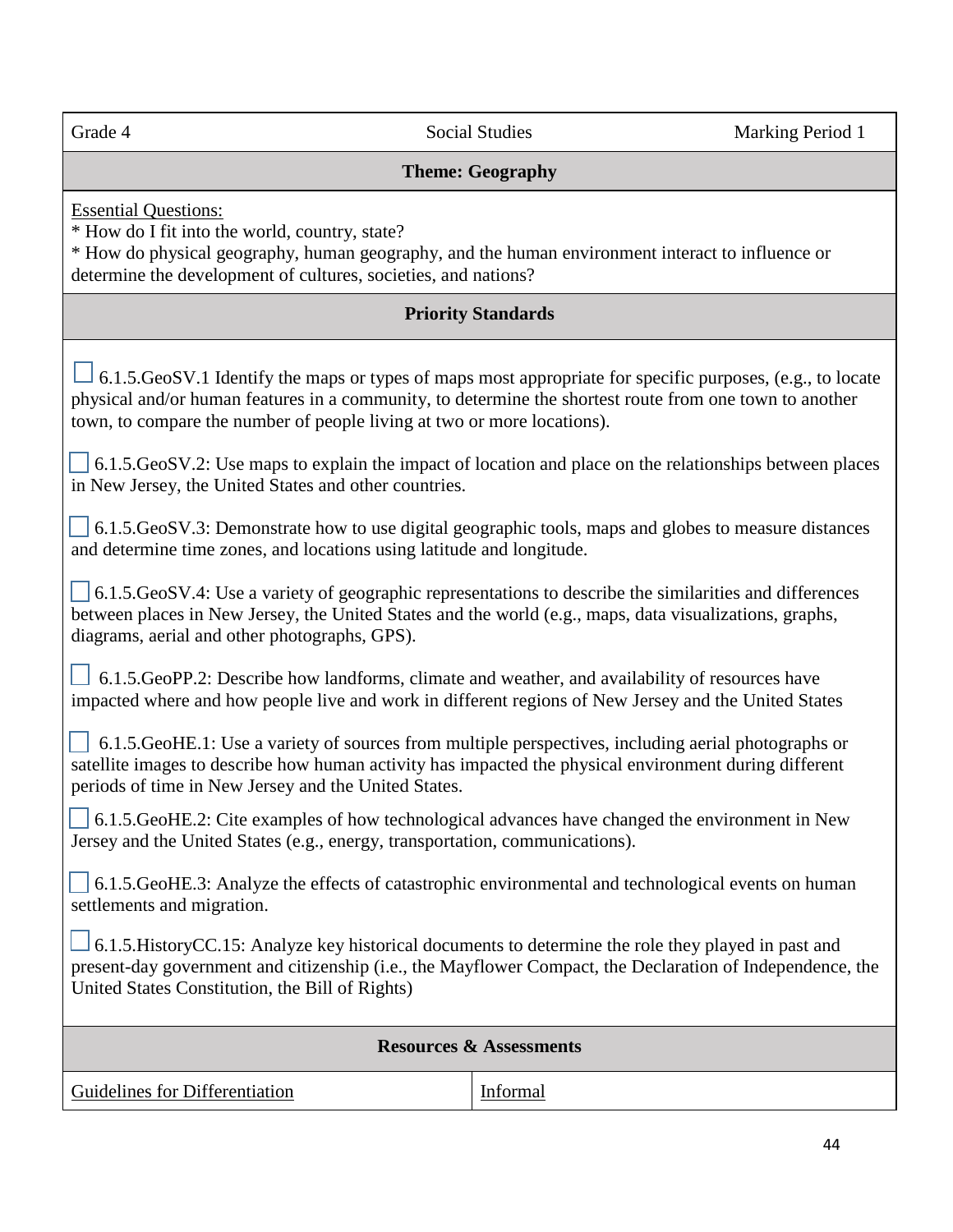# **Interdisciplinary Connections**

Language Arts – RI.4.3. Explain events, procedures, ideas, or concepts in a historical, scientific, or technical text, including what happened and why, based on specific information in the text / RI.4.6. Compare and contrast a firsthand and secondhand account of the same event or topic; describe the differences in focus and the information provided. *A Picture Book of Anne Frank* by David A. Adler (Holocaust connection) Career Readiness, Life Literacies, & Key Skills: 9.4.5.GCA.1: Analyze how culture shapes individual and community perspectives and points of view

Computer Science & Design Thinking: 6.1.2.Geo.SV.3: Identify and describe the properties of a variety of maps and globes (e.g., title, legend, cardinal directions, scale, symbols,) and purposes (wayfinding, thematic) / 6.1.2.Geo.HE.3: Identify cultural and environmental characteristics of different regions in New Jersey and the United States.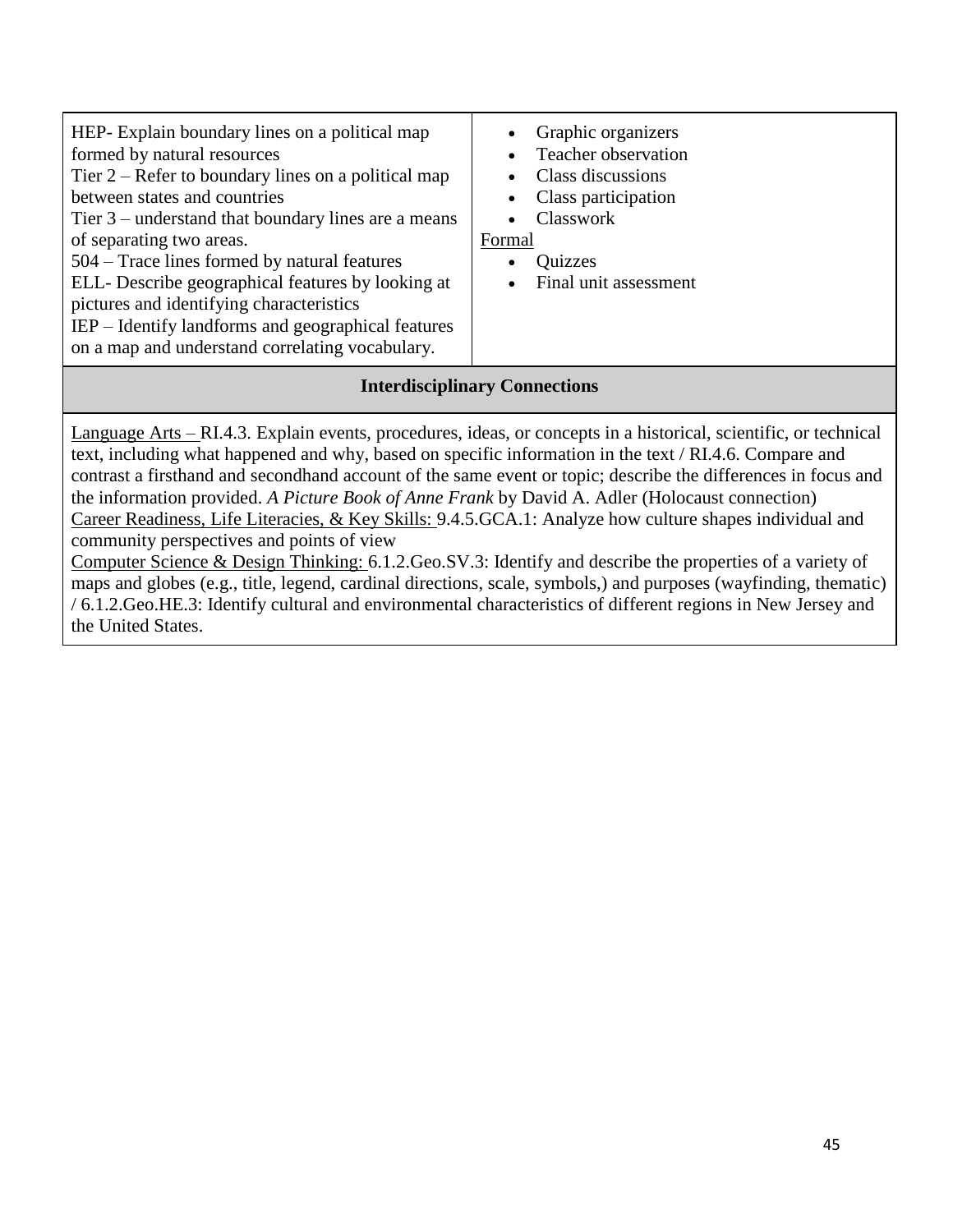# **Theme: Government Functions & New Jersey**

Essential Questions:

\* How can individuals, groups, and societies apply economic reasoning to make difficult choices about scarce resources? What are the possible consequences of these decisions for individuals, groups, and societies?

\*How have scientific and technological developments over the course of history changed the way people live and economies and governments function?

# **Priority Standards**

 $\Box$  6.1.5.GeoSV.2: Use maps to explain the impact of location and place on the relationships between places in New Jersey, the United States and other countries.

 $\Box$  6.1.5.GeoSV.4: Use a variety of geographic representations to describe the similarities and differences between places in New Jersey, the United States and the world (e.g., maps, data visualizations, graphs, diagrams, aerial and other photographs, GPS).

 $\vert$  6.1.5.GeoSV.5: Use geographic data to examine how the search for natural resources resulted in conflict and cooperation among European colonists and Native American resulting in changes to conditions.

 6.1.5.GeoPP.1: Compare and contrast characteristics of regions in the United States based on culture, economics, and physical characteristics to understand the concept of regionalism.

 $-6.1.5$ .GeoPP.5: Describe how the migration and settlement patterns of Native American groups impacted different regions of the Western Hemisphere

 $\Box$  6.1.5.EconNE.2: Use data to describe how the availability of resources in New Jersey and other regions in the United States have impacted economic opportunities.

 6.1.5.EconNE.3: Describe how the development of different transportation systems impacted the economies of New Jersey and the United States.

 $\vert$  6.1.5.EconEm.4: Compare different regions of New Jersey to determine the role that geography, natural resources, climate, transportation, technology, and/or the labor force play in economic opportunities.

6.1.5.HistoryCC.9: Evaluate the impact of ideas, inventions, and other contributions of prominent figures who lived New Jersey.

 6.1.5.CivicsPI.6: Distinguish the roles and responsibilities of the three branches of the national government.

 6.1.5.CivicsPI.8: Describe how the United States Constitution defines and limits the power of government.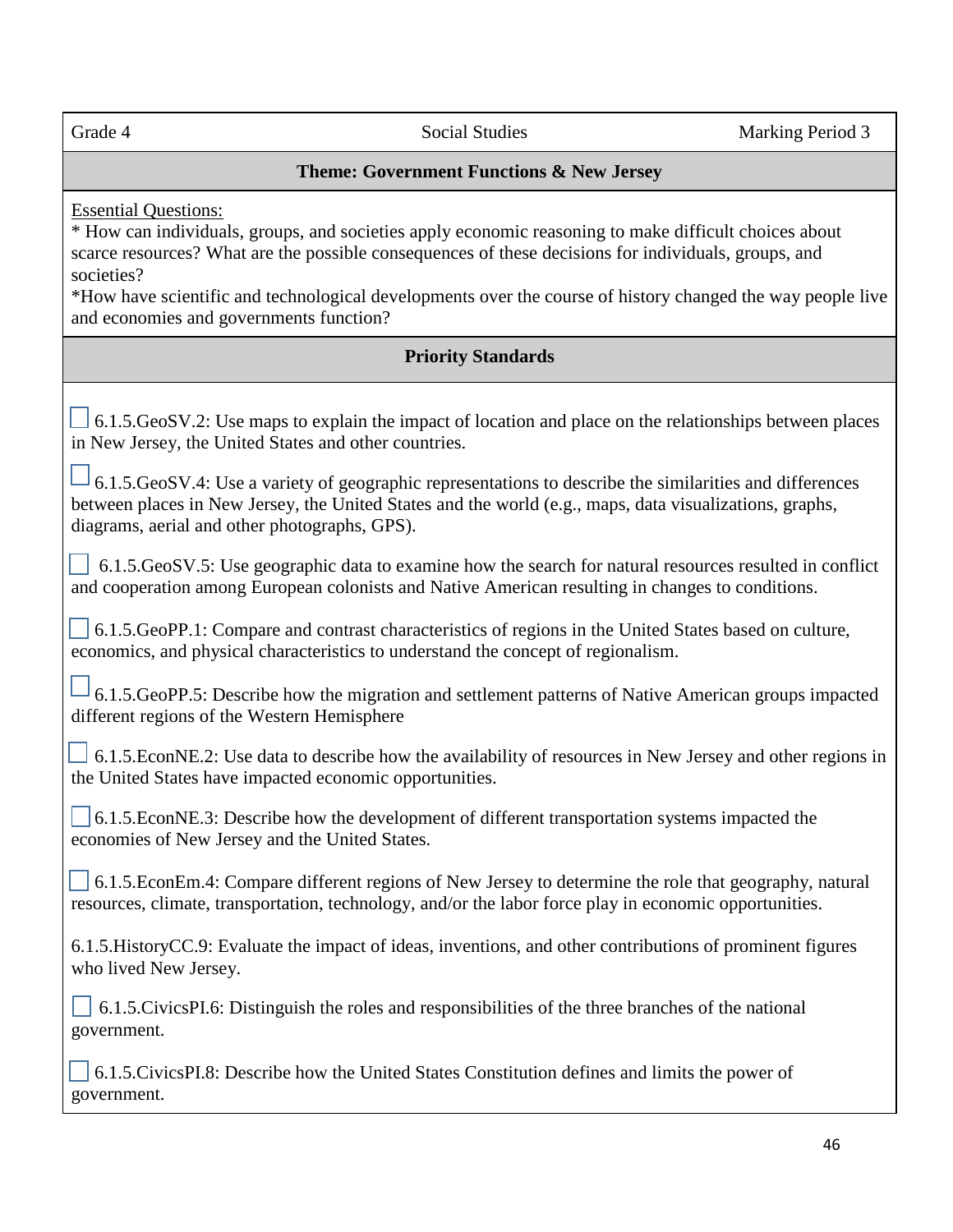6.1.5.CivicsHR.1: Describe how fundamental rights guaranteed by the United States Constitution and the Bill of Rights contribute to the improvement of American democracy (i.e., freedom of expression, freedom of religion, freedom of the press, freedom of assembly, freedom of petition, the right to vote, and the right to due process)

 $\vert$  6.1.5 CivicsPD.1Describe the roles of elected representatives and explain how individuals at local, state, and national levels can interact with them.

 6.1.5.CivicsPD.2: Explain how individuals can initiate and/or influence local, state, or national public policymaking (e.g., petitions, proposing laws, contacting elected officials).

 6.1.5.CivicsCM.4: Examine the responsibilities of differing positions of authority and identify criteria that are likely to make leaders qualified for those positions.

 6.1.5.CivicsCM.5: Investigate the lives of New Jersey individuals with diverse experiences who have contributed to the improvement of society.

 6.1.5.CivicsCM.6: Cite evidence from a variety of sources to describe how a democracy depends upon and responds to individuals' participation.

 $\Box$  6.1.5. HistoryCC.1: Analyze key historical events from the past to explain how they led to the creation of the state of New Jersey and the United States.

 6.1.5.HistoryCC.6: Use multiple sources to make evidence-based inferences on the impact of European colonization on Native American populations, including the Lenni Lenape of New Jersey.

 6.1.5.HistoryCC.8: Make evidence-based inferences to describe how the influence of Native American groups, including the Lenni Lenape culture, is manifested in different regions of New Jersey.

<sup>1</sup>6.1.5. HistoryCC.15: Analyze key historical documents to determine the role they played in past and present-day government and citizenship (i.e., the Mayflower Compact, the Declaration of Independence, the United States Constitution, the Bill of Rights).

 6.1.5.HistoryUP.4: Compare and contrast gender roles, religion, values, cultural practices, and political systems of Native American groups.

 $\vert$  6.1.5.CivicsCM.3: Identify the types of behaviors that promote collaboration and problem solving with others who have different perspectives.

| <b>Resources &amp; Assessments</b>              |                     |
|-------------------------------------------------|---------------------|
| <b>Guidelines for Differentiation</b>           | Informal            |
| HEP-Research state representatives and the role | Graphic organizers  |
| they play in creating laws                      | Teacher observation |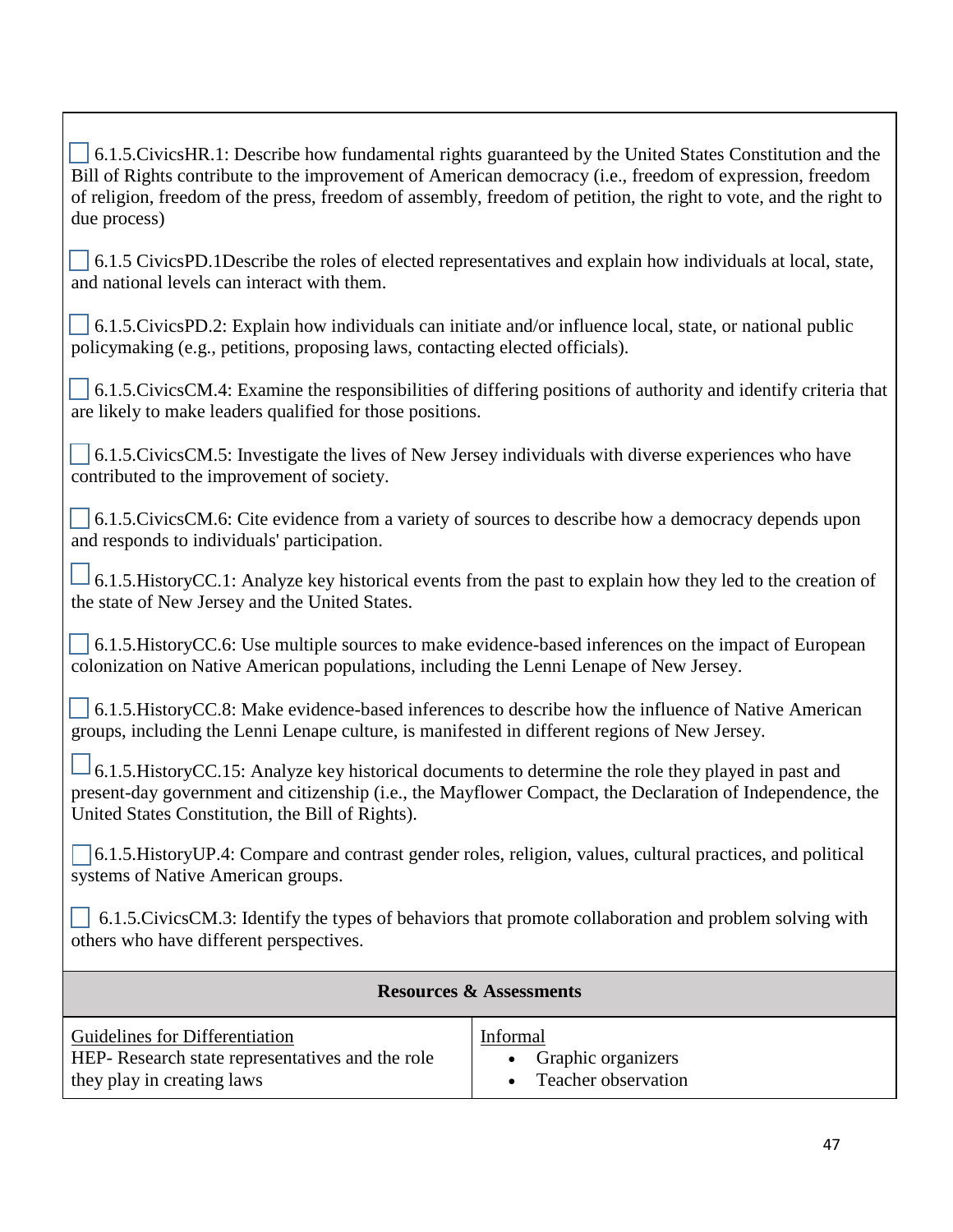| Tier $2$ – review the powers and responsibilities of<br>government; summarize<br>Tier $3$ – explain three branches of the government<br>through an info-graphic<br>$504$ – use Lenape symbols to tell a story of early<br>native New Jerseyans<br>ELL-Identify and draw items used by early New<br>Jersey natives.<br>IEP – Identify community works who build roads,<br>put up signs, etc. and their importance | Class discussions<br>Class participation<br>Classwork<br>Formal<br>Quizzes<br>Final unit assessment |  |
|------------------------------------------------------------------------------------------------------------------------------------------------------------------------------------------------------------------------------------------------------------------------------------------------------------------------------------------------------------------------------------------------------------------|-----------------------------------------------------------------------------------------------------|--|
| <b>Interdisciplinary Connections</b>                                                                                                                                                                                                                                                                                                                                                                             |                                                                                                     |  |

Language Arts – RI.4.9. Integrate and reflect on (e.g. practical knowledge, historical/cultural context, and background knowledge) information from two texts on the same topic in order to write or speak about the subject knowledgeably / W.4.4. Produce clear and coherent writing in which the development and organization are appropriate to task, purpose, and audience. *Amistad: The Story of a Slave Ship* by Patricia McKissack

Career Readiness, Life Literacies, & Key Skills: 9.4.5.CI.3: Participate in a brainstorming session with individuals with diverse perspectives to expand one's thinking about a topic of curiosity Computer Science & Design Thinking: 8.2.5.ITH.4: Describe a technology/tool that has made the way people live easier or has led to a new business or career. / 8.2.5.NT.2: Identify new technologies resulting from the demands, values, and interests of individuals, businesses, industries, and societies.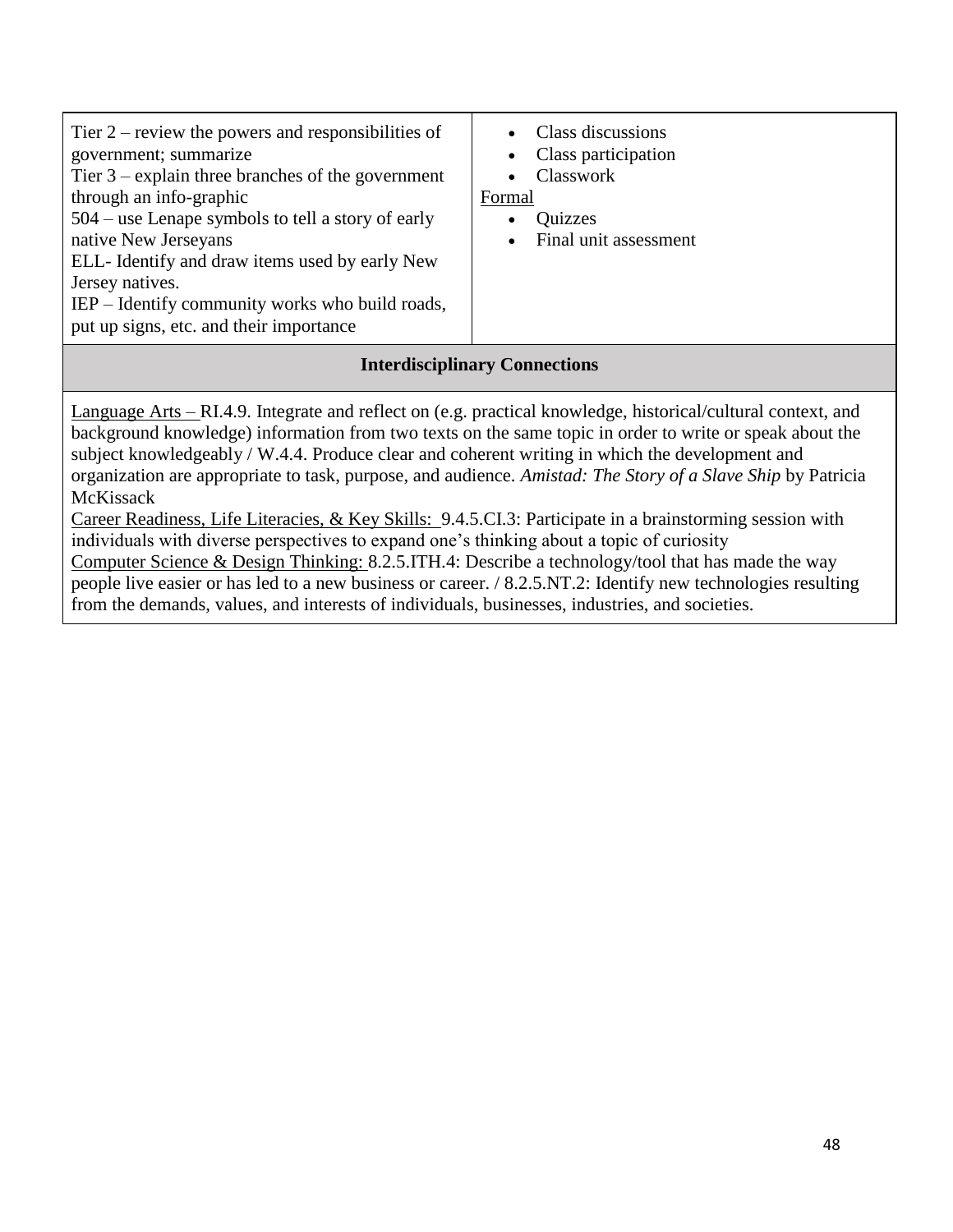l,

Grade 5 Social Studies Marking Period 1

#### **Theme: Geography**

Essential Questions:

\* How do physical geography, human geography, and the human environment interact to influence or determine the development of cultures, societies, and nations?

\*How have economic, political, and cultural decisions promoted or prevented the growth of personal freedom, individual responsibility, equality, and respect for human dignity?

#### **Priority Standards**

 6.1.5.GeoPP.1: Compare and contrast characteristics of regions in the United States based on culture, economics, and physical characteristics to understand the concept of regionalism.

 $\Box$  6.1.5.GeoPP.2: Describe how landforms, climate and weather, and availability of resources have impacted where and how people live and work in different regions of New Jersey and the United States

 6.1.5.GeoPP.3: Use geographic models to describe how human movement relates to the location of natural resources and sometimes results in conflict.

 6.1.5.GeoSV.3: Demonstrate how to use digital geographic tools, maps and globes to measure distances and determine time zones, and locations using latitude and longitude.

 6.1.5.EconNE.4: Explain how creativity and innovation resulted in scientific achievement and inventions in many cultures during different historical periods.

 6.1.5.EconGE.1: Explain how the development of communication systems has led to increased collaboration and the spread of ideas throughout the United States and the world.

 6.1.5.HistoryCC.3: Use multiple sources to describe how George Washington, Thomas Jefferson, Benjamin Franklin, and Governor William Livingston have impacted state and national governments over time.

 $\vert$  6.1.5.CivicsPD.3: Explain how and why it is important that people from diverse cultures collaborate to find solutions to community, state, national, and global challenges.

6.1.5.CivicsPR.2: Describe the process by which immigrants can become United States citizens.

6.1.5.CivicsPR.4: Explain how policies are developed to address public problems

 6.3.5.GeoGI.1: Use technology to collaborate with others who have different perspectives to examine global issues, including climate change and propose possible solutions.

6.3.5.EconET.1: Investigate an economic issue that impacts children and propose a solution.

#### **Resources & Assessments**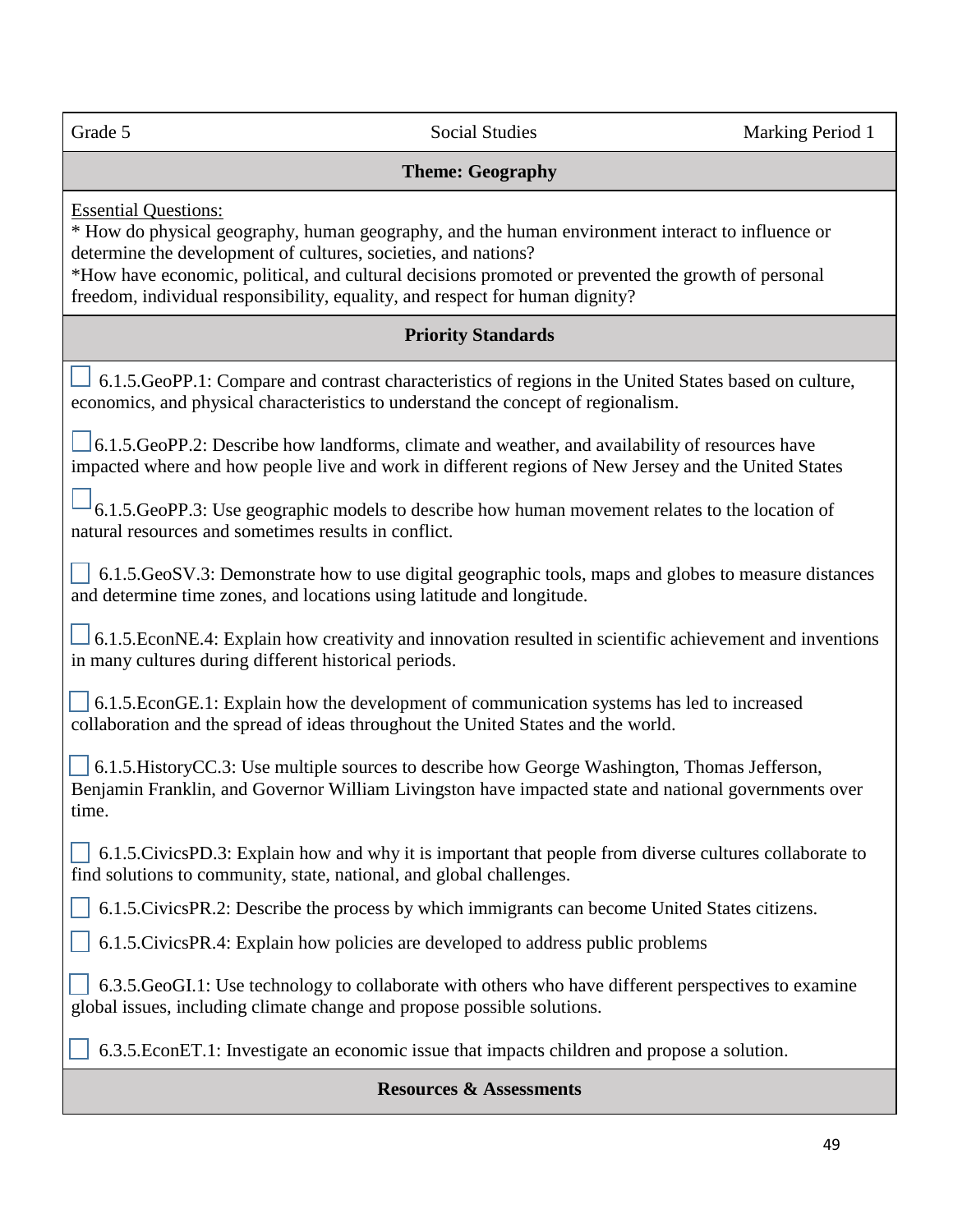| Guidelines for Differentiation<br>HEP- Research early politicians who have shaped our<br>state/nation<br>Tier $2$ – Create maps with political and physical<br>features<br>Tier $3$ – label lines of latitude and longitude<br>504 – conduct a skit of challenges of early immigrants<br>ELL-compare time zones to their native country<br>$IEP$ – create a poster showing regions of our nation                                      | Informal<br>Graphic organizers<br>Teacher observation<br>$\bullet$<br>Class discussions<br>Class participation<br>Classwork<br>Formal<br>Quizzes<br>$\bullet$<br>Final unit assessment<br>$\bullet$ |  |
|---------------------------------------------------------------------------------------------------------------------------------------------------------------------------------------------------------------------------------------------------------------------------------------------------------------------------------------------------------------------------------------------------------------------------------------|-----------------------------------------------------------------------------------------------------------------------------------------------------------------------------------------------------|--|
| <b>Interdisciplinary Connections</b>                                                                                                                                                                                                                                                                                                                                                                                                  |                                                                                                                                                                                                     |  |
| Language Arts – RI.5.3. Explain the relationships or interactions between two or more individuals, events,<br>ideas, or concepts in a historical, scientific, or technical text based on specific information in the text /<br>Career Readiness, Life Literacies, & Key Skills: 9.4.5.CT.4: Apply critical thinking and problem-solving<br>strategies to different types of problems such as personal, academic, community and global |                                                                                                                                                                                                     |  |

Computer Science & Design Thinking: 8.2.5.ETW.3: Explain why human-designed systems, products, and

environments need to be constantly monitored, maintained, and improved.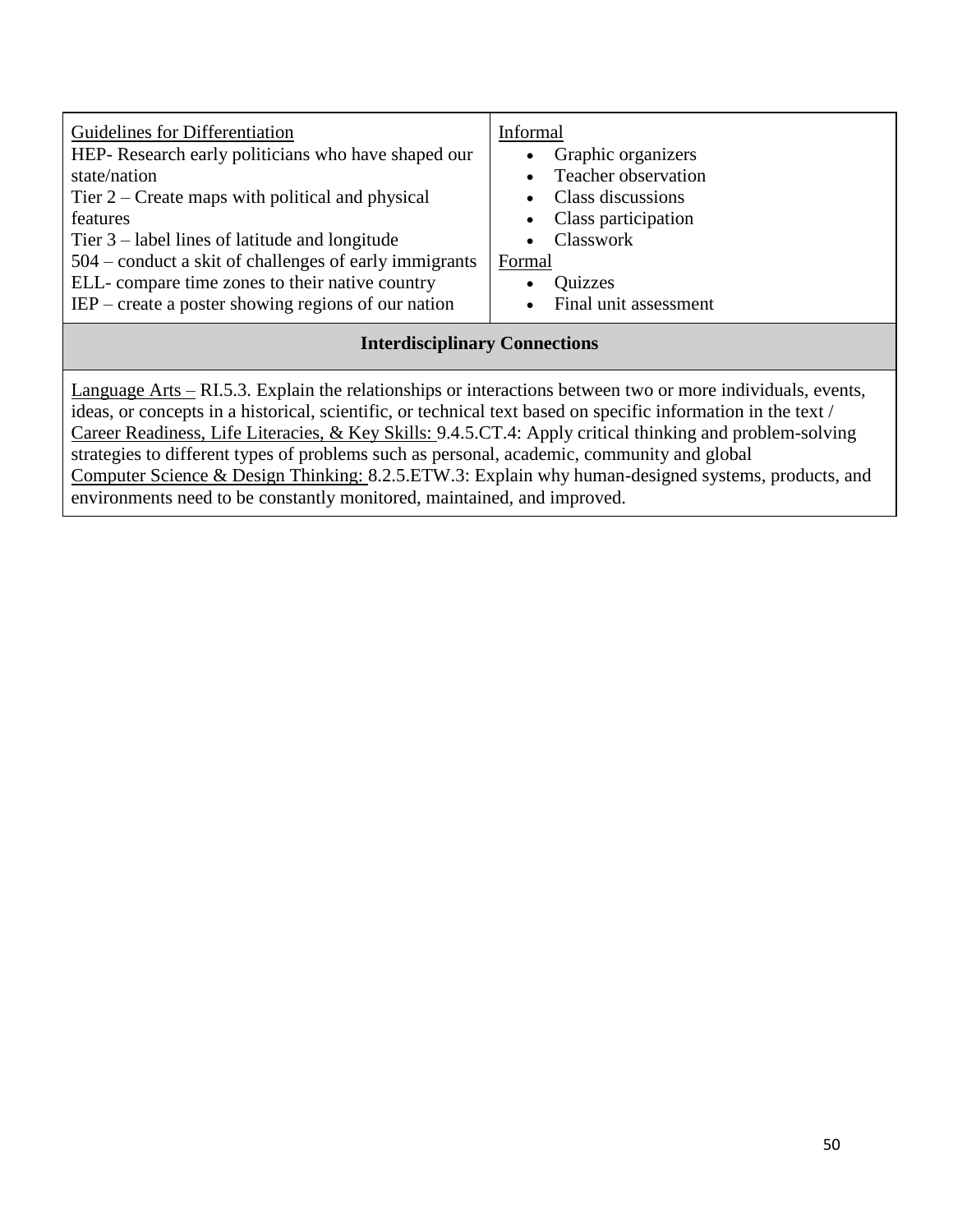| Grade |  |
|-------|--|

#### **Theme: Early settlements**

Essential Questions:

\*How can individuals, groups, and societies apply economic reasoning to make difficult choices about scarce resources? What are the possible consequences of these decisions for individuals, groups, and societies?

\*How can the study of multiple perspectives, beliefs systems, and cultures provide a context for understanding and challenging public actions and decisions in a diverse and interdependent world?

## **Priority Standards**

 $\perp$  6.1.5.GeoPP.3: Use geographic models to describe how human movement relates to the location of natural resources and sometimes results in conflict.

 6.1.5.GeoPP.5: Describe how the migration and settlement patterns of Native American groups impacted different regions of the Western Hemisphere.

 $\vert$  6.1.5.GeoSV.5: Use geographic data to examine how the search for natural resources resulted in conflict and cooperation among European colonists and Native American resulting in changes to conditions.

 6.1.5.GeoGI.1: Use multiple sources to evaluate the impact of the movement of people from place to place on individuals, communities, and regions.

6.1.5.GeoGI.2: Use historical maps to explain what led to the exploration of new water and land routes.

 $\big|$  6.1.5.GeoGI.4: Explain how cultural and environmental characteristics affect the distribution and movement of people, goods, and ideas.

 6.1.5.EconET.3: Explain how scarcity and choice influence decisions made by individuals, communities, and nations.

6.1.5.EconEM.1: Explain why individuals and businesses specialize and trade.

 6.1.5.EconEM.2: Identify examples of the variety of resources that are used to produce goods and services (i.e., human capital, physical capital, natural resources).

6.1.5.EconEM.3: Describe how supply and demand influence price and output of products.

6.1.5.EconEM.5: Explain why individuals and societies trade, how trade functions, and the role of trade

 6.1.5.EconNE.4: Explain how creativity and innovation resulted in scientific achievement and inventions in many cultures during different historical periods.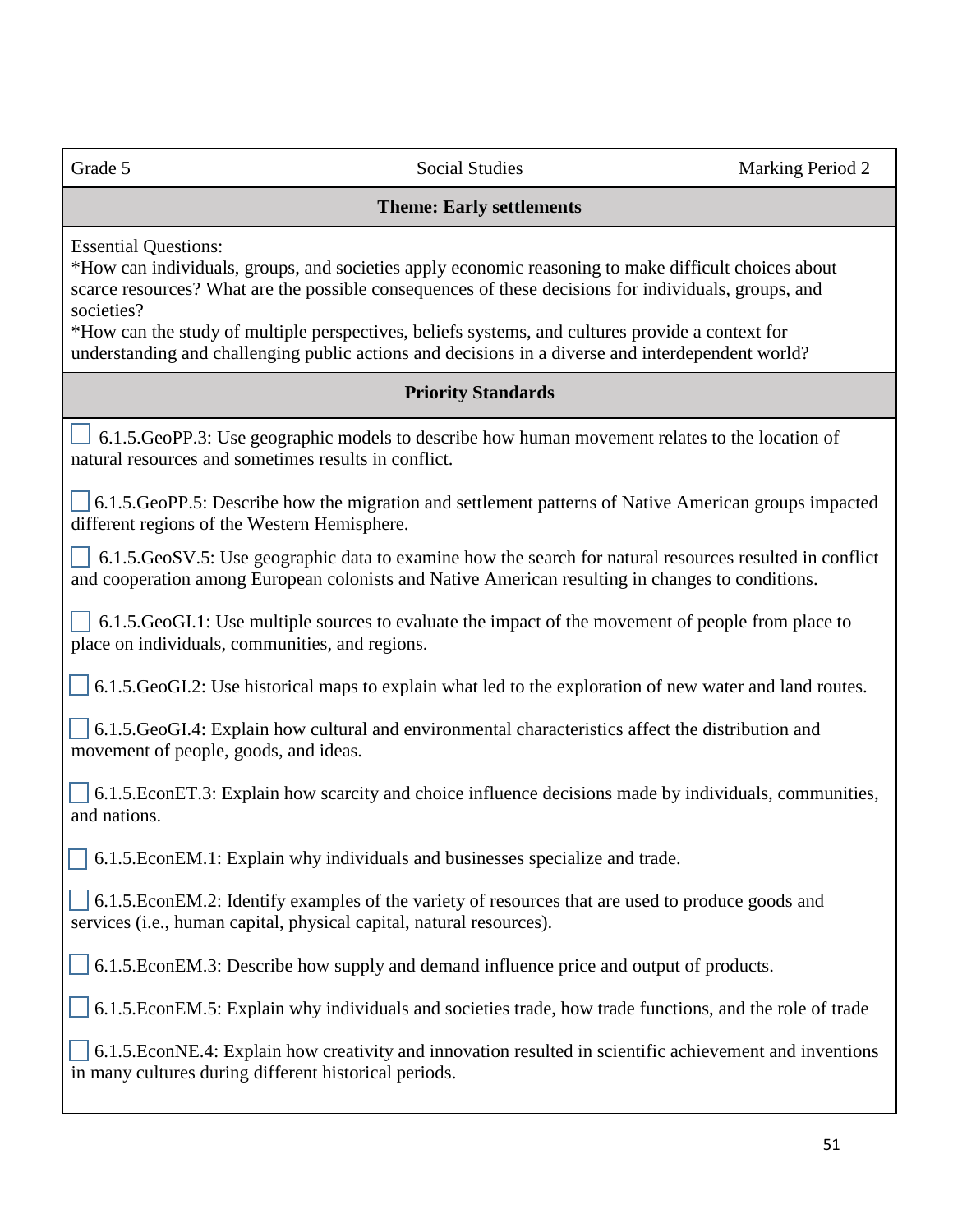6.1.5.EconNE.7: Describe the role and relationship among households, businesses, laborers, and governments within the economic system.

 6.1.5.EconGE.2: Illustrate how production, distribution, and consumption of goods and services are interrelated and are affected by the global market and events in the world community.

 6.1.5.EconGE.3: Use economic data to explain how trade leads to increasing economic interdependence among nations.

 6.1.5.EconGE.5: Evaluate the economic impact of science and technology innovations on European exploration.

 6.1.5.HistoryCC.4: Use evidence to document how the interactions among African, European, and Native American groups impacted their respective cultures.

 6.1.5.HistoryCC.11: Make evidence-based inferences to explain the impact that belief systems and family structures of African, European, and Native American groups had on government structures.

 6.1.5.HistoryCC.15: Analyze key historical documents to determine the role they played in past and present-day government and citizenship (i.e., the Mayflower Compact, the Declaration of Independence, the United States Constitution, the Bill of Rights).

 6.1.5.HistoryUP.2: Compare and contrast forms of governance, belief systems, and family structures among African, European, and Native American groups.

 6.1.5.HistoryUP.3: Use multiple perspectives to evaluate the impact of the Columbian Exchange on ecology, agriculture, and culture.

 6.1.5.HistoryUP.4: Compare and contrast gender roles, religion, values, cultural practices, and political systems of Native American groups.

 6.1.5.HistoryUP.5: Compare and contrast historians' interpretations of important historical ideas, resources and events.

 6.1.5.HistoryUP.6: Evaluate the impact of different interpretations of experiences and events by people with different cultural or individual perspectives.

 6.1.5.HistorySE.1: Examine multiple accounts of early European explorations of North America including major land and water routes, reasons for exploration, and the impact the exploration had.

| <b>Resources &amp; Assessments</b>                   |                     |
|------------------------------------------------------|---------------------|
| Guidelines for Differentiation                       | Informal            |
| HEP- Write a persuasive piece asking for a sponsor   | Graphic organizers  |
| to provide at least 3 items needed in colonial times | Teacher observation |
| Tier $2$ – compare and contrast two settlements      | Class discussions   |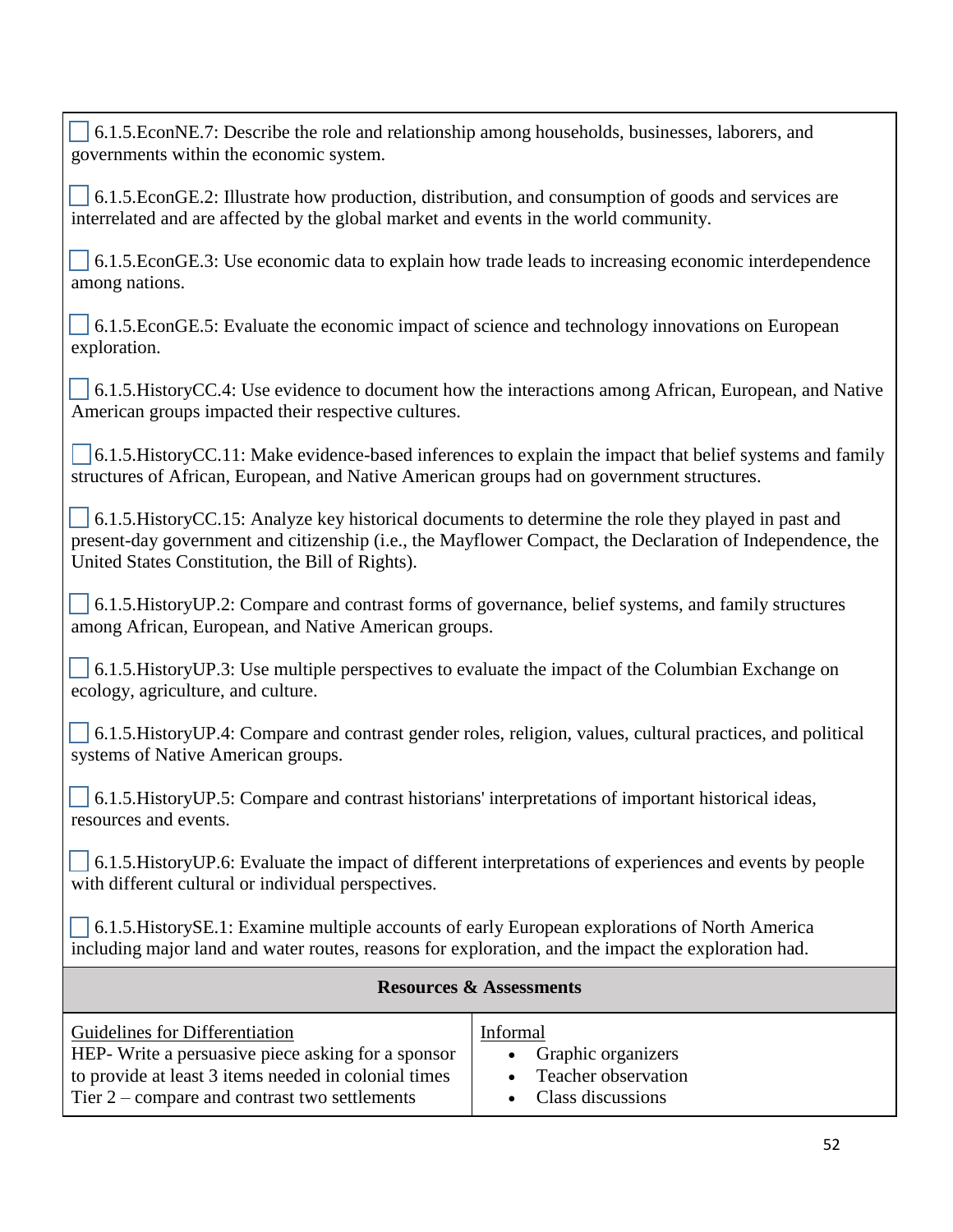| Tier $3$ – Work in partners to present reasons why to<br>settle in a particular area. | • Class participation<br>Classwork |
|---------------------------------------------------------------------------------------|------------------------------------|
| $504 -$ Act out a colonial scene                                                      | Formal                             |
| ELL-Match pictures to items needed in a settlement                                    | Quizzes                            |
| $IEP$ – Make a model of a colonial artifact                                           | Final unit assessment              |
| <del>.</del>                                                                          |                                    |

# **Interdisciplinary Connections**

Language Arts – W.5.9. Draw evidence from literary or informational texts to support analysis, reflection, and research B. Apply grade 5 Reading standards to informational texts / RI.5.7. Draw on information from multiple print or digital sources, demonstrating the ability to locate an answer to a question quickly or to solve a problem efficiently.

Career Readiness, Life Literacies, & Key Skills: 9.4.5.GCA.1: Analyze how culture shapes individual and community perspectives and points of view

Computer Science & Design Thinking: 8.2.8.ITH.1: Explain how the development and use of technology influences economic, political, social, and cultural issues.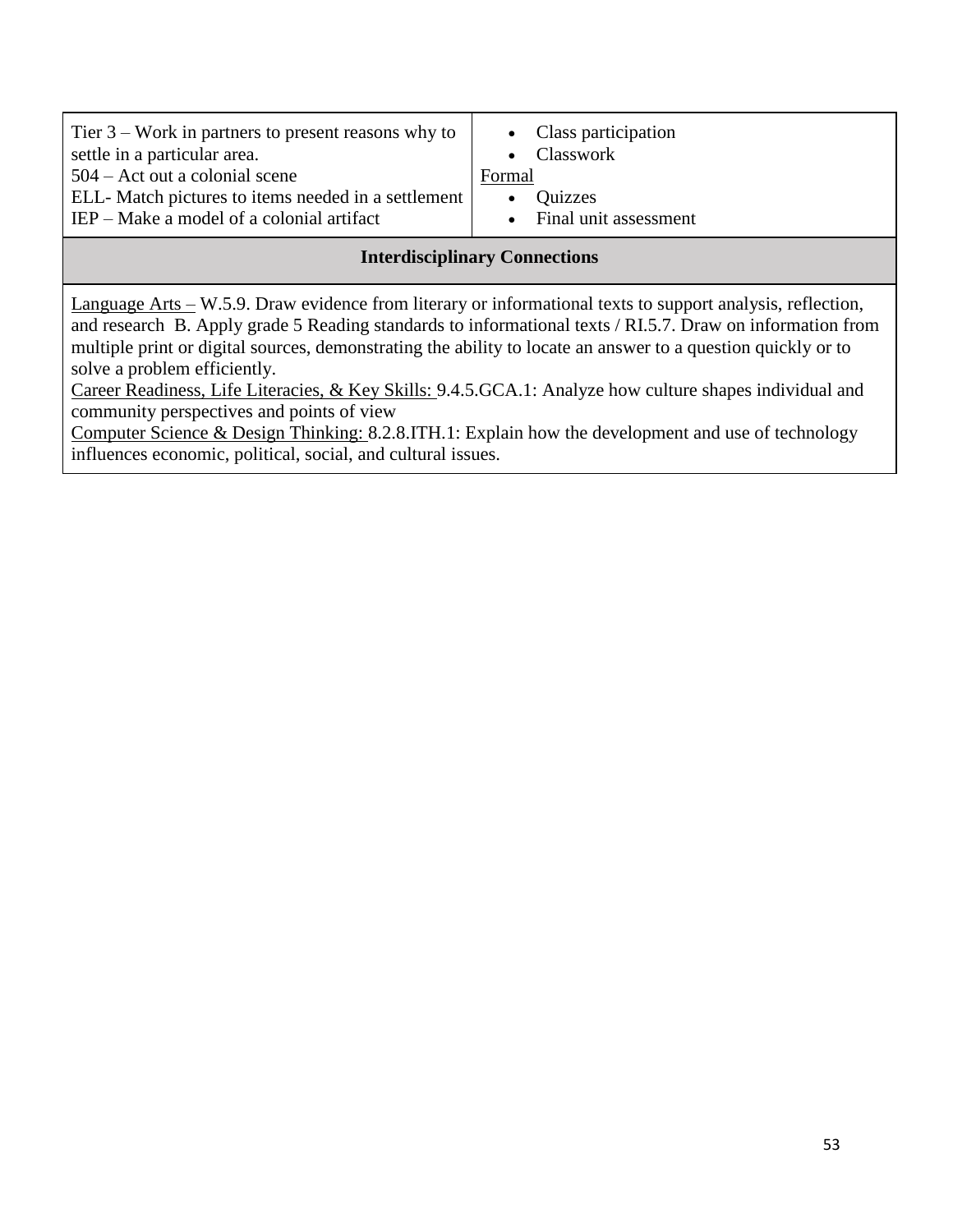#### **Theme: Colonial Times**

Essential Questions:

\*What does it take to start a new colony?

\*What's worth fighting for?

\*How do physical geography, human geography, and the human environment interact to influence or determine the development of cultures, societies, and nations?

\*How can the study of multiple perspectives, beliefs systems, and cultures provide a context for understanding and challenging public actions and decisions in a diverse and interdependent world?

# **Priority Standards**

 6.1.5.GeoPP.4: Investigate the different physical and human characteristics of urban, suburban and rural communities and identify the factors that might attract individuals to that space.

 6.1.5.GeoPP.5: Describe how the migration and settlement patterns of Native American groups impacted different regions of the Western Hemisphere

 6.1.5.GeoSV.5: Use geographic data to examine how the search for natural resources resulted in conflict and cooperation among European colonists and Native American resulting in changes to conditions.

 6.1.5.GeoGI.1: Use multiple sources to evaluate the impact of the movement of people from place to place on individuals, communities, and regions.

6.1.5.GeoGI.2: Use historical maps to explain what led to the exploration of new water and land routes.

 6.1.5.GeoGI.3: Use geographic tools to determine factors that impacted emigration, settlement patterns, and regional identities of the US colonies.

 6.1.5.GeoGI.4: Explain how cultural and environmental characteristics affect the distribution and movement of people, goods, and ideas.

 6.1.5.GeoPP.6: Compare and contrast the voluntary and involuntary migratory experiences of different groups of people and explain why their experiences differed.

 6.1.5.CivicsDP.3: Describe the role of religious freedom and participatory government in various North American colonies.

6.1.5.EconEM.1: Explain why individuals and businesses specialize and trade.

 6.1.5.EconEM.2: Identify examples of the variety of resources that are used to produce goods and services (i.e., human capital, physical capital, natural resources).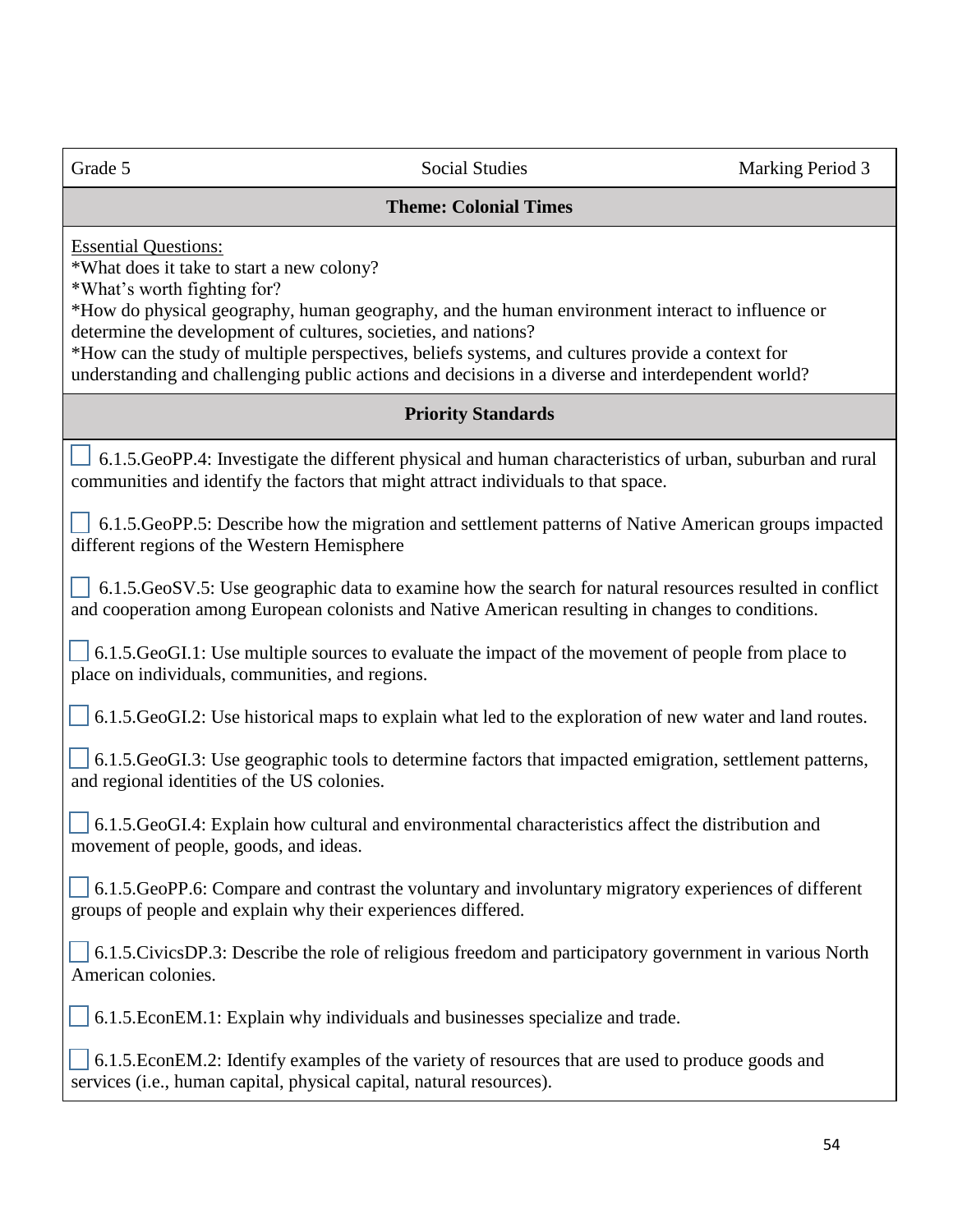6.1.5.EconEM.5: Explain why individuals and societies trade, how trade functions, and the role of trade

 6.1.5.EconEM.6: Explain the system of mercantilism and its impact on the economies of the colonies and European countries.

 $\begin{bmatrix} 6.1.5 \text{.EconNE}.4: \text{Explain how creativity and innovation resulted in scientific achievement and inventions} \end{bmatrix}$ in many cultures during different historical periods.

 6.1.5.EconGE.2: Illustrate how production, distribution, and consumption of goods and services are interrelated and are affected by the global market and events in the world community.

 6.1.5.EconGE.3: Use economic data to explain how trade leads to increasing economic interdependence among nations.

 6.1.5.EconGE.4: Compare and contrast how the availability of resources affects people across the world differently.

 6.1.5.EconGE.5: Evaluate the economic impact of science and technology innovations on European exploration.

 6.1.5.HistoryCC.4: Use evidence to document how the interactions among African, European, and Native American groups impacted their respective cultures.

 6.1.5.HistoryCC.5: Analyze the power struggle among European countries and determine its impact on people living in Europe and the Americas

 6.1.5.HistoryCC.7: Evaluate the initial and lasting impact of slavery using sources that represent multiple perspectives.

 6.1.5.HistoryCC.10: Analyze the power struggle among European countries and determine its impact on people living in Europe and the Americas.

 6.1.5.HistoryCC.11: Make evidence-based inferences to explain the impact that belief systems and family structures of African, European, and Native American groups had on government structures.

 6.1.5.HistoryCC.12: Determine the roles of religious freedom and participatory government in various North American colonies.

 6.1.5.HistoryCC.13: Craft a claim explaining how the development of early government structures impacted the evolution of American politics and institutions.

6.1.5.HistoryCC.14: Compare the practice of slavery and indentured servitude in Colonial labor systems.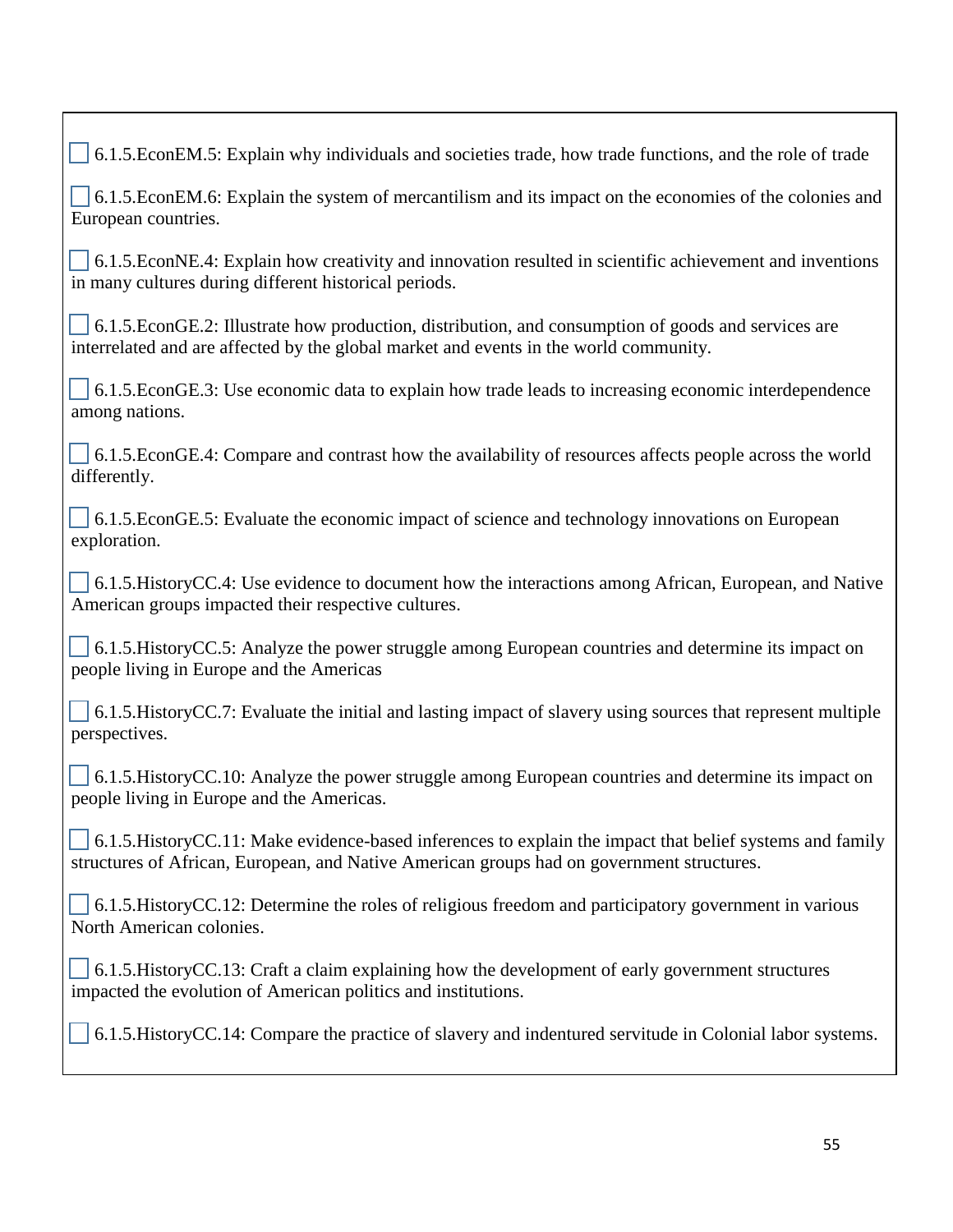6.1.5.HistoryCC.15: Analyze key historical documents to determine the role they played in past and present-day government and citizenship (i.e., the Mayflower Compact, the Declaration of Independence, the United States Constitution, the Bill of Rights).

 $\sim$  6.1.5. History UP.1: Describe the reasons various groups, voluntarily and involuntarily, immigrated to New Jersey and America, and cite evidence from multiple perspectives to describe the challenges they encountered

 6.1.5.HistoryUP.2: Compare and contrast forms of governance, belief systems, and family structures among African, European, and Native American groups.

 6.1.5.HistoryUP.4: Compare and contrast gender roles, religion, values, cultural practices, and political systems of Native American groups.

 6.1.5.HistoryUP.5: Compare and contrast historians' interpretations of important historical ideas, resources and events.

 6.1.5.HistoryUP.6: Evaluate the impact of different interpretations of experiences and events by people with different cultural or individual perspectives.

 6.1.5.HistoryUP.7: Describe why it is important to understand the perspectives of other cultures in an interconnected world.

 6.1.5.HistorySE.1: Examine multiple accounts of early European explorations of North America including major land and water routes, reasons for exploration, and the impact the exploration had.

 6.1.5.HistoryCA.1: Craft an argument, supported with historical evidence, for how factors such as demographics (e.g., race, gender, religion, and economic status) affected social, economic, and political opportunities during the Colonial era.

| <b>Resources &amp; Assessments</b>                                                                                                                                                                                                                                                                                                                                                                                                                                                                                         |                                                                                                                                                                     |
|----------------------------------------------------------------------------------------------------------------------------------------------------------------------------------------------------------------------------------------------------------------------------------------------------------------------------------------------------------------------------------------------------------------------------------------------------------------------------------------------------------------------------|---------------------------------------------------------------------------------------------------------------------------------------------------------------------|
| Guidelines for Differentiation<br>HEP- write a letter home about their journal, from<br>the point of view of an explorer<br>Tier $2$ – Compare/contrast explorers then and now<br>Tier $3$ – Identify and explain ways that colonial life<br>was different than present-day<br>504 – Create a map to show various native group<br>settlements in America<br>ELL- Create a matching game for the vocabulary<br>terms from the unit; play with a peer<br>$IEP$ – learn how to use a compass and practice basic<br>navigation | Informal<br>Graphic organizers<br>Teacher observation<br>Class discussions<br>Class participation<br>Classwork<br>Formal<br><b>Quizzes</b><br>Final unit assessment |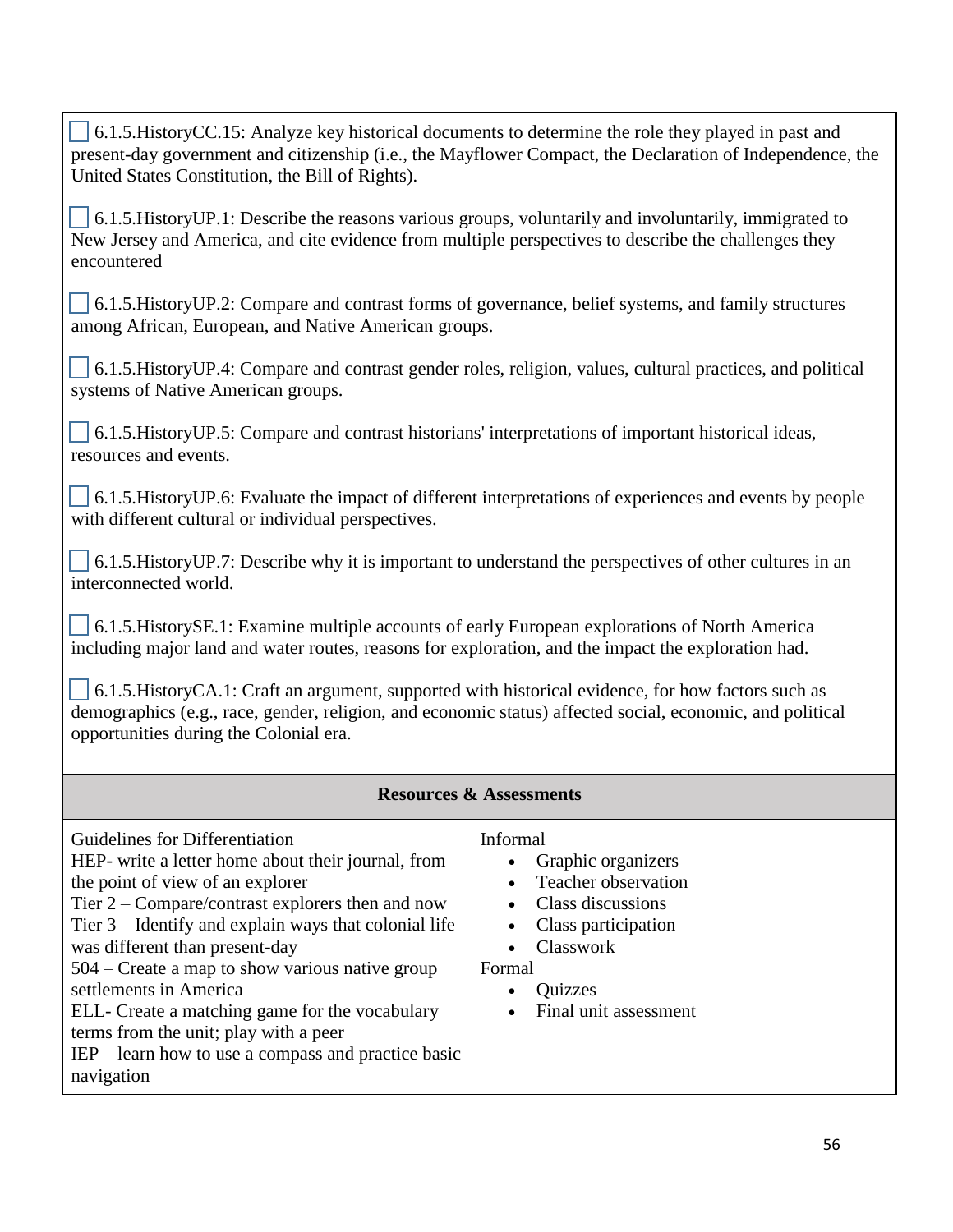#### **Interdisciplinary Connections**

Language Arts – RL.5.9. Compare, contrast and reflect on (e.g. practical knowledge, historical/cultural context, and background knowledge) the treatment of similar themes and topics (e.g., opposition of good and evil) and patterns of events (e.g., the quest) in stories, myths, and traditional literature from different cultures. *Maniac Magee* by Jerry Spinelli (Holocaust connection: fairness, equality)

Career Readiness, Life Literacies, & Key Skills: 9.4.5.IML.1: Evaluate digital sources for accuracy, perspective, credibility and relevance (e.g., Social Studies Practice - Gathering and Evaluating Sources). / 9.4.5.IML.3: Represent the same data in multiple visual formats in order to tell a story about the data / 9.4.5.IML.6: Use appropriate sources of information from diverse sources, contexts, disciplines, and cultures to answer questions

Computer Science & Design Thinking: 8.2.8.ED.3: Develop a proposal for a solution to a real-world problem that includes a model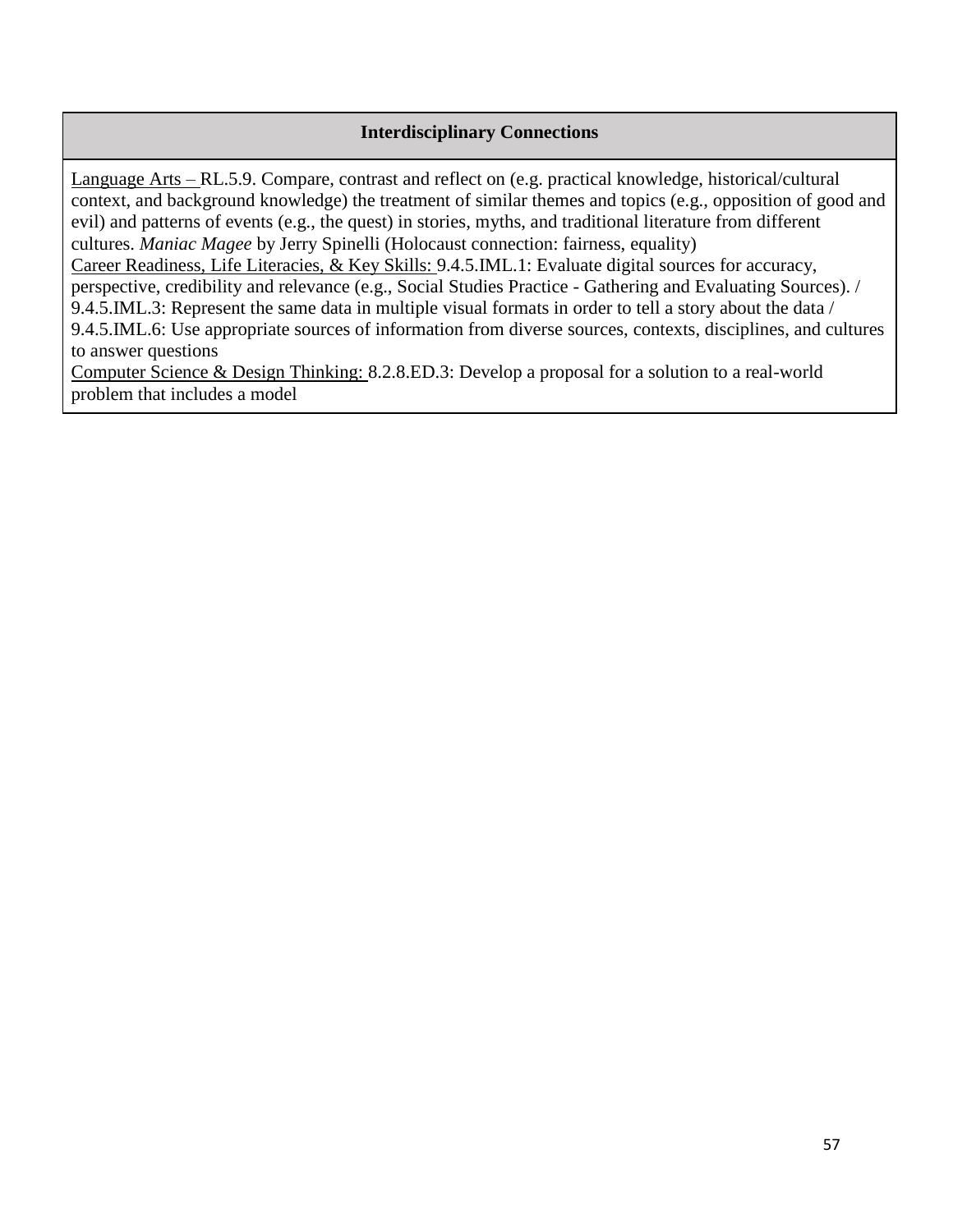| Grade 5                                                                                                                                                                                                                                                                                                                                                                                                                                                | <b>Social Studies</b>                                                                                                                                                                                             | Marking Period 4 |
|--------------------------------------------------------------------------------------------------------------------------------------------------------------------------------------------------------------------------------------------------------------------------------------------------------------------------------------------------------------------------------------------------------------------------------------------------------|-------------------------------------------------------------------------------------------------------------------------------------------------------------------------------------------------------------------|------------------|
|                                                                                                                                                                                                                                                                                                                                                                                                                                                        | <b>Theme: A New Nation</b>                                                                                                                                                                                        |                  |
| <b>Essential Questions:</b><br>*How do our interpretations of past events inform our understanding of cause and effect, and continuity and<br>change, and how do they influence our beliefs and decisions about current public policy issues?<br>*How can the study of multiple perspectives, beliefs systems, and cultures provide a context for<br>understanding and challenging public actions and decisions in a diverse and interdependent world? |                                                                                                                                                                                                                   |                  |
|                                                                                                                                                                                                                                                                                                                                                                                                                                                        | <b>Priority Standards</b>                                                                                                                                                                                         |                  |
| in many cultures during different historical periods.                                                                                                                                                                                                                                                                                                                                                                                                  | 6.1.5. EconNE.4: Explain how creativity and innovation resulted in scientific achievement and inventions                                                                                                          |                  |
| governments within the economic system.                                                                                                                                                                                                                                                                                                                                                                                                                | 6.1.5.EconNE.7: Describe the role and relationship among households, businesses, laborers, and                                                                                                                    |                  |
| American groups impacted their respective cultures.                                                                                                                                                                                                                                                                                                                                                                                                    | 6.1.5. History CC.4: Use evidence to document how the interactions among African, European, and Native                                                                                                            |                  |
| 6.1.5. History CC.5: Analyze the power struggle among European countries and determine its impact on<br>people living in Europe and the Americas                                                                                                                                                                                                                                                                                                       |                                                                                                                                                                                                                   |                  |
| perspectives.                                                                                                                                                                                                                                                                                                                                                                                                                                          | 6.1.5. History CC.7: Evaluate the initial and lasting impact of slavery using sources that represent multiple                                                                                                     |                  |
| people living in Europe and the Americas.                                                                                                                                                                                                                                                                                                                                                                                                              | 6.1.5. History CC.10: Analyze the power struggle among European countries and determine its impact on                                                                                                             |                  |
|                                                                                                                                                                                                                                                                                                                                                                                                                                                        | 6.1.5. History CC.11: Make evidence-based inferences to explain the impact that belief systems and family<br>structures of African, European, and Native American groups had on government structures.            |                  |
| impacted the evolution of American politics and institutions.                                                                                                                                                                                                                                                                                                                                                                                          | 6.1.5. History CC.13: Craft a claim explaining how the development of early government structures                                                                                                                 |                  |
|                                                                                                                                                                                                                                                                                                                                                                                                                                                        | 6.1.5. History CC.14: Compare the practice of slavery and indentured servitude in Colonial labor systems.                                                                                                         |                  |
| United States Constitution, the Bill of Rights).                                                                                                                                                                                                                                                                                                                                                                                                       | 6.1.5. History CC.15: Analyze key historical documents to determine the role they played in past and<br>present-day government and citizenship (i.e., the Mayflower Compact, the Declaration of Independence, the |                  |
| systems of Native American groups.                                                                                                                                                                                                                                                                                                                                                                                                                     | 6.1.5. History UP.4: Compare and contrast gender roles, religion, values, cultural practices, and political                                                                                                       |                  |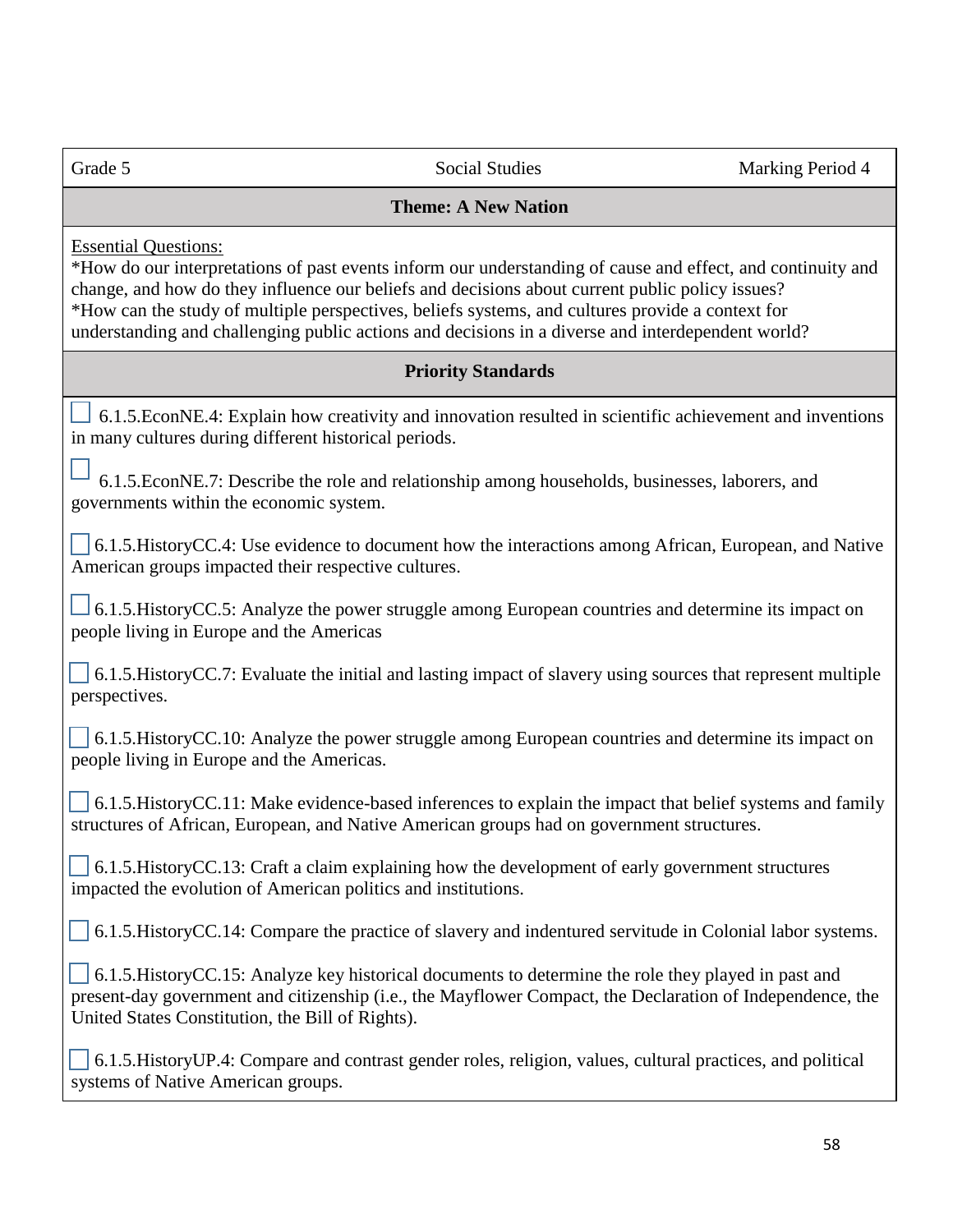6.1.5.HistoryUP.5: Compare and contrast historians' interpretations of important historical ideas, resources and events.

 6.1.5.HistoryUP.6: Evaluate the impact of different interpretations of experiences and events by people with different cultural or individual perspectives.

 6.1.5.HistoryUP.7: Describe why it is important to understand the perspectives of other cultures in an interconnected world.

 $\Box$  6.1.5. History CA.1: Craft an argument, supported with historical evidence, for how factors such as demographics (e.g., race, gender, religion, and economic status) affected social, economic, and political opportunities during the Colonial era.

| <b>Resources &amp; Assessments</b>                                                                                                                                                                                                                                                                                                                                                                                                                                           |                                                                                                                                                                     |  |
|------------------------------------------------------------------------------------------------------------------------------------------------------------------------------------------------------------------------------------------------------------------------------------------------------------------------------------------------------------------------------------------------------------------------------------------------------------------------------|---------------------------------------------------------------------------------------------------------------------------------------------------------------------|--|
| Guidelines for Differentiation<br>HEP- brainstorm a new law and present the benefits<br>of it to classmates<br>Tier $2$ – explain how the Stamp Act hurt England<br>Tier $3$ – research a job that no longer exists and<br>explain what replaced it<br>504 – perform a skit from the Industrial Revolution<br>ELL-Select adjectives that make a good leader<br>$IEP$ – reflect on the notion of living without laws<br>and have a friendly debate with a share list of ideas | Informal<br>Graphic organizers<br>Teacher observation<br>Class discussions<br>Class participation<br>Classwork<br>Formal<br><b>Quizzes</b><br>Final unit assessment |  |
| <b>Interdisciplinary Connections</b>                                                                                                                                                                                                                                                                                                                                                                                                                                         |                                                                                                                                                                     |  |

Language Arts – RI.5.6. Analyze multiple accounts of the same event or topic, noting important similarities and differences in the point of view they represent. Amistad connection*: Perspective of all People* (slides and article)

Career Readiness, Life Literacies, & Key Skills: 9.4.5.IML.3: Represent the same data in multiple visual formats in order to tell a story about the data. / 9.4.5.GCA.1: Analyze how culture shapes individual and community perspectives and points of view

Computer Science & Design Thinking: 8.2.5.ITH.1: Explain how societal needs and wants influence the development and function of a product and a system.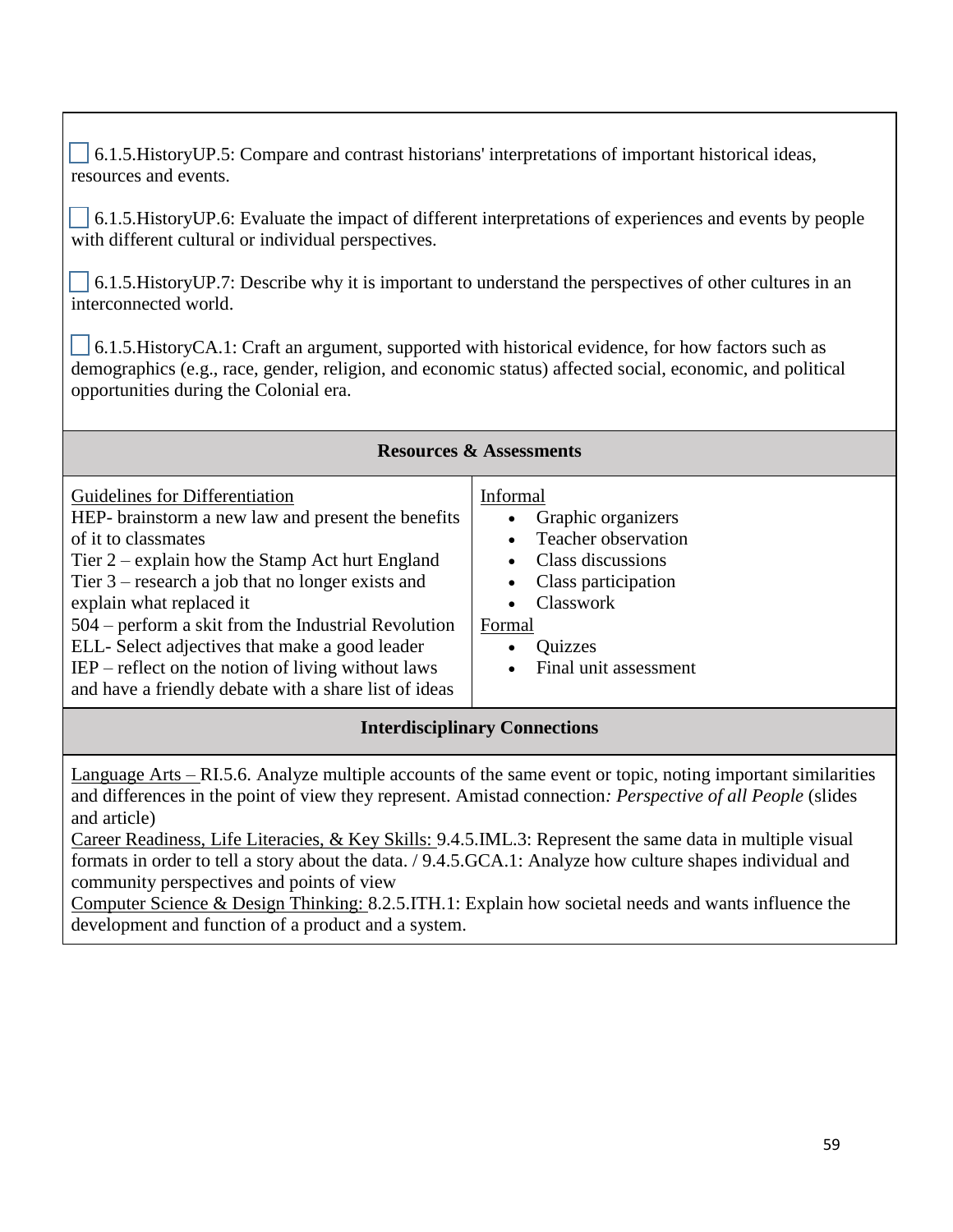## **Grade 6 Structure and Content**

In middle school, students embark on instruction typically taught in a credit-based course format. Each credit is equivalent to a minimum of 40 minutes per week. Throughout this grade band, the performance expectations covered in standard 6.1 U.S. History focuses on the Revolution through Reconstruction (1754-1877) and standard 6.2 World History explores the beginning of man through global encounters (10,000 BCE -1450 CE). Standard 6.3 Active Citizenship in the 21<sup>st</sup> Century has students build their understanding of civics, government and human rights.

In addition, students are required to complete a civics course, minimum two quarters or equivalent, that addresses the values and principles underlying the American system of constitutional democracy; the function and limitations of government; and the role of a citizen in a democratic society.

- 6.1 U.S. History in the World (Grades kindergarten through 12)
- 6.2 World History (Grades 8 through 12)
- 6.3 Active Citizenship in the 21st Century (Grades kindergarten through 12)

------------------------------------------------------------------------------------------------------------------

The specific time periods (years) and names of the eras were informed by National Standards for History.

Standard 6.1 U.S. History: America in the World by the End of Grade 8

- Era 3 Revolution and the New Nation (1754–1820s)
- Era 4 Expansion and Reform (1801–1861)
- Era 5 Civil War and Reconstruction (1850–1877)

Standard 6.2 World History / Global Studies by the End of Grade 8

- Era 1 The Beginnings of Human Society
- Era 2 Early Civilizations and the Emergence of Pastoral People (4000–1000 BCE)
- Era 3 The Classical Civilizations of the Mediterranean World, India, and China (1000) BCE–600 CE)
- Era 4 Expanding Exchanges and Encounters (500–1450 CE)

https://www.nj.gov/education/standards/socst/index.shtml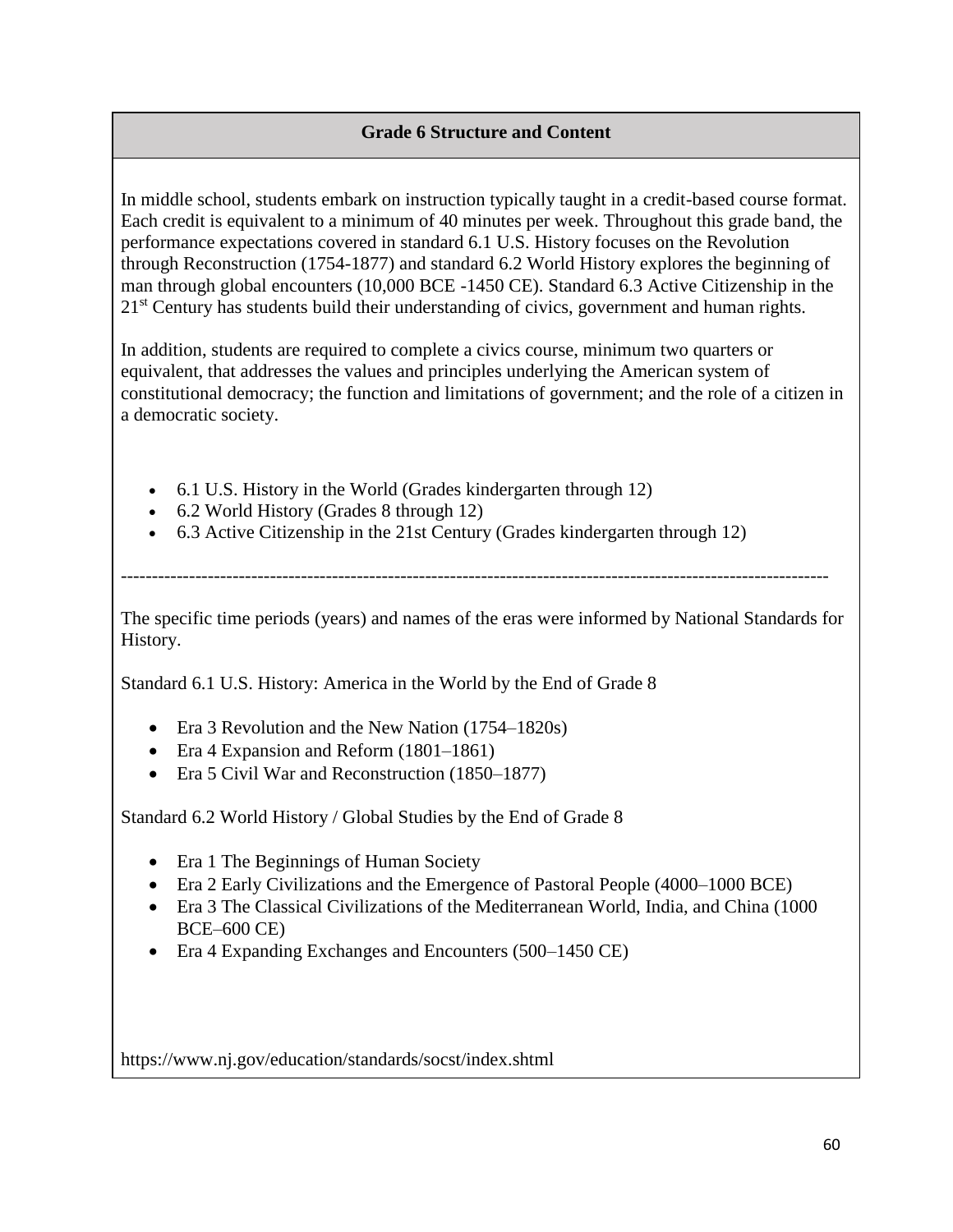Grade 6 Social Studies Social Studies Marking Period 1

# **Theme: The Beginning of Civilization**

Essential Questions:

\*How do our interpretations of past events inform our understanding of cause and effect, and continuity and change, and how do they influence our beliefs and decisions about current public policy issues? \*How have economic, political, and cultural decisions promoted or prevented the growth of personal freedom, individual responsibility, equality, and respect for human dignity?

## **Priority Standards**

 6.2.8.GeoPP.1.b: Use maps to examine the impact of the various migratory patterns of hunters/gatherers that moved from Africa to Eurasia, Australia, and the Americas.

 6.2.8.HistoryCC.1.a: Describe the influence of the agricultural revolution on population growth and the subsequent development of civilizations (e.g., the impact of food surplus from farming).

 6.2.8.HistoryCC.1.b: Determine the impact of technological advancements on hunter/gatherer and agrarian societies.

 6.2.8.HistoryCC.1.c: Describe how the development of both written and unwritten languages impacted human understanding, development of culture, and social structure

 6.2.8.HistoryCC.1.d: Demonstrate an understanding of pre-agricultural and post-agricultural periods in terms of relative length of time.

 6.2.8.HistorySE.1.a: Explain how archaeological discoveries are used to develop and enhance understanding of life prior to written records.

 $\sim$  6.2.8.GeoPP.3.a: Use geographic models to describe how the availability of natural resources influenced the development of the political, economic, and cultural systems of each of the classical civilizations and provided motivation for expansion.

 6.2.8.GeoPP.3.b: Explain how geography and the availability of natural resources led to both the development of classical civilizations and to their decline.

6.2.8.EconGE.3.a: Explain how classical civilizations used technology and innovation to enhance agricultural/ manufacturing output and commerce, to expand military capabilities, to improve life in urban areas, and to allow for greater division of labor.

 6.2.8.HistoryCC.3.a: Determine the extent to which religion, economic issues, and conflict shaped the values and decisions of the classical civilizations. An individual's perspective is impacted by one's background and experiences. •

 6.2.8.HistoryUP.3.a: Compare and contrast social hierarchies in classical civilizations as they relate to power, wealth, and equality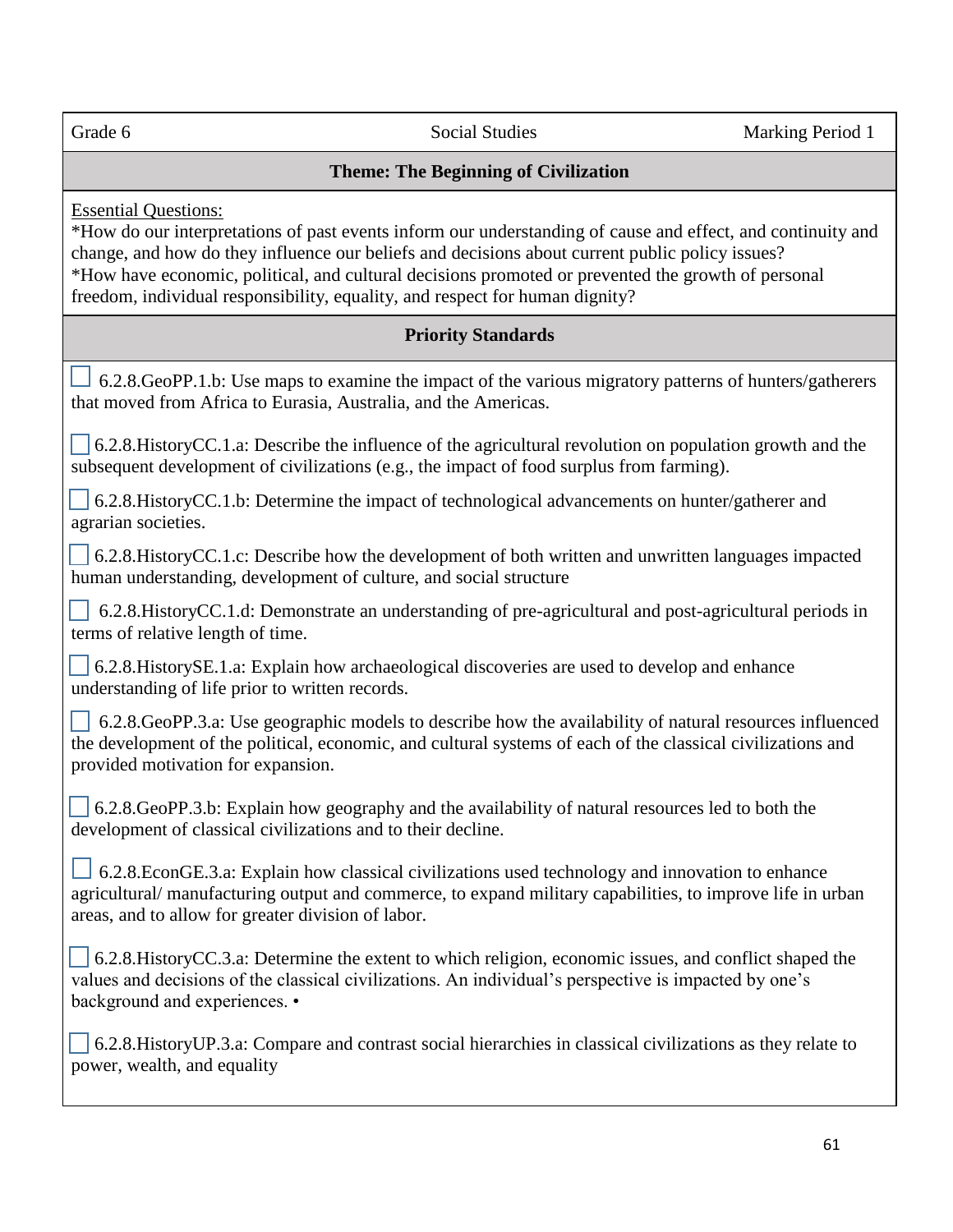6.2.8.HistoryUP.3.b: Compare the status of groups in the Ancient World to those of people today and evaluate how individuals perceived the principles of liberty and equality then and now (i.e., political, economic, and social).

 6.2.8.GeoHE.4.a: Explain how geography influenced the development of the political, economic, and cultural centers of each empire as well as the empires' relationships with other parts of the world.

 6.2.8.GeoHE.4.b: Use geographic models to determine the impact of environmental modifications made by earlier civilizations on the current day environmental challenges.

 6.3.8.CivicsPI.1: Evaluate, take, and defend a position on why government is necessary, and the purposes government should serve.

 6.3.8.CivicsPI.2: Evaluate the extent to which different forms of government reflect the history and values of various societies (e.g., monarchy, democracy, republic, dictatorship).

| <b>Resources &amp; Assessments</b>                                                                                                                                                                                                                                                                                                                                                                                                                                                                     |                                                                                                                                                                                                                         |  |
|--------------------------------------------------------------------------------------------------------------------------------------------------------------------------------------------------------------------------------------------------------------------------------------------------------------------------------------------------------------------------------------------------------------------------------------------------------------------------------------------------------|-------------------------------------------------------------------------------------------------------------------------------------------------------------------------------------------------------------------------|--|
| Guidelines for Differentiation<br>HEP- Research additional information about events between<br>ice age and beginning of common era.<br>Tier $2 -$ Explain how people and animals adapt to different<br>seasons for survival<br>Tier $3$ – Locate a city based upon its latitude and longitude<br>504 – Create a map with relevant countries<br>ELL-Illustrate/print and label items an archeologist would<br>need on a dig<br>$IEP - Explain why are heologists and anthropologists study$<br>the past | Informal<br>Graphic organizers<br>$\bullet$<br>Teacher observation<br>$\bullet$<br>Class discussions<br>$\bullet$<br>Class participation<br><b>Classwork</b><br>$\bullet$<br>Formal<br>Quizzes<br>Final unit assessment |  |

# **Interdisciplinary Connections**

Language Arts – RI.6.7. Integrate information presented in different media or formats (e.g., visually, quantitatively) as well as in words to develop a coherent understanding of a topic or issue. / W.6.8. Gather relevant information from multiple print and digital sources; assess the credibility of each source; and quote or paraphrase the data and conclusions of others while avoiding plagiarism and providing basic bibliographic information for sources.

Career Readiness, Life Literacies, & Key Skills: 9.4.8.GCA.2: Demonstrate openness to diverse ideas and perspectives through active discussions to achieve a group goal.

Computer Science & Design Thinking: 8.2.8.ITH.5: Compare the impacts of a given technology on different societies, noting factors that may make a technology appropriate and sustainable in one society but not in another.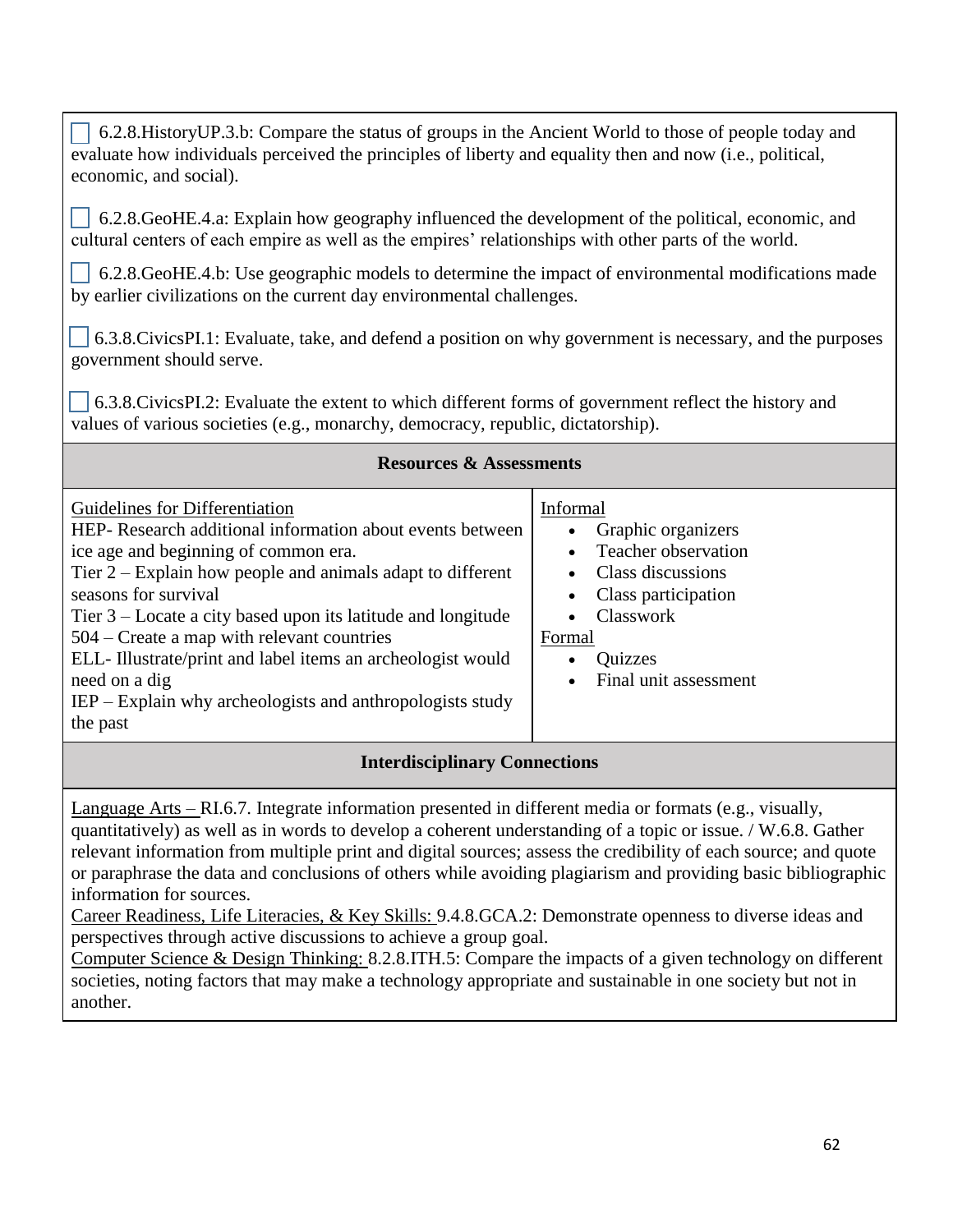| Grade 6                                                                                                                                                                                                                                                                                                                                                                  | <b>Social Studies</b>                                                                                                                                                                                                                                                                                    | Marking Period 2 |
|--------------------------------------------------------------------------------------------------------------------------------------------------------------------------------------------------------------------------------------------------------------------------------------------------------------------------------------------------------------------------|----------------------------------------------------------------------------------------------------------------------------------------------------------------------------------------------------------------------------------------------------------------------------------------------------------|------------------|
|                                                                                                                                                                                                                                                                                                                                                                          | Theme: Early Civilizations - Roman Empire                                                                                                                                                                                                                                                                |                  |
| <b>Essential Questions:</b><br>*How do citizens, civic ideals, and government institutions interact to balance the needs of individuals and<br>the common good?<br>*How can the study of multiple perspectives, beliefs systems, and cultures provide a context for<br>understanding and challenging public actions and decisions in a diverse and interdependent world? |                                                                                                                                                                                                                                                                                                          |                  |
|                                                                                                                                                                                                                                                                                                                                                                          | <b>Priority Standards</b>                                                                                                                                                                                                                                                                                |                  |
|                                                                                                                                                                                                                                                                                                                                                                          | 6.2.8. History CC.1.a: Describe the influence of the agricultural revolution on population growth and the<br>subsequent development of civilizations (e.g., the impact of food surplus from farming).                                                                                                    |                  |
| agrarian societies.                                                                                                                                                                                                                                                                                                                                                      | 6.2.8. History CC.1.b: Determine the impact of technological advancements on hunter/gatherer and                                                                                                                                                                                                         |                  |
| human understanding, development of culture, and social structure                                                                                                                                                                                                                                                                                                        | $\Box$ 6.2.8. History CC.1.c: Describe how the development of both written and unwritten languages impacted                                                                                                                                                                                              |                  |
| terms of relative length of time.                                                                                                                                                                                                                                                                                                                                        | 6.2.8. History CC.1.d: Demonstrate an understanding of pre-agricultural and post-agricultural periods in                                                                                                                                                                                                 |                  |
| understanding of life prior to written records.                                                                                                                                                                                                                                                                                                                          | $\Box$ 6.2.8. History SE.1.a: Explain how archaeological discoveries are used to develop and enhance                                                                                                                                                                                                     |                  |
|                                                                                                                                                                                                                                                                                                                                                                          | 6.2.8. Civics PI.3.a: Compare and contrast the methods (i.e., autocratic rule, philosophies, and bureaucratic<br>structures) used by the rulers of Rome, China, and India to control and unify their expanding empires.                                                                                  |                  |
|                                                                                                                                                                                                                                                                                                                                                                          | 6.2.8. Civics DP.3.a: Compare and contrast the American legal system with the legal systems of classical<br>civilizations and determine the extent to which these early systems influenced our current legal system (e.g.,<br>Babylonian Code of Hammurabi, Roman Justinian Code, Israelite Jewish Law). |                  |
| on the development of the United State Constitution.                                                                                                                                                                                                                                                                                                                     | $\Box$ 6.2.8. Civics DP.3.b: Use evidence to describe the impact of Athenian democracy and the Roman Republic                                                                                                                                                                                            |                  |
|                                                                                                                                                                                                                                                                                                                                                                          | $\Box$ 6.2.8. Civics HR.3.a: Compare and contrast the rights and responsibilities of free men, women, slaves, and<br>foreigners in the political, economic, and social structures of classical civilizations.                                                                                            |                  |
| provided motivation for expansion.                                                                                                                                                                                                                                                                                                                                       | 6.2.8. GeoPP.3.a: Use geographic models to describe how the availability of natural resources influenced<br>the development of the political, economic, and cultural systems of each of the classical civilizations and                                                                                  |                  |
| development of classical civilizations and to their decline.                                                                                                                                                                                                                                                                                                             | 6.2.8. GeoPP.3.b: Explain how geography and the availability of natural resources led to both the                                                                                                                                                                                                        |                  |
|                                                                                                                                                                                                                                                                                                                                                                          |                                                                                                                                                                                                                                                                                                          |                  |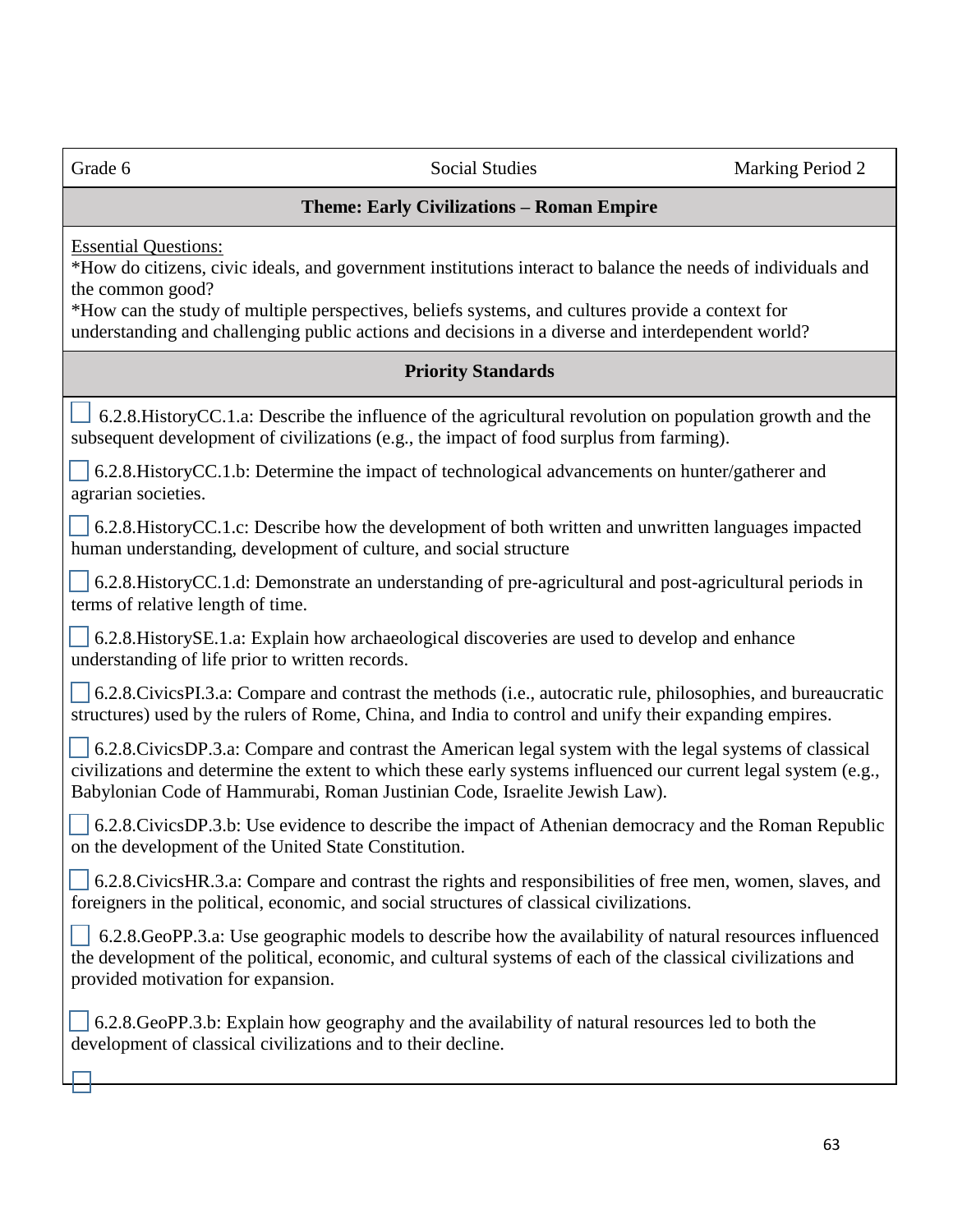6.2.8.EconEM.3.a: Analyze the impact of expanding land and sea trade routes as well as a uniform system of exchange in the Mediterranean World and Asia. 6.2.8.EconGE.3.a: Explain how classical civilizations used technology and innovation to enhance agricultural/ manufacturing output and commerce, to expand military capabilities, to improve life in urban areas, and to allow for greater division of labor. 6.2.8.HistoryCC.3.a: Determine the extent to which religion, economic issues, and conflict shaped the values and decisions of the classical civilizations. 6.2.8.HistoryUP.3.a: Compare and contrast social hierarchies in classical civilizations as they relate to power, wealth, and equality 6.2.8. History UP.3.b: Compare the status of groups in the Ancient World to those of people today and evaluate how individuals perceived the principles of liberty and equality then and now (i.e., political, economic, and social). 6.2.8.HistoryCA.3.a: Evaluate the importance and enduring legacy of the major achievements of Greece, Rome, India, and China over time.  $6.2.8$ .HistoryCA.3.b: Determine common factors that contributed to the decline and fall of the Roman Empire, Gupta India, and Han China.  $\sim$  6.2.8.GeoHE.4.a: Explain how geography influenced the development of the political, economic, and cultural centers of each empire as well as the empires' relationships with other parts of the world.  $6.2.8$ .GeoHE.4.b: Use geographic models to determine the impact of environmental modifications made by earlier civilizations on the current day environmental challenges. 6.2.8.GeoGI.4.a: Determine how Africa's physical geography and natural resources presented challenges and opportunities for trade, development, and the spread of religion. 6.3.8.CivicsPI.1: Evaluate, take, and defend a position on why government is necessary, and the purposes government should serve. 6.3.8.CivicsPI.2: Evaluate the extent to which different forms of government reflect the history and values of various societies (e.g., monarchy, democracy, republic, dictatorship). **Resources & Assessments** Guidelines for Differentiation HEP- Create a skit of the Roman Forum Tier 2 – compare and contrast our government with the early Greek and Roman governments Informal • Graphic organizers • Teacher observation • Class discussions • Class participation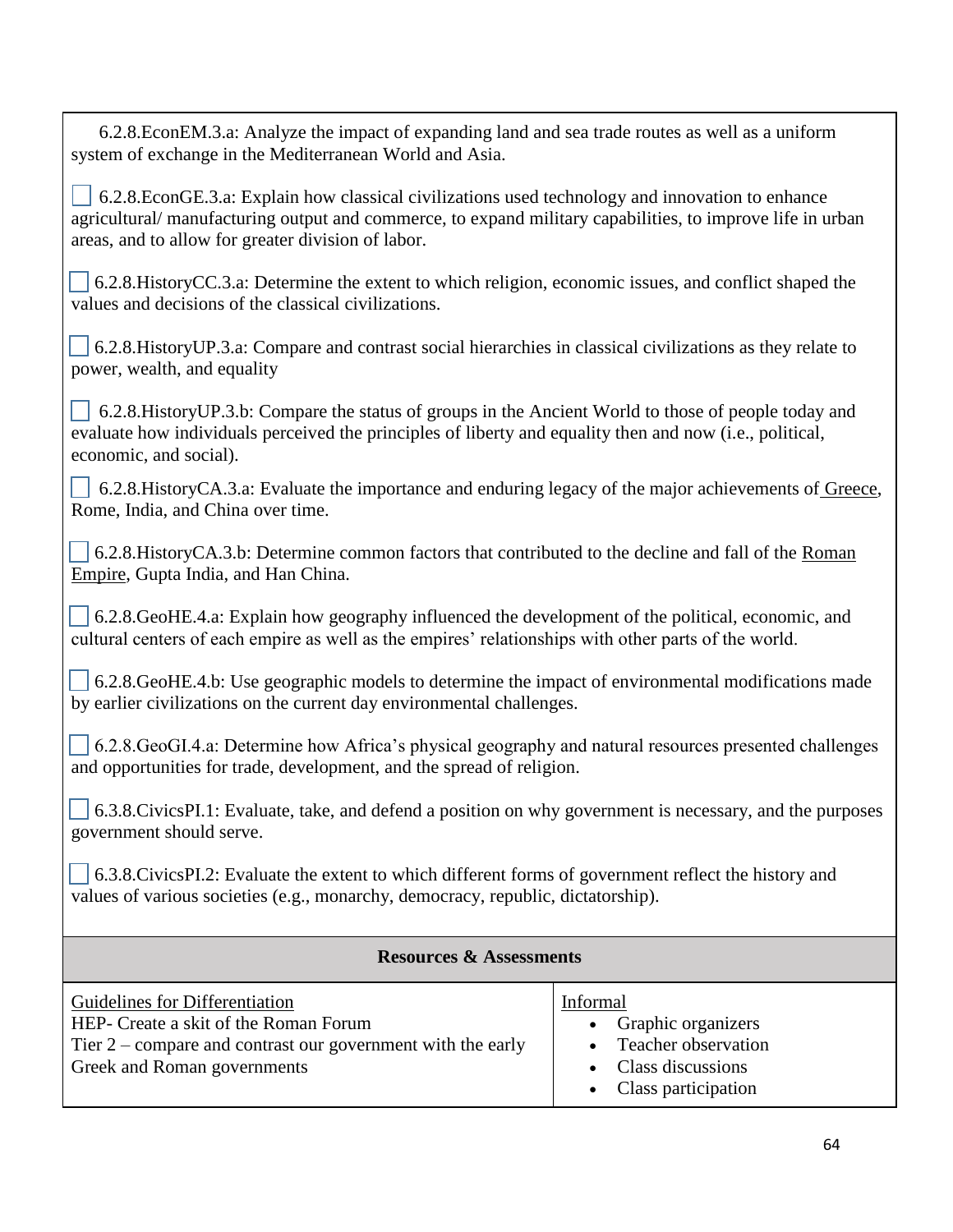| Tier $3$ – Select an event from the timeline and present facts<br>about it to peers       |  |
|-------------------------------------------------------------------------------------------|--|
| 504 – create a cause and effect chart based on text events                                |  |
| ELL- Give examples of ancient tools/equipment and<br>professionals that used them         |  |
| IEP – Analyze a photo from Greek or Roman battle and<br>summarize the event to classmates |  |

• Classwork Formal

- Quizzes
- Final unit assessment

## **Interdisciplinary Connections**

Language Arts – RI.6.3. Analyze in detail how a key individual, event, or idea is introduced, illustrated, and elaborated in a text / W.6.7. Conduct short research projects to answer a question, drawing on several sources and refocusing the inquiry when appropriate.

Career Readiness, Life Literacies, & Key Skills: 9.4.8.CT.3: Compare past problem-solving solutions to local, national, or global issues and analyze the factors that led to a positive or negative outcome. Computer Science & Design Thinking: 8.2.8.ED.1: Evaluate the function, value, and aesthetics of a technological product or system, from the perspective of the user and the producer. / 8.2.8.ITH.1: Explain how the development and use of technology influences economic, political, social, and cultural issues.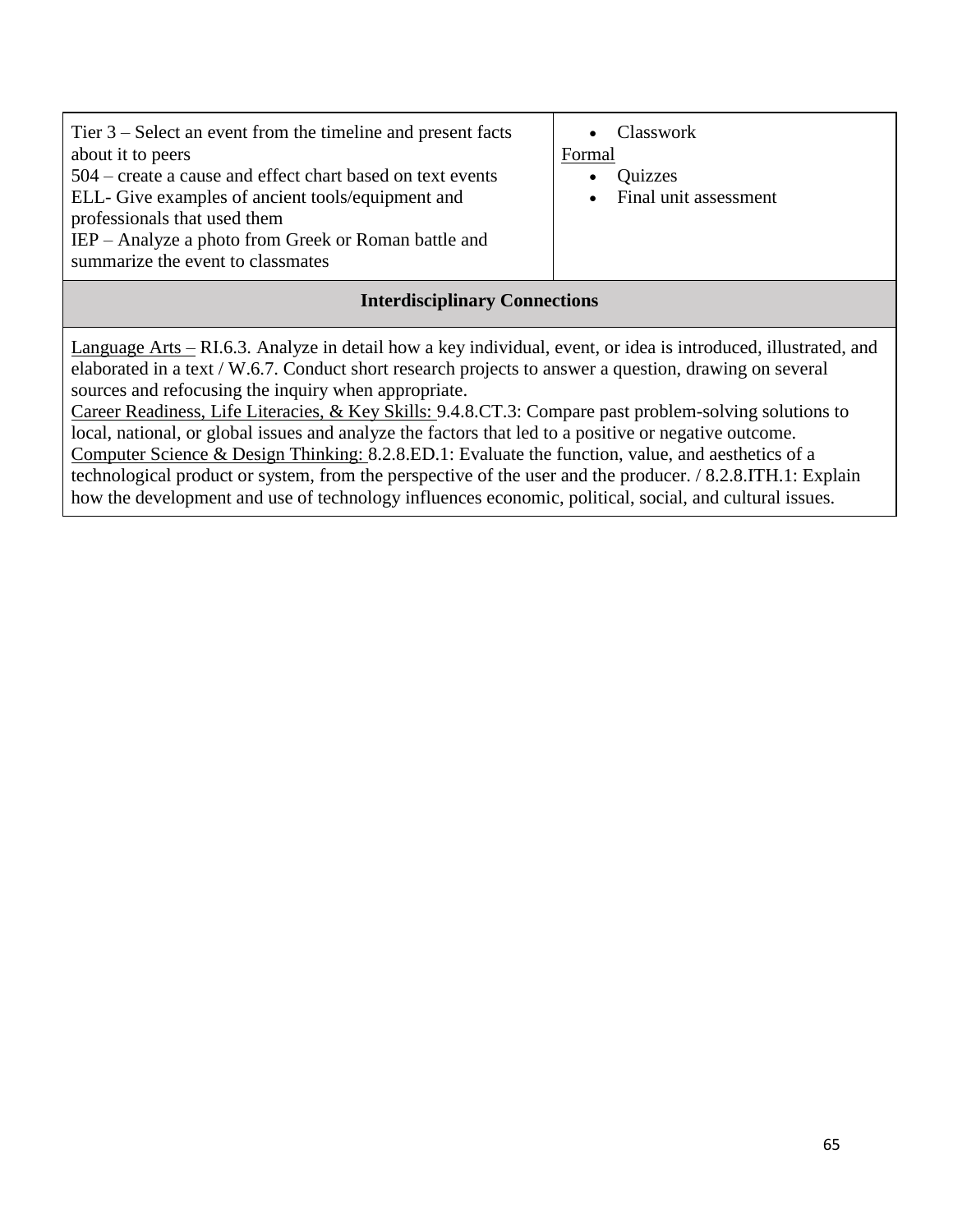Grade 6 Social Studies Social Studies Marking Period 3 **Theme: Early Civilizations – China** Essential Questions: \*How do physical geography, human geography, and the human environment interact to influence or determine the development of cultures, societies, and nations? \*How have scientific and technological developments over the course of history changed the way people live and economies and governments function? **Priority Standards** 6.2.8.HistoryCC.1.a: Describe the influence of the agricultural revolution on population growth and the subsequent development of civilizations (e.g., the impact of food surplus from farming). 6.2.8.HistoryCC.1.b: Determine the impact of technological advancements on hunter/gatherer and agrarian societies. 6.2.8.HistoryCC.1.c: Describe how the development of both written and unwritten languages impacted human understanding, development of culture, and social structure 6.2.8.HistoryCC.1.d: Demonstrate an understanding of pre-agricultural and post-agricultural periods in terms of relative length of time. 6.2.8.HistorySE.1.a: Explain how archaeological discoveries are used to develop and enhance understanding of life prior to written records. 6.2.8.CivicsPI.2.a: Explain how/why different early river valley civilizations developed similar forms of government and legal structures. 6.2.8.CivicsHR.2.a: Determine the role of slavery in the economic and social structures of early river valley civilizations. 6.2.8.GeoSV.2.a: Compare and contrast physical and political maps of early river valley civilizations and their modern counterparts and determine the geopolitical impact of these civilizations, then and now (i.e., Mesopotamia and Iraq; Ancient Egypt and Modern Egypt; Indus River Valley and Modern Pakistan/India; Ancient China and Modern China). 6.2.8.GeoHE.2.a: Determine the extent to which geography influenced settlement, the development of trade networks, technological innovations, and the sustainability of early river valley civilizations. 6.2.8.EconGE.2.a: Explain how technological advancements led to greater economic specialization, improved weaponry, trade, and the development of a class system in early river valley civilizations. 6.2.8.HistoryCC.2.a: Evaluate the importance and enduring legacy of the major achievements of the early river valley civilizations over time.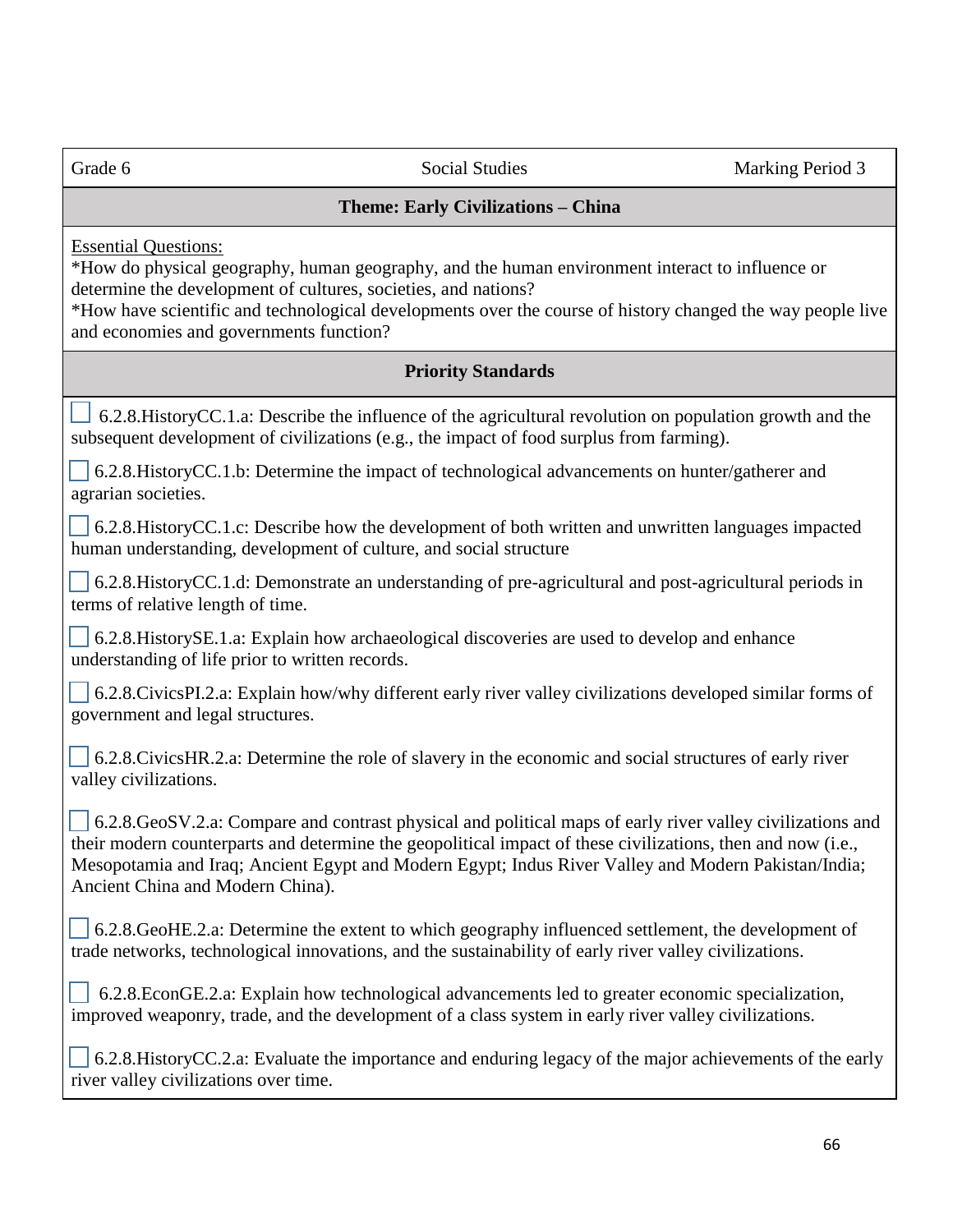6.2.8.HistoryCC.2.b: Analyze the impact of religion on daily life, government, and culture in various early river valley civilizations. 6.2.8.HistoryCC.2.c: Explain how the development of written language transformed all aspects of life in early river valley civilizations. Historians develop arguments using evidence from multiple relevant historical sources. •  $\Box$  6.2.8.HistoryCA.2.a: Analyze the factors that led to the rise and fall of various early river valley civilizations and determine whether there was a common pattern of growth and decline  $\big|$  6.2.8.GeoPP.3.a: Use geographic models to describe how the availability of natural resources influenced the development of the political, economic, and cultural systems of each of the classical civilizations and provided motivation for expansion. 6.2.8.GeoPP.3.b: Explain how geography and the availability of natural resources led to both the development of classical civilizations and to their decline. 6.2.8.EconGE.3.a: Explain how classical civilizations used technology and innovation to enhance agricultural/ manufacturing output and commerce, to expand military capabilities, to improve life in urban areas, and to allow for greater division of labor. 6.2.8.HistoryCC.3.a: Determine the extent to which religion, economic issues, and conflict shaped the values and decisions of the classical civilizations. An individual's perspective is impacted by one's background and experiences. 6.2.8.HistoryUP.3.a: Compare and contrast social hierarchies in classical civilizations as they relate to power, wealth, and equality 6.2.8.HistoryUP.3.b: Compare the status of groups in the Ancient World to those of people today and evaluate how individuals perceived the principles of liberty and equality then and now (i.e., political, economic, and social). 6.2.8.HistoryUP.3.c: Compare and contrast the tenets of various world religions that developed in or around this time period (i.e., Buddhism, Christianity, Confucianism, Hinduism, Islam, Judaism, Sikhism, and Taoism), their patterns of expansion, and their responses to the current challenges of globalization  $\vert \cdot \vert$  6.2.8.HistoryCA.3.a: Evaluate the importance and enduring legacy of the major achievements of Greece, Rome, India, and China over time. [1] 6.2.8. History CA.3.b: Determine common factors that contributed to the decline and fall of the Roman Empire, Gupta India, and Han China. 6.2.8.CivicsPI.4.a: Analyze the role of religion and other means rulers used to unify and centrally govern expanding territories with diverse populations.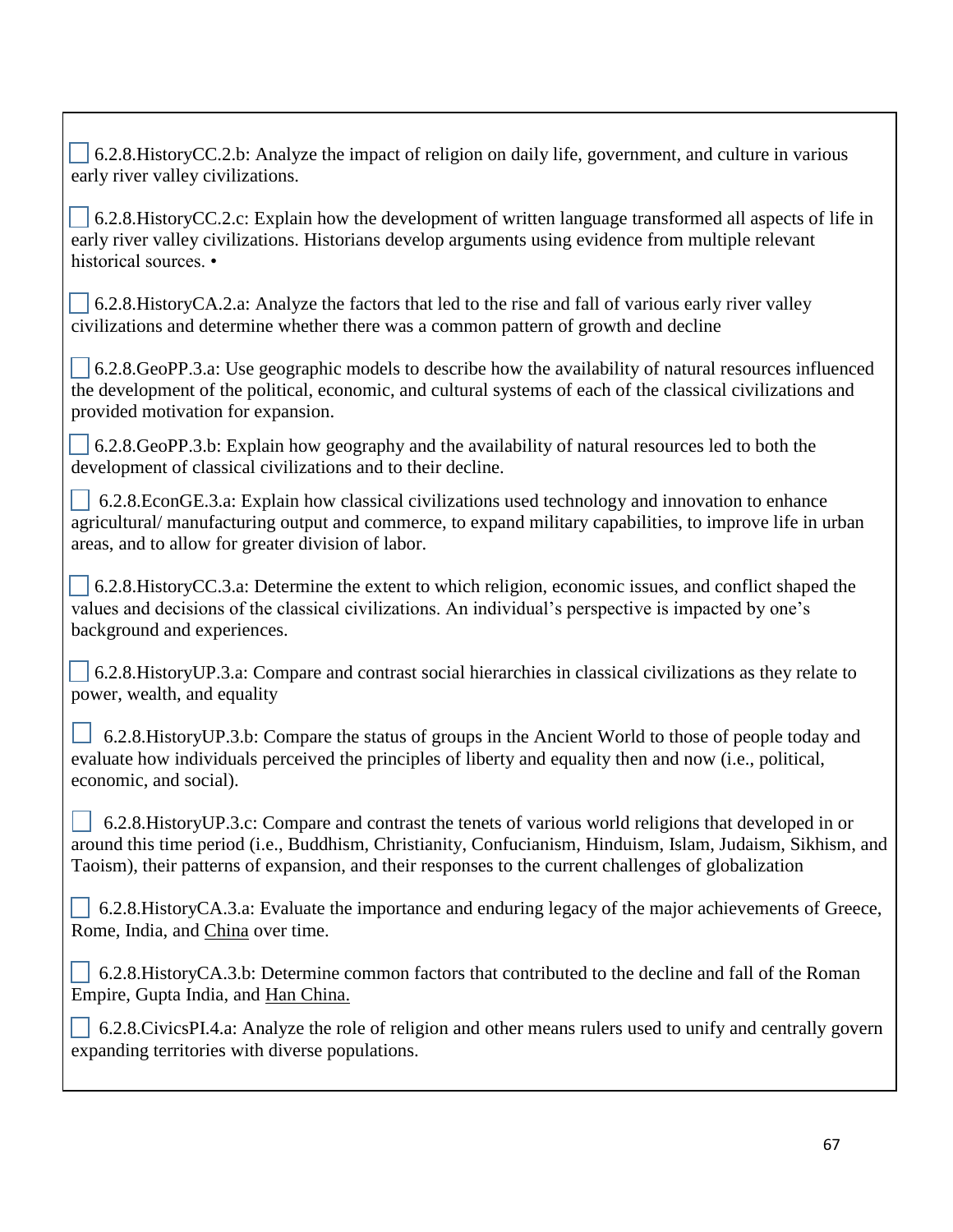6.2.8.GeoHE.4.a: Explain how geography influenced the development of the political, economic, and cultural centers of each empire as well as the empires' relationships with other parts of the world.

 6.2.8.GeoPP.4.b: Assess how maritime and overland trade routes impacted urbanization, transportation, communication, and the development of international trade centers (i.e., the African caravan and Silk Road).

 6.2.8.GeoHE.4.b: Use geographic models to determine the impact of environmental modifications made by earlier civilizations on the current day environmental challenges.

 6.2.8.EconGE.4.a: Analyze the immediate and long-term impact on China and Europe of the open exchange between Europe and the Yuan (Mongol) Dynasty

 6.3.8.CivicsPI.1: Evaluate, take, and defend a position on why government is necessary, and the purposes government should serve.

 6.3.8.CivicsPI.2: Evaluate the extent to which different forms of government reflect the history and values of various societies (e.g., monarchy, democracy, republic, dictatorship).

#### **Resources & Assessments**

| Guidelines for Differentiation                                        | Informal              |  |
|-----------------------------------------------------------------------|-----------------------|--|
| HEP-Research events of the Han Dynasty and present to                 | Graphic organizers    |  |
| classmates                                                            | Teacher observation   |  |
| Tier $2$ – research and present how silk is made                      | Class discussions     |  |
| Tier $3 - Try$ writing in Chinese to relate to the people in the unit | Class participation   |  |
| 504 – Listen to a list of statements and decide whether               | Classwork             |  |
| Confucius would agree or disagree                                     | Formal                |  |
| ELL- Create a visual representation of each vocabulary term.          | Quizzes               |  |
| $IEP$ – Match the dynasties shown on the map with the entries on      | Final unit assessment |  |
| the timeline                                                          |                       |  |
|                                                                       |                       |  |
| <b>Interdisciplinary Connections</b>                                  |                       |  |

Language Arts –RI.6.4. Determine the meaning of words and phrases as they are used in a text, including figurative, connotative, and technical meanings. / W.6.10. Write routinely over extended time frames (time for research, reflection, metacognition/self correction, and revision) and shorter time frames (a single sitting or a day or two) for a range of discipline-specific tasks, purposes, and audiences. Holocaust connection: *The Boy in the Striped Pajamas* by John Boyne (story quilt, survivor poems)

Career Readiness, Life Literacies, & Key Skills: 9.4.8.CI.3: Examine challenges that may exist in the adoption of new ideas Computer Science & Design Thinking: 8.2.8.ITH.3: Evaluate the impact of sustainability on the

development of a designed product or system.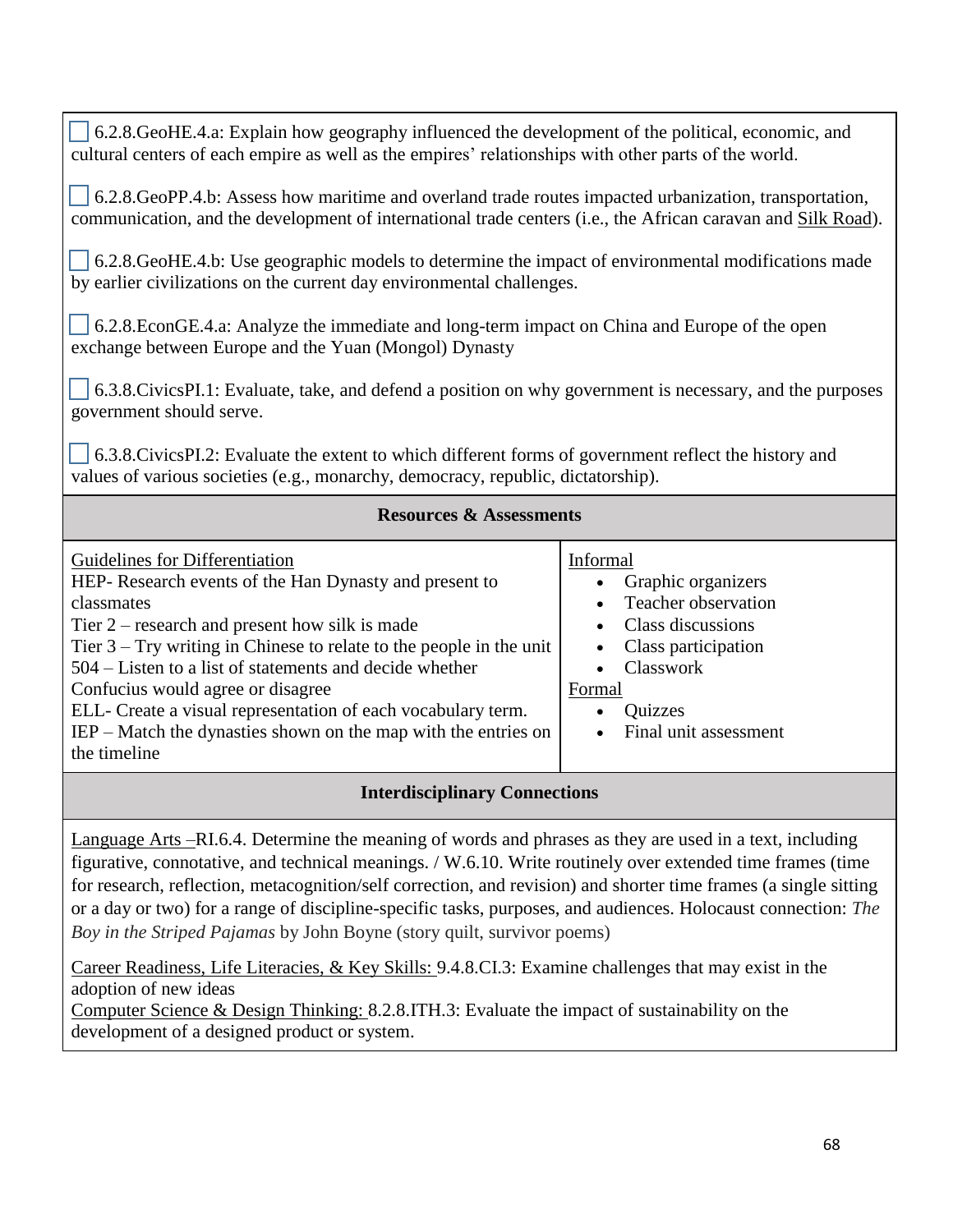## **Theme: Early Civilizations – India**

Essential Questions:

\*How have economic, political, and cultural decisions promoted or prevented the growth of personal freedom, individual responsibility, equality, and respect for human dignity?

\*How can individuals, groups, and societies apply economic reasoning to make difficult choices about scarce resources? What are the possible consequences of these decisions for individuals, groups, and societies?

# **Priority Standards**

 $\Box$  6.2.8. History CC.1.a: Describe the influence of the agricultural revolution on population growth and the subsequent development of civilizations (e.g., the impact of food surplus from farming).

 6.2.8.HistoryCC.1.b: Determine the impact of technological advancements on hunter/gatherer and agrarian societies.

 6.2.8.HistoryCC.1.c: Describe how the development of both written and unwritten languages impacted human understanding, development of culture, and social structure

 6.2.8.HistoryCC.1.d: Demonstrate an understanding of pre-agricultural and post-agricultural periods in terms of relative length of time.

 6.2.8.HistorySE.1.a: Explain how archaeological discoveries are used to develop and enhance understanding of life prior to written records.

 $\sim$  6.2.8.GeoPP.3.a: Use geographic models to describe how the availability of natural resources influenced the development of the political, economic, and cultural systems of each of the classical civilizations and provided motivation for expansion.

 6.2.8.GeoPP.3.b: Explain how geography and the availability of natural resources led to both the development of classical civilizations and to their decline.

 6.2.8.EconGE.3.a: Explain how classical civilizations used technology and innovation to enhance agricultural/ manufacturing output and commerce, to expand military capabilities, to improve life in urban areas, and to allow for greater division of labor.

 6.2.8.HistoryCC.3.a: Determine the extent to which religion, economic issues, and conflict shaped the values and decisions of the classical civilizations. An individual's perspective is impacted by one's background and experiences.

 6.2.8.HistoryUP.3.a: Compare and contrast social hierarchies in classical civilizations as they relate to power, wealth, and equality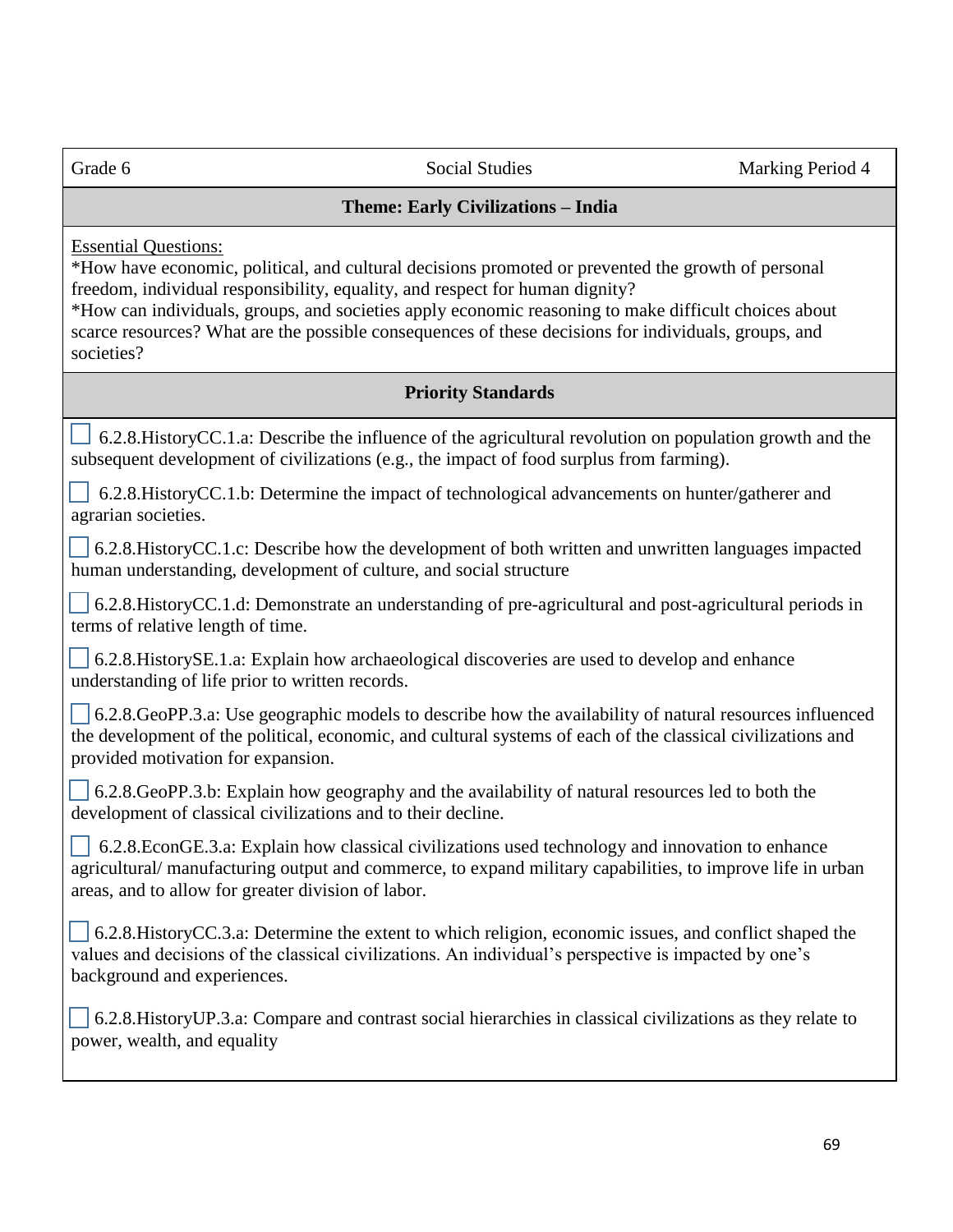| 6.2.8. History UP.3.b: Compare the status of groups in the Ancient World to those of people today and<br>evaluate how individuals perceived the principles of liberty and equality then and now (i.e., political,<br>economic, and social).                                                                                                                                                                                                                                                                                 |                                                                                                                                                                                                                               |  |
|-----------------------------------------------------------------------------------------------------------------------------------------------------------------------------------------------------------------------------------------------------------------------------------------------------------------------------------------------------------------------------------------------------------------------------------------------------------------------------------------------------------------------------|-------------------------------------------------------------------------------------------------------------------------------------------------------------------------------------------------------------------------------|--|
| 6.2.8. History CA.3.a: Evaluate the importance and enduring legacy of the major achievements of Greece,<br>Rome, India, and China over time.                                                                                                                                                                                                                                                                                                                                                                                |                                                                                                                                                                                                                               |  |
| 6.2.8. History CA.3.b: Determine common factors that contributed to the decline and fall of the Roman<br>Empire, Gupta India, and Han China.                                                                                                                                                                                                                                                                                                                                                                                |                                                                                                                                                                                                                               |  |
| 6.2.8. GeoHE.4.a: Explain how geography influenced the development of the political, economic, and<br>cultural centers of each empire as well as the empires' relationships with other parts of the world.                                                                                                                                                                                                                                                                                                                  |                                                                                                                                                                                                                               |  |
| 6.2.8. GeoHE.4.b: Use geographic models to determine the impact of environmental modifications made<br>by earlier civilizations on the current day environmental challenges.                                                                                                                                                                                                                                                                                                                                                |                                                                                                                                                                                                                               |  |
| 6.3.8. Civics PI.1: Evaluate, take, and defend a position on why government is necessary, and the purposes<br>government should serve.                                                                                                                                                                                                                                                                                                                                                                                      |                                                                                                                                                                                                                               |  |
| 6.3.8. Civics PI.2: Evaluate the extent to which different forms of government reflect the history and<br>values of various societies (e.g., monarchy, democracy, republic, dictatorship).                                                                                                                                                                                                                                                                                                                                  |                                                                                                                                                                                                                               |  |
| <b>Resources &amp; Assessments</b>                                                                                                                                                                                                                                                                                                                                                                                                                                                                                          |                                                                                                                                                                                                                               |  |
| <b>Guidelines for Differentiation</b><br>HEP- Create a brochure encouraging people to visit ancient<br>India<br>Tier $2$ – create a short skit illustrating the four Noble Truths<br>Tier $3$ – Create a web to represent the different ethnic<br>groups of India<br>504 – Form a map of India (model, sketch, computerized, or<br>human) with<br>ELL- Ask and answer questions about India based upon<br>photos shown<br>IEP – Identify historical places and cultural activities of<br>ancient India through photographs. | Informal<br>Graphic organizers<br>$\bullet$<br>Teacher observation<br>$\bullet$<br>Class discussions<br>$\bullet$<br>Class participation<br>$\bullet$<br>Classwork<br>$\bullet$<br>Formal<br>Quizzes<br>Final unit assessment |  |
| Intendicainlinew Connections                                                                                                                                                                                                                                                                                                                                                                                                                                                                                                |                                                                                                                                                                                                                               |  |

# **Interdisciplinary Connections**

Language Arts – RI.6.7. Integrate information presented in different media or formats (e.g., visually, quantitatively) as well as in words to develop a coherent understanding of a topic or issue. Amistad Connection: The Amistad Case "Give Us Free" / SL.6.4. Present claims and findings, sequencing ideas logically and using pertinent descriptions, facts, and details to accentuate main ideas or themes; use appropriate speaking behaviors

Career Readiness, Life Literacies, & Key Skills: 9.4.8.CI.3: Examine challenges that may exist in the adoption of new ideas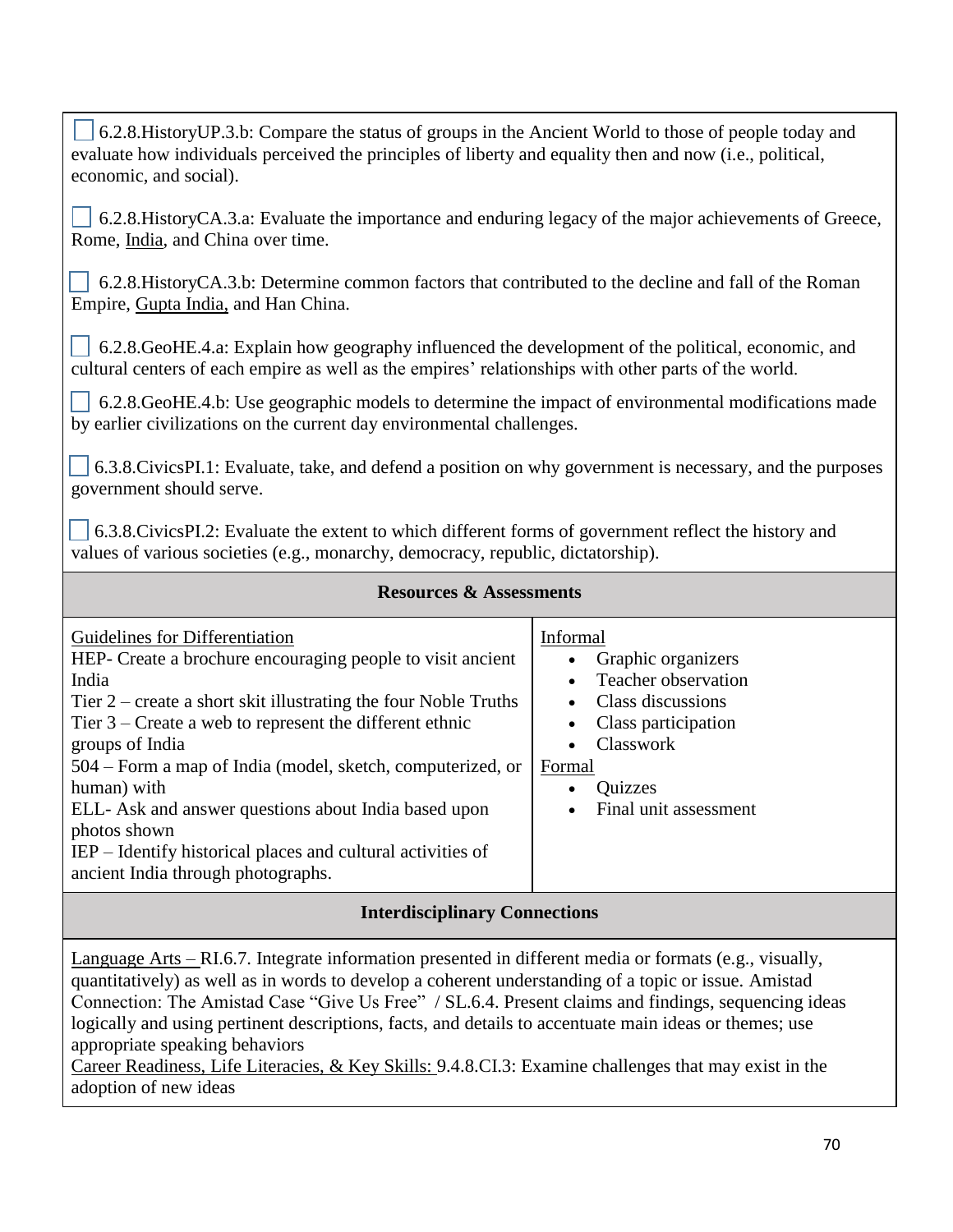Computer Science & Design Thinking: 8.2.8.ITH.5: Compare the impacts of a given technology on different societies, noting factors that may make a technology appropriate and sustainable in one society but not in another. / 8.2.8.ETW.2: Analyze the impact of modifying resources in a product or system